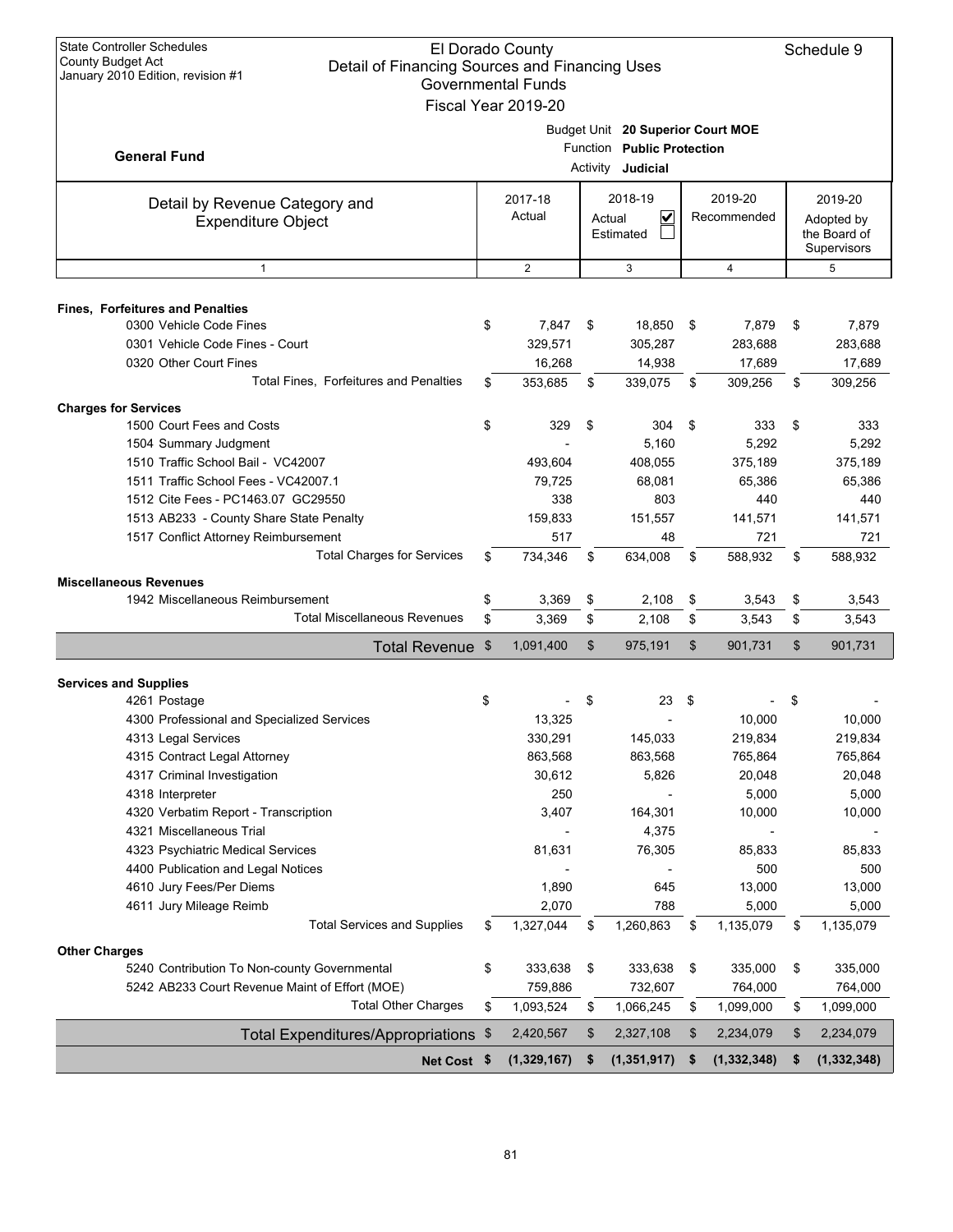| <b>State Controller Schedules</b><br>County Budget Act<br>Detail of Financing Sources and Financing Uses<br>January 2010 Edition, revision #1 | El Dorado County<br><b>Governmental Funds</b><br>Fiscal Year 2019-20 |                                                                                     |                        | Schedule 9                                           |
|-----------------------------------------------------------------------------------------------------------------------------------------------|----------------------------------------------------------------------|-------------------------------------------------------------------------------------|------------------------|------------------------------------------------------|
| <b>General Fund</b>                                                                                                                           |                                                                      | Budget Unit 21 Grand Jury<br>Function Public Protection<br>Activity <b>Judicial</b> |                        |                                                      |
| Detail by Revenue Category and<br><b>Expenditure Object</b>                                                                                   | 2017-18<br>Actual                                                    | 2018-19<br>V<br>Actual<br>Estimated                                                 | 2019-20<br>Recommended | 2019-20<br>Adopted by<br>the Board of<br>Supervisors |
| $\mathbf{1}$                                                                                                                                  | $\overline{2}$                                                       | 3                                                                                   | $\overline{4}$         | 5                                                    |
| <b>Services and Supplies</b>                                                                                                                  |                                                                      |                                                                                     |                        |                                                      |
| 4041 Cnty Pass thru Telephone Chrges to Depts<br>4080 Household Expense                                                                       | \$<br>237<br>24                                                      | \$<br>248<br>52                                                                     | \$<br>250              | \$<br>250                                            |
| 4240 Miscellaneous Expense                                                                                                                    |                                                                      | 14                                                                                  |                        |                                                      |
| 4260 Office Expense                                                                                                                           | 378                                                                  | 19                                                                                  | 1,500                  | 1,500                                                |
| 4261 Postage                                                                                                                                  |                                                                      | $\overline{a}$                                                                      | 500                    | 500                                                  |
| 4263 Subscription / Newspaper / Journals                                                                                                      | 112                                                                  | 113                                                                                 |                        |                                                      |
| 4266 Printing / Duplicating                                                                                                                   | 95                                                                   | 66                                                                                  | 7,528                  | 7,528                                                |
| 4300 Professional and Specialized Services                                                                                                    | 1,204                                                                | 3,403                                                                               | 1,500                  | 1,500                                                |
| 4400 Publication and Legal Notices                                                                                                            | 7,173                                                                | 7,173                                                                               |                        |                                                      |
| 4420 Rents and Leases - Equipment                                                                                                             | 2,200                                                                | 2,202                                                                               | 2,500                  | 2,500                                                |
| 4461 Minor Equipment                                                                                                                          | 5,393                                                                | 4,243                                                                               |                        |                                                      |
| 4462 Minor Computer Equipment                                                                                                                 | 407                                                                  | 37                                                                                  |                        |                                                      |
| 4500 Special Departmental Expense                                                                                                             |                                                                      | 167                                                                                 |                        |                                                      |
| 4538 Software                                                                                                                                 |                                                                      |                                                                                     | 650                    | 650                                                  |
| 4600 Transportation and Travel                                                                                                                |                                                                      |                                                                                     | 1,500                  | 1,500                                                |
| 4602 Employee - Private Auto Mileage                                                                                                          | 24,421                                                               | 13,629                                                                              | 34,500                 | 34,500                                               |
| 4609 Staff Development                                                                                                                        | 2,680                                                                | 2,460                                                                               | 2,850                  | 2,850                                                |
| 4610 Jury Fees/Per Diems                                                                                                                      | 22,517                                                               | 14,985                                                                              | 28,000                 | 28,000                                               |
| <b>Total Services and Supplies</b>                                                                                                            | \$<br>66,841                                                         | \$<br>48,809                                                                        | \$<br>81,278           | \$<br>81,278                                         |
| <b>Intrafund Transfers</b>                                                                                                                    |                                                                      |                                                                                     |                        |                                                      |
| 7223 Intrafnd: Mail Service                                                                                                                   | \$<br>2.474                                                          | \$<br>2.272                                                                         | \$<br>1,527            | \$<br>1,527                                          |
| 7231 Intrafnd: IS Programming Support                                                                                                         | 125                                                                  | 247                                                                                 |                        |                                                      |
| 7232 Intrafnd: Maint Bldg & Improvmnts                                                                                                        |                                                                      | 707                                                                                 |                        |                                                      |
| <b>Total Intrafund Transfers</b>                                                                                                              | \$<br>2.599                                                          | \$<br>3,226                                                                         | \$<br>1.527            | \$<br>1,527                                          |
| Total Expenditures/Appropriations \$                                                                                                          | 69,440                                                               | \$<br>52,035                                                                        | \$<br>82,805           | \$<br>82,805                                         |
| Net Cost \$                                                                                                                                   | (69, 440)                                                            | \$<br>(52, 035)                                                                     | \$<br>(82, 805)        | \$<br>(82, 805)                                      |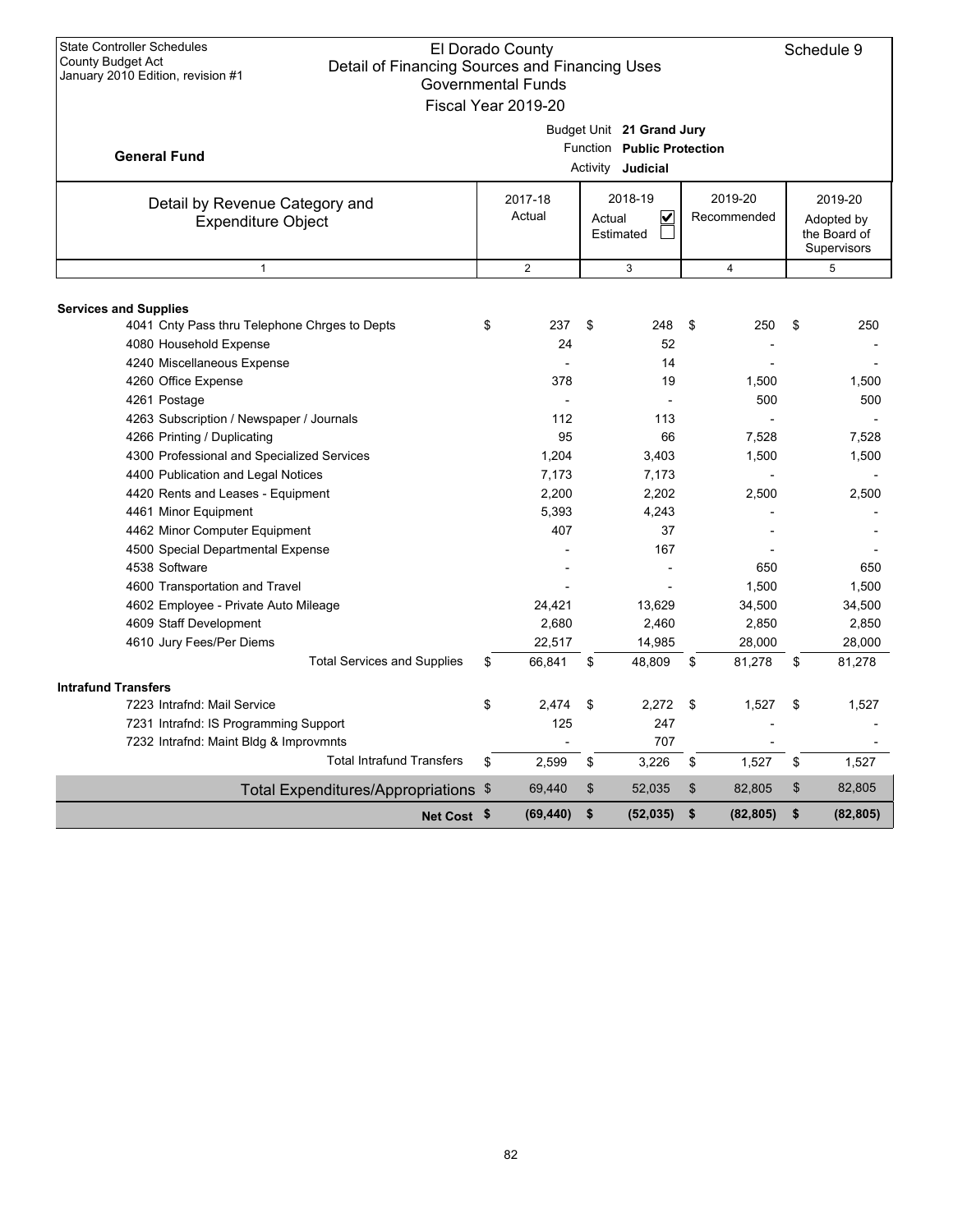| <b>State Controller Schedules</b><br>El Dorado County<br>Schedule 9<br><b>County Budget Act</b><br>Detail of Financing Sources and Financing Uses<br>January 2010 Edition, revision #1<br><b>Governmental Funds</b> |    |                      |    |                                  |    |                        |    |                            |  |
|---------------------------------------------------------------------------------------------------------------------------------------------------------------------------------------------------------------------|----|----------------------|----|----------------------------------|----|------------------------|----|----------------------------|--|
|                                                                                                                                                                                                                     |    | Fiscal Year 2019-20  |    |                                  |    |                        |    |                            |  |
|                                                                                                                                                                                                                     |    |                      |    | Budget Unit 22 District Attorney |    |                        |    |                            |  |
|                                                                                                                                                                                                                     |    |                      |    | Function Public Protection       |    |                        |    |                            |  |
| <b>General Fund</b>                                                                                                                                                                                                 |    |                      |    | Activity <b>Judicial</b>         |    |                        |    |                            |  |
|                                                                                                                                                                                                                     |    |                      |    |                                  |    |                        |    |                            |  |
| Detail by Revenue Category and                                                                                                                                                                                      |    | 2017-18<br>Actual    |    | 2018-19                          |    | 2019-20<br>Recommended |    | 2019-20                    |  |
| <b>Expenditure Object</b>                                                                                                                                                                                           |    |                      |    | V<br>Actual<br>Estimated         |    |                        |    | Adopted by<br>the Board of |  |
|                                                                                                                                                                                                                     |    |                      |    |                                  |    |                        |    | Supervisors                |  |
| $\mathbf{1}$                                                                                                                                                                                                        |    | 2                    |    | 3                                |    | $\overline{4}$         |    | 5                          |  |
|                                                                                                                                                                                                                     |    |                      |    |                                  |    |                        |    |                            |  |
| <b>Fines, Forfeitures and Penalties</b>                                                                                                                                                                             |    |                      |    |                                  |    |                        |    |                            |  |
| 0348 Penalty - Suspended Drivers License                                                                                                                                                                            | \$ | 7,450                | \$ | 4,250                            | \$ | 6,088                  | \$ | 6,088                      |  |
| Total Fines, Forfeitures and Penalties                                                                                                                                                                              | \$ | 7,450                | \$ | 4,250                            | \$ | 6,088                  | \$ | 6,088                      |  |
| Intergovernmental Revenue - State                                                                                                                                                                                   |    |                      |    |                                  |    |                        |    |                            |  |
| 0860 State - Public Safety Sales Tax                                                                                                                                                                                | \$ | 1,038,048            | \$ | 1,069,160                        | \$ | 1,187,319              | \$ | 1,187,319                  |  |
| 0880 State - Other                                                                                                                                                                                                  |    | 477,513              |    | 308,187                          |    | 362,553                |    | 362,553                    |  |
| 0896 State - Vehicle Theft Alloc - VC9250.14                                                                                                                                                                        |    | 199,000              |    | 179,402                          |    | 203,000                |    | 203,000                    |  |
| 0898 State - Office of Emergency Serv (OES)                                                                                                                                                                         |    | 93,241               |    | 26,309                           |    | 95,746                 |    | 95,746                     |  |
| Total Intergovernmental Revenue - State                                                                                                                                                                             | \$ | 1,807,802            | \$ | 1,583,058                        | \$ | 1,848,618              | \$ | 1,848,618                  |  |
| Intergovernmental Revenue - Federal                                                                                                                                                                                 |    |                      |    |                                  |    |                        |    |                            |  |
| 1100 Federal - Other                                                                                                                                                                                                | \$ | 18,113               | \$ | 72,204                           | \$ | 45,938                 | \$ | 45,938                     |  |
| 1124 Federal - OES                                                                                                                                                                                                  |    | 299,427              |    | 736,665                          |    | 871,225                |    | 871,225                    |  |
| Total Intergovernmental Revenue - Federal                                                                                                                                                                           | \$ | 317,540              | \$ | 808,869                          | \$ | 917,163                | \$ | 917,163                    |  |
| <b>Charges for Services</b>                                                                                                                                                                                         |    |                      |    |                                  |    |                        |    |                            |  |
| 1501 Court Fee                                                                                                                                                                                                      | \$ | 209                  | \$ | 238                              | \$ |                        | \$ |                            |  |
| 1746 Blood Draws                                                                                                                                                                                                    |    | 24,028               |    | 23,363                           |    | 26,781                 |    | 26,781                     |  |
| <b>Total Charges for Services</b>                                                                                                                                                                                   | \$ | 24,236               | \$ | 23,601                           | \$ | 26,781                 | \$ | 26,781                     |  |
| <b>Miscellaneous Revenues</b>                                                                                                                                                                                       |    |                      |    |                                  |    |                        |    |                            |  |
| 1940 Miscellaneous Revenue                                                                                                                                                                                          | \$ | 1,959                | \$ | 4,956                            | \$ | 3,008                  | \$ | 3,008                      |  |
| 1942 Miscellaneous Reimbursement                                                                                                                                                                                    |    | 3,240                |    | 1,548                            |    |                        |    |                            |  |
| <b>Total Miscellaneous Revenues</b>                                                                                                                                                                                 | \$ | 5,199                | \$ | 6.504                            | \$ | 3,008                  | \$ | 3,008                      |  |
| <b>Other Financing Sources</b>                                                                                                                                                                                      |    |                      |    |                                  |    |                        |    |                            |  |
| 2000 Sale of Fixed Assets                                                                                                                                                                                           | \$ |                      | \$ | 632 \$                           |    |                        | \$ |                            |  |
| 2020 Operating Transfers In                                                                                                                                                                                         |    | 700,693              |    | 1,081,274                        |    | 731,914                |    | 731,914                    |  |
| <b>Total Other Financing Sources</b>                                                                                                                                                                                | \$ | 700,693              | \$ | 1,081,906                        | \$ | 731,914                | \$ | 731,914                    |  |
| <b>Total Revenue</b>                                                                                                                                                                                                | \$ | 2,862,921            | \$ | 3,508,188                        | \$ | 3,533,572              | \$ | 3,533,572                  |  |
|                                                                                                                                                                                                                     |    |                      |    |                                  |    |                        |    |                            |  |
| <b>Salaries and Employee Benefits</b>                                                                                                                                                                               | \$ |                      |    |                                  | \$ |                        | \$ |                            |  |
| 3000 Permanent Employees / Elected Officials<br>3001 Temporary Employees                                                                                                                                            |    | 5,460,637<br>272,399 | \$ | 5,779,201<br>302,187             |    | 6,632,166<br>150,000   |    | 6,632,166<br>150,000       |  |
| 3002 Overtime                                                                                                                                                                                                       |    | 134,219              |    | 155,556                          |    | 186,688                |    | 186,688                    |  |
| 3003 Standby Pay                                                                                                                                                                                                    |    | 16,885               |    | 19,621                           |    | 13,500                 |    | 13,500                     |  |
| 3004 Other Compensation                                                                                                                                                                                             |    | 239,704              |    | 343,575                          |    | 70,335                 |    | 70,335                     |  |
| 3005 Tahoe Differential                                                                                                                                                                                             |    | 8,953                |    | 9,599                            |    | 9,672                  |    | 9,672                      |  |
| 3006 Bilingual Pay                                                                                                                                                                                                  |    | 4,179                |    | 3,320                            |    | 6,288                  |    | 6,288                      |  |
| 3020 Employer Share - Employee Retirement                                                                                                                                                                           |    | 1,434,044            |    | 1,624,957                        |    | 1,941,963              |    | 1,941,963                  |  |
| 3022 Employer Share - Medi Care                                                                                                                                                                                     |    | 87,552               |    | 94,284                           |    | 96,299                 |    | 96,299                     |  |
| 3040 Employer Share - Health Insurance                                                                                                                                                                              |    | 900,726              |    | 860,404                          |    | 1,126,941              |    | 1,126,941                  |  |
| 3041 Employer Share - Unemployment Insurance                                                                                                                                                                        |    |                      |    |                                  |    |                        |    |                            |  |
| 3042 Employer Share - Long Term Disab Insurance                                                                                                                                                                     |    | 7,073                |    | 6,687                            |    | 15,853                 |    | 15,853                     |  |
| 3043 Employer Share - Deferred Compensation                                                                                                                                                                         |    | 33,435               |    | 38,574                           |    | 48,133                 |    | 48,133                     |  |
| 3046 Retiree Health - Defined Contributions                                                                                                                                                                         |    | 66,195               |    | 71,584                           |    | 73,984                 |    | 73,984                     |  |
| 3060 Employer Share - Workers' Compensation                                                                                                                                                                         |    | 147,907              |    | 140,866                          |    | 195,055                |    | 195,055                    |  |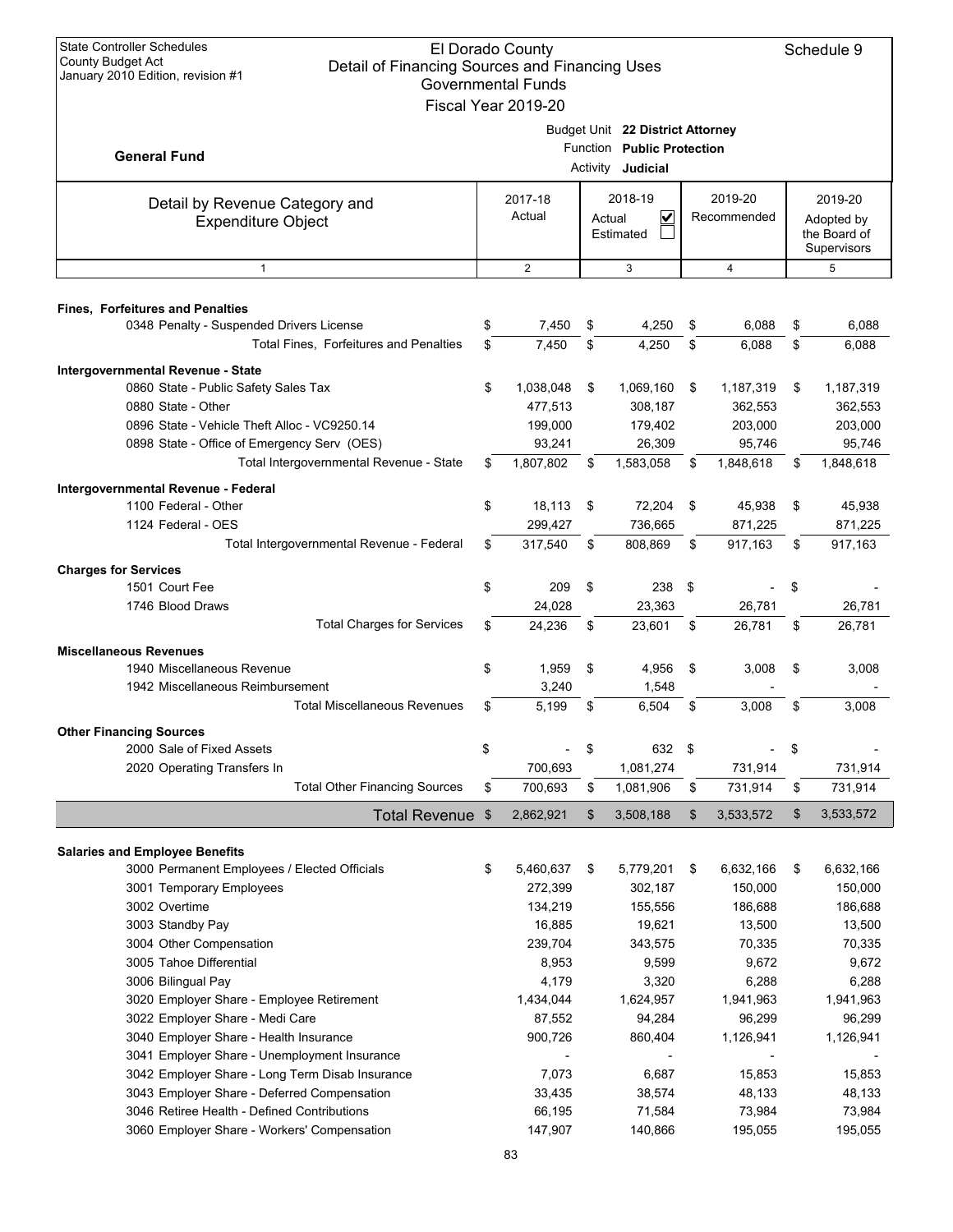| <b>State Controller Schedules</b><br>El Dorado County<br>Schedule 9<br>County Budget Act<br>Detail of Financing Sources and Financing Uses<br>January 2010 Edition, revision #1<br><b>Governmental Funds</b><br>Fiscal Year 2019-20 |    |                   |    |                                                                                     |                        |    |                                                      |  |  |  |
|-------------------------------------------------------------------------------------------------------------------------------------------------------------------------------------------------------------------------------------|----|-------------------|----|-------------------------------------------------------------------------------------|------------------------|----|------------------------------------------------------|--|--|--|
| <b>General Fund</b>                                                                                                                                                                                                                 |    |                   |    | Budget Unit 22 District Attorney<br>Function Public Protection<br>Activity Judicial |                        |    |                                                      |  |  |  |
| Detail by Revenue Category and<br><b>Expenditure Object</b>                                                                                                                                                                         |    | 2017-18<br>Actual |    | 2018-19<br>$\checkmark$<br>Actual<br>Estimated                                      | 2019-20<br>Recommended |    | 2019-20<br>Adopted by<br>the Board of<br>Supervisors |  |  |  |
| $\mathbf{1}$                                                                                                                                                                                                                        |    | $\overline{2}$    |    | 3                                                                                   | 4                      |    | 5                                                    |  |  |  |
| 3080 Flexible Benefits                                                                                                                                                                                                              |    | 36,077            |    | 112,956                                                                             | 246,688                |    | 246,688                                              |  |  |  |
| <b>Total Salaries and Employee Benefits</b>                                                                                                                                                                                         | \$ | 8,849,985         | \$ | 9,563,371                                                                           | 10,813,565<br>\$       | \$ | 10,813,565                                           |  |  |  |
| <b>Services and Supplies</b>                                                                                                                                                                                                        |    |                   |    |                                                                                     |                        |    |                                                      |  |  |  |
| 4020 Clothing and Personal Supplies                                                                                                                                                                                                 | \$ | 946               | \$ | 1,835                                                                               | 2,800<br>\$            | \$ | 2,800                                                |  |  |  |
| 4040 Telephone Company Vendor Payments                                                                                                                                                                                              |    | 6,437             |    | 7,919                                                                               | 6,458                  |    | 6,458                                                |  |  |  |
| 4041 Cnty Pass thru Telephone Chrges to Depts                                                                                                                                                                                       |    | 17,203            |    | 25,716                                                                              | 9,439                  |    | 9,439                                                |  |  |  |
| 4060 Food and Food Products                                                                                                                                                                                                         |    | 464               |    | 332                                                                                 | 500                    |    | 500                                                  |  |  |  |
| 4080 Household Expense                                                                                                                                                                                                              |    | 1,227             |    | 3,191                                                                               | 500                    |    | 500                                                  |  |  |  |
| 4081 Household Expense - Paper Goods                                                                                                                                                                                                |    |                   |    | 18                                                                                  |                        |    |                                                      |  |  |  |
| 4082 Household Expense - Other                                                                                                                                                                                                      |    |                   |    | 9                                                                                   |                        |    |                                                      |  |  |  |
| 4085 Household Expense - Refuse Disposal                                                                                                                                                                                            |    | 36                |    | 24                                                                                  |                        |    |                                                      |  |  |  |
| 4086 Household Expense - Janitorial/Custodial                                                                                                                                                                                       |    | 1,584             |    | 167                                                                                 |                        |    |                                                      |  |  |  |
| 4100 Insurance - Premium                                                                                                                                                                                                            |    | 42,668            |    | 59,578                                                                              | 47,622                 |    | 47,622                                               |  |  |  |
| 4140 Maintenance - Equipment                                                                                                                                                                                                        |    | 77                |    |                                                                                     |                        |    |                                                      |  |  |  |
| 4144 Maintenance - Computer System Supplies                                                                                                                                                                                         |    | 10,209            |    | 10,074                                                                              | 3,420                  |    | 3,420                                                |  |  |  |
| 4160 Maintenance Vehicles - Service Contract                                                                                                                                                                                        |    | 7,515             |    | 4,605                                                                               | 6,000                  |    | 6,000                                                |  |  |  |
| 4180 Maintenance - Building and Improvements                                                                                                                                                                                        |    | 218               |    | 167                                                                                 |                        |    |                                                      |  |  |  |
| 4197 Maintenance - Building Supplies                                                                                                                                                                                                |    | 279               |    | 495                                                                                 |                        |    |                                                      |  |  |  |
| 4200 Medical, Dental and Laboratory Supplies                                                                                                                                                                                        |    |                   |    | 315                                                                                 |                        |    |                                                      |  |  |  |
| 4201 Medical Supplies - Field                                                                                                                                                                                                       |    |                   |    | 67                                                                                  |                        |    |                                                      |  |  |  |
| 4220 Memberships                                                                                                                                                                                                                    |    | 16,197            |    | 16,170                                                                              | 17,912                 |    | 17,912                                               |  |  |  |
| 4221 Memberships - Legislative Advocacy                                                                                                                                                                                             |    | 720               |    | 1,715                                                                               |                        |    |                                                      |  |  |  |
| 4260 Office Expense                                                                                                                                                                                                                 |    | 22,024            |    | 30,634                                                                              | 13,190                 |    | 13,190                                               |  |  |  |
| 4261 Postage                                                                                                                                                                                                                        |    | 6,788             |    | 6,984                                                                               | 5,000                  |    | 5,000                                                |  |  |  |
| 4263 Subscription / Newspaper / Journals                                                                                                                                                                                            |    | 2,367             |    | 3,024                                                                               | 2,300                  |    | 2,300                                                |  |  |  |
| 4264 Books / Manuals                                                                                                                                                                                                                |    |                   |    | 432                                                                                 |                        |    |                                                      |  |  |  |
| 4265 Law Books                                                                                                                                                                                                                      |    | 6,054             |    | 5,997                                                                               | 4,000                  |    | 4,000                                                |  |  |  |
| 4266 Printing / Duplicating                                                                                                                                                                                                         |    | 5,309             |    | 2,755                                                                               | 3,000                  |    | 3,000                                                |  |  |  |
| 4267 On-Line Subscriptions                                                                                                                                                                                                          |    | 41,405            |    | 42,376                                                                              | 39,725                 |    | 39,725                                               |  |  |  |
| 4300 Professional and Specialized Services                                                                                                                                                                                          |    | 213,371           |    | 221,822                                                                             | 237,868                |    | 237,868                                              |  |  |  |
| 4308 External Data Processing Services                                                                                                                                                                                              |    | 27,293            |    | 27,762                                                                              | 41,000                 |    | 41,000                                               |  |  |  |
| 4317 Criminal Investigation                                                                                                                                                                                                         |    |                   |    |                                                                                     | 2,000                  |    | 2,000                                                |  |  |  |
| 4318 Interpreter                                                                                                                                                                                                                    |    |                   |    |                                                                                     | 100                    |    | 100                                                  |  |  |  |
| 4320 Verbatim Report - Transcription                                                                                                                                                                                                |    | 20,687            |    | 8,470                                                                               | 9,449                  |    | 9,449                                                |  |  |  |
| 4321 Miscellaneous Trial                                                                                                                                                                                                            |    | 4,525             |    | 1,762                                                                               |                        |    |                                                      |  |  |  |
| 4322 Medical and Sobriety Examinations                                                                                                                                                                                              |    | 44,101            |    | 36,317                                                                              | 45,000                 |    | 45,000                                               |  |  |  |
| 4323 Psychiatric Medical Services                                                                                                                                                                                                   |    | 400               |    | 14,100                                                                              | 800                    |    | 800                                                  |  |  |  |
| 4324 Medical, Dental and Lab Services                                                                                                                                                                                               |    | 107               |    | 4,832                                                                               |                        |    |                                                      |  |  |  |
| 4334 Fire Prevention and Inspection                                                                                                                                                                                                 |    | 105               |    |                                                                                     | 420                    |    | 420                                                  |  |  |  |
| 4400 Publication and Legal Notices                                                                                                                                                                                                  |    | 120               |    | 490                                                                                 |                        |    |                                                      |  |  |  |
| 4420 Rents and Leases - Equipment                                                                                                                                                                                                   |    | 20,766            |    | 19,102                                                                              | 20,000                 |    | 20,000                                               |  |  |  |
| 4421 Security System                                                                                                                                                                                                                |    | 5,617             |    | 5,345                                                                               | 5,796                  |    | 5,796                                                |  |  |  |
| 4440 Rent & Lease - Building/Improvements                                                                                                                                                                                           |    | 179,416           |    | 350,124                                                                             | 376,564                |    | 376,564                                              |  |  |  |
| 4460 Small Tools and Instruments                                                                                                                                                                                                    |    | 38                |    | 437                                                                                 | 15,969                 |    | 15,969                                               |  |  |  |
|                                                                                                                                                                                                                                     |    |                   |    |                                                                                     |                        |    |                                                      |  |  |  |
| 4461 Minor Equipment                                                                                                                                                                                                                |    | 99,471            |    | 17,095                                                                              | 5,000                  |    | 5,000                                                |  |  |  |
| 4462 Minor Computer Equipment                                                                                                                                                                                                       |    | 29,964            |    | 31,114                                                                              | 26,467                 |    | 26,467                                               |  |  |  |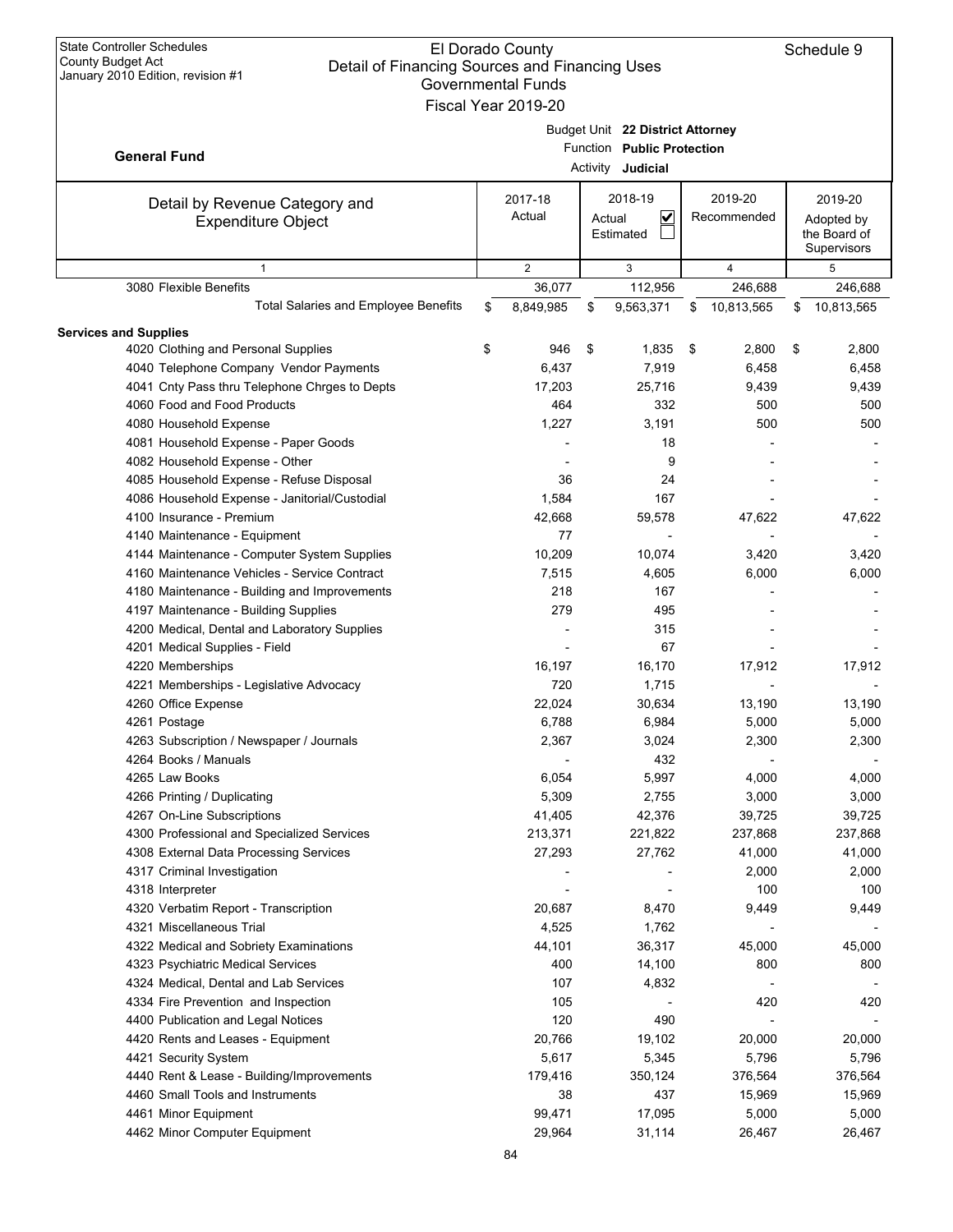|                                                                           | Fiscal Year 2019-20 |                                  |                 |    |                             |
|---------------------------------------------------------------------------|---------------------|----------------------------------|-----------------|----|-----------------------------|
|                                                                           |                     | Budget Unit 22 District Attorney |                 |    |                             |
|                                                                           |                     | Function Public Protection       |                 |    |                             |
| <b>General Fund</b>                                                       |                     | Activity Judicial                |                 |    |                             |
|                                                                           |                     |                                  |                 |    |                             |
| Detail by Revenue Category and                                            | 2017-18             | 2018-19                          | 2019-20         |    | 2019-20                     |
| <b>Expenditure Object</b>                                                 | Actual              | $\checkmark$<br>Actual           | Recommended     |    | Adopted by                  |
|                                                                           |                     | Estimated                        |                 |    | the Board of<br>Supervisors |
| $\mathbf{1}$                                                              | $\overline{2}$      | 3                                | $\overline{4}$  |    | 5                           |
| 4463 Minor Telephone and Radio Equipment                                  | 494                 | 4,774                            |                 |    |                             |
| 4464 Minor Law Enforcement Equipment                                      | 3,587               | 29,676                           | 7,958           |    | 7,958                       |
| 4465 Minor Vehicle Equipment                                              |                     | 306                              | 27,000          |    | 27,000                      |
| 4500 Special Departmental Expense                                         | 12,472              | 3,491                            |                 |    |                             |
| 4501 Special Projects                                                     | 2,004               | 2,000                            | 3,000           |    | 3,000                       |
| 4502 Educational Materials                                                | 27                  |                                  |                 |    |                             |
| 4503 Staff Development                                                    | 241                 |                                  | 2,700           |    | 2,700                       |
| 4506 Film Development/Photography Supplies                                |                     | 130                              |                 |    |                             |
| 4507 Fire and Safety Supplies                                             |                     | 64                               |                 |    |                             |
| 4510 District Attorney - DA                                               | 3,320               | 3,283                            | 2,500           |    | 2,500                       |
| 4534 Ammunition                                                           | 2,018               | 3,892                            | 6,000           |    | 6,000                       |
| 4538 Software                                                             | 992                 | 2,097                            |                 |    |                             |
| 4539 Software License                                                     | 689                 | 353                              | 12,417          |    | 12,417                      |
| 4600 Transportation and Travel                                            | 41,340              | 14,799                           | 70,849          |    | 70,849                      |
| 4602 Employee - Private Auto Mileage                                      | 9,675               | 6,767                            | 11,225          |    | 11,225                      |
| 4605 Vehicle - Rent or Lease                                              | 89,911              | 82,332                           | 77,464          |    | 77,464                      |
| 4606 Fuel Purchases                                                       | 44,654              | 11,700                           | 37,700          |    | 37,700                      |
| 4607 Rent & Lease: Mileage Rate Rebate                                    |                     | 42,047                           |                 |    |                             |
| 4608 Hotel Accommodations                                                 | 45,340              | 15,397                           | 29,964          |    | 29,964                      |
| 4609 Staff Development                                                    | 18,992              | 9,828                            | 6,275           |    | 6,275                       |
| 4610 Jury Fees/Per Diems                                                  | 7,350               |                                  | 15,000          |    |                             |
| 4613 Witness Fee/Per Diems                                                | 5,948               | (10)<br>1,183                    | 2,500           |    | 15,000<br>2,500             |
| 4614 Witness Mileage Reimb                                                | 5,022               | 5,514                            | 5,000           |    |                             |
|                                                                           | 15,092              |                                  | 2,500           |    | 5,000                       |
| 4615 Witness Expense Reimbursement                                        |                     | 1,817<br>645                     |                 |    | 2,500                       |
| 4617 Staff Development Non 1099<br>4620 Utilities                         | 53,332              | 21,098                           | 64,723          |    | 64,723                      |
|                                                                           |                     |                                  |                 |    |                             |
| 4650 Overnight Travel: Registration                                       |                     | 11,837                           |                 |    |                             |
| 4651 Overnight Travel: Meal/Per Diem                                      |                     | 11,398                           |                 |    |                             |
| 4652 Overnight Travel: Mileage/Fuel<br>4653 Overnight Travel: Auto Rental |                     | 2,385<br>506                     |                 |    |                             |
| 4654 Overnight Travel: Airfare Costs                                      |                     |                                  |                 |    |                             |
|                                                                           |                     | 8,147                            |                 |    |                             |
| 4655 Overnight Travel: Other Costs                                        |                     | 2,370                            |                 |    |                             |
| 4656 Overnight Travel: Hotel                                              |                     | 32,482                           |                 |    |                             |
| 4700 Utilities                                                            |                     | 36,060                           |                 |    |                             |
| <b>Total Services and Supplies</b>                                        | \$<br>1,198,206     | \$<br>1,331,736                  | \$<br>1,333,074 | \$ | 1,333,074                   |
| <b>Other Charges</b>                                                      |                     |                                  |                 |    |                             |
| 5300 Interfund Expenditures                                               | \$<br>6,984         | \$<br>7,616                      | \$<br>7,000     | \$ | 7,000                       |
| <b>Total Other Charges</b>                                                | \$<br>6,984         | \$<br>7,616                      | \$<br>7,000     | \$ | 7,000                       |
| <b>Fixed Assets</b>                                                       |                     |                                  |                 |    |                             |
| 6040 Fixed Assets - Equipment                                             | \$                  | \$<br>88,944                     | \$              | S  |                             |
| 6041 Fixed Assets - Data Proc Sys Devel Equip                             |                     | 82,500                           |                 |    |                             |
| 6042 Fixed Assets - Computer Sys Equipment                                | 27,187              |                                  |                 |    |                             |
| 6045 Fixed Assets - Vehicles                                              |                     | 58,840                           |                 |    |                             |
| <b>Total Fixed Assets</b>                                                 | \$<br>27,187        | \$<br>230,284                    | \$              | \$ |                             |

**Other Financing Uses**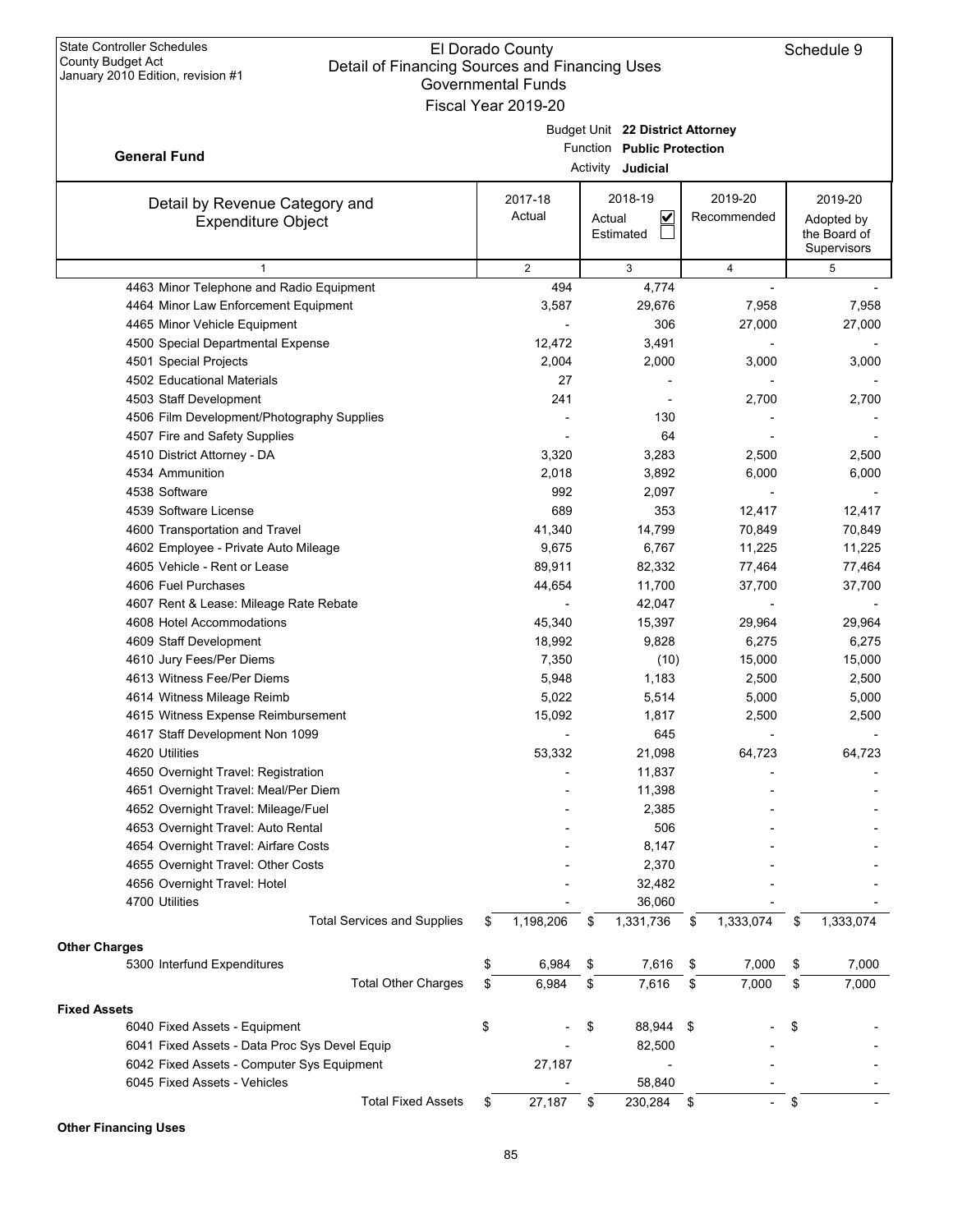| <b>State Controller Schedules</b><br>El Dorado County<br><b>County Budget Act</b><br>Detail of Financing Sources and Financing Uses<br>January 2010 Edition, revision #1<br><b>Governmental Funds</b><br>Fiscal Year 2019-20 |                                                                                                                                   |     |                 |          |                                                                            |    |             |                             |             |  |
|------------------------------------------------------------------------------------------------------------------------------------------------------------------------------------------------------------------------------|-----------------------------------------------------------------------------------------------------------------------------------|-----|-----------------|----------|----------------------------------------------------------------------------|----|-------------|-----------------------------|-------------|--|
| <b>General Fund</b>                                                                                                                                                                                                          |                                                                                                                                   |     |                 | Activity | Budget Unit 22 District Attorney<br>Function Public Protection<br>Judicial |    |             |                             |             |  |
| Detail by Revenue Category and<br><b>Expenditure Object</b>                                                                                                                                                                  | 2018-19<br>2019-20<br>2019-20<br>2017-18<br>$\overline{\mathbf{v}}$<br>Actual<br>Recommended<br>Actual<br>Adopted by<br>Estimated |     |                 |          |                                                                            |    |             | the Board of<br>Supervisors |             |  |
|                                                                                                                                                                                                                              | $\overline{2}$<br>3<br>$\overline{4}$<br>5                                                                                        |     |                 |          |                                                                            |    |             |                             |             |  |
| 7000 Operating Transfers Out                                                                                                                                                                                                 |                                                                                                                                   | \$  | 51,180          | \$       | 32,264                                                                     | \$ |             | \$                          |             |  |
| 7001 Operating Transfers Out: Fleet                                                                                                                                                                                          |                                                                                                                                   |     | 23,304          |          |                                                                            |    | 62,856      |                             | 62,856      |  |
| <b>Total Other Financing Uses</b>                                                                                                                                                                                            |                                                                                                                                   | \$  | 74,484          | \$       | 32,264                                                                     | \$ | 62,856      | \$                          | 62,856      |  |
| <b>Intrafund Transfers</b>                                                                                                                                                                                                   |                                                                                                                                   |     |                 |          |                                                                            |    |             |                             |             |  |
| 7200 Intrafund Transfers                                                                                                                                                                                                     | \$                                                                                                                                |     | 444             | \$       | 728                                                                        | \$ | 267,438     | \$                          | 267,438     |  |
| 7221 Intrafnd: Radio Equipment and Support                                                                                                                                                                                   |                                                                                                                                   |     |                 |          | 279                                                                        |    | 1,000       |                             | 1,000       |  |
| 7223 Intrafnd: Mail Service                                                                                                                                                                                                  |                                                                                                                                   |     | 4.601           |          | 4,566                                                                      |    | 3,241       |                             | 3,241       |  |
| 7224 Intrafnd: Stores Support                                                                                                                                                                                                |                                                                                                                                   |     | 279             |          | 944                                                                        |    | 1,352       |                             | 1,352       |  |
| 7231 Intrafnd: IS Programming Support                                                                                                                                                                                        |                                                                                                                                   |     | 11,234          |          | 13,615                                                                     |    | 12,130      |                             | 12,130      |  |
| 7232 Intrafnd: Maint Bldg & Improvmnts                                                                                                                                                                                       |                                                                                                                                   |     | 26,672          |          | 14,352                                                                     |    | 15,500      |                             | 15,500      |  |
| <b>Total Intrafund Transfers</b>                                                                                                                                                                                             |                                                                                                                                   | \$. | 43,230          | \$       | 34,485                                                                     | \$ | 300,661     | \$                          | 300,661     |  |
| <b>Intrafund Abatement</b>                                                                                                                                                                                                   |                                                                                                                                   |     |                 |          |                                                                            |    |             |                             |             |  |
| 7352 Intrfnd Abatemnt: DA / Family Support                                                                                                                                                                                   |                                                                                                                                   | \$  | $(366, 721)$ \$ |          | $(268, 962)$ \$                                                            |    | (300,000)   | -\$                         | (300,000)   |  |
| 7380 Intrfnd Abatemnt: Not General Fund                                                                                                                                                                                      |                                                                                                                                   |     | (69, 258)       |          | (69, 514)                                                                  |    | (72, 715)   |                             | (72, 715)   |  |
| <b>Total Intrafund Abatement</b>                                                                                                                                                                                             | \$                                                                                                                                |     | (435, 979)      | \$       | (338, 476)                                                                 | \$ | (372, 715)  | \$                          | (372, 715)  |  |
| Total Expenditures/Appropriations \$                                                                                                                                                                                         |                                                                                                                                   |     | 9,764,098       | \$       | 10,861,281                                                                 | \$ | 12,144,441  | \$                          | 12,144,441  |  |
| Net Cost \$                                                                                                                                                                                                                  |                                                                                                                                   |     | (6,901,177)     | S        | (7, 353, 093)                                                              | S  | (8,610,869) | S                           | (8,610,869) |  |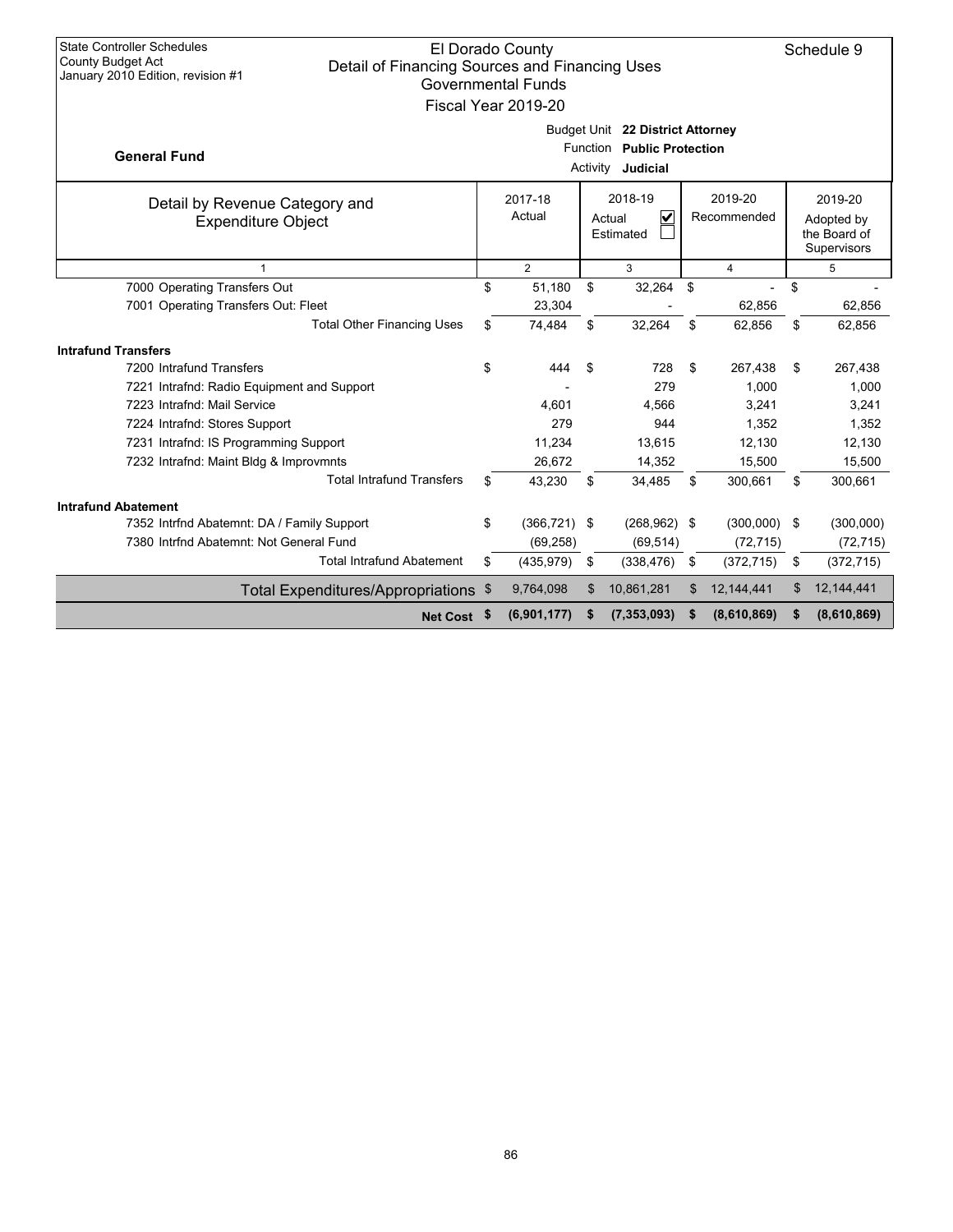| <b>State Controller Schedules</b><br>El Dorado County<br>Schedule 9<br><b>County Budget Act</b><br>Detail of Financing Sources and Financing Uses<br>January 2010 Edition, revision #1<br><b>Governmental Funds</b><br>Fiscal Year 2019-20 |                                                       |          |                                                          |          |                                                        |                |                                                      |    |                    |  |
|--------------------------------------------------------------------------------------------------------------------------------------------------------------------------------------------------------------------------------------------|-------------------------------------------------------|----------|----------------------------------------------------------|----------|--------------------------------------------------------|----------------|------------------------------------------------------|----|--------------------|--|
|                                                                                                                                                                                                                                            | <b>District Attorney - Countywide Special Revenue</b> |          |                                                          |          | Function Public Protection<br>Activity <b>Judicial</b> |                | Budget Unit 22 District Attorney Countywide Spec Rev |    |                    |  |
| Detail by Revenue Category and<br><b>Expenditure Object</b>                                                                                                                                                                                |                                                       |          | 2018-19<br>2017-18<br>Actual<br>V<br>Actual<br>Estimated |          | 2019-20<br>Recommended                                 |                | 2019-20<br>Adopted by<br>the Board of<br>Supervisors |    |                    |  |
|                                                                                                                                                                                                                                            | $\mathbf{1}$                                          |          | 2                                                        |          | 3                                                      |                | 4                                                    |    | 5                  |  |
| <b>Fines, Forfeitures and Penalties</b><br>0343 Consumer Fraud<br>0347 Asset Forfeiture - Federal                                                                                                                                          |                                                       | \$       | 2,417                                                    | \$       | 17,521<br>43,048                                       | \$             | 6,356                                                | \$ | 6,356              |  |
|                                                                                                                                                                                                                                            | <b>Total Fines. Forfeitures and Penalties</b>         | \$       | 2,417                                                    | \$       | 60,569                                                 | \$             | 6,356                                                | \$ | 6,356              |  |
| Revenue from Use of Money and Property<br>0400 Interest                                                                                                                                                                                    | Total Revenue from Use of Money and Property          | \$<br>\$ | 24,016<br>24.016                                         | \$<br>\$ | 11,083<br>11,083                                       | \$<br>\$       |                                                      | \$ |                    |  |
|                                                                                                                                                                                                                                            |                                                       |          |                                                          |          |                                                        |                |                                                      |    |                    |  |
| Intergovernmental Revenue - State<br>0885 State - Auto Insurance Fraud                                                                                                                                                                     | 0886 State - Workers' Compensation Fraud              | \$       | 154,291<br>400,692                                       | \$       | 339,452<br>430,801                                     | \$             | 270,728<br>322,488                                   | \$ | 270,728<br>322,488 |  |
|                                                                                                                                                                                                                                            | Total Intergovernmental Revenue - State               | \$       | 554,983                                                  | \$       | 770,253                                                | \$             | 593,216                                              | \$ | 593,216            |  |
| <b>Charges for Services</b><br>1600 Recording Fees                                                                                                                                                                                         |                                                       | \$       | 118,414                                                  | \$       | 98,010                                                 | \$             | 96,342                                               | \$ | 96,342             |  |
|                                                                                                                                                                                                                                            | <b>Total Charges for Services</b>                     | \$       | 118,414                                                  | \$       | 98,010                                                 | \$             | 96,342                                               | \$ | 96,342             |  |
|                                                                                                                                                                                                                                            | Total Revenue \$                                      |          | 699,830                                                  | \$       | 939,915                                                | $\mathfrak{L}$ | 695,914                                              | \$ | 695,914            |  |
|                                                                                                                                                                                                                                            |                                                       |          |                                                          |          |                                                        |                |                                                      |    |                    |  |
| <b>Other Charges</b>                                                                                                                                                                                                                       | 5240 Contribution To Non-county Governmental          | \$       | 4,528                                                    | \$       |                                                        |                |                                                      |    |                    |  |
|                                                                                                                                                                                                                                            | <b>Total Other Charges</b>                            | \$       | 4.528                                                    | \$       |                                                        |                |                                                      | \$ |                    |  |
|                                                                                                                                                                                                                                            |                                                       |          |                                                          |          |                                                        |                |                                                      |    |                    |  |
| <b>Other Financing Uses</b><br>7000 Operating Transfers Out                                                                                                                                                                                |                                                       | \$       | 648,620                                                  | \$       | 836,996                                                | \$             | 695,914                                              | \$ | 695,914            |  |
|                                                                                                                                                                                                                                            | <b>Total Other Financing Uses</b>                     | \$       | 648,620                                                  | \$       | 836,996                                                | \$             | 695,914                                              | \$ | 695,914            |  |
| <b>Appropriations for Contingencies</b>                                                                                                                                                                                                    |                                                       |          |                                                          |          |                                                        |                |                                                      |    |                    |  |
| 7700 Contingency                                                                                                                                                                                                                           |                                                       | \$       |                                                          | \$       | $\qquad \qquad \blacksquare$                           | \$             |                                                      | \$ | 774,790            |  |
|                                                                                                                                                                                                                                            | <b>Total Appropriations for Contingencies</b>         | \$       |                                                          | \$       |                                                        | \$             |                                                      | \$ | 774,790            |  |
|                                                                                                                                                                                                                                            | Total Expenditures/Appropriations \$                  |          | 653,148                                                  | \$       | 836,996                                                | \$             | 695,914                                              | \$ | 1,470,704          |  |
|                                                                                                                                                                                                                                            | Net Cost \$                                           |          | 46,682                                                   | \$       | 102,919                                                | \$             |                                                      | \$ | (774, 790)         |  |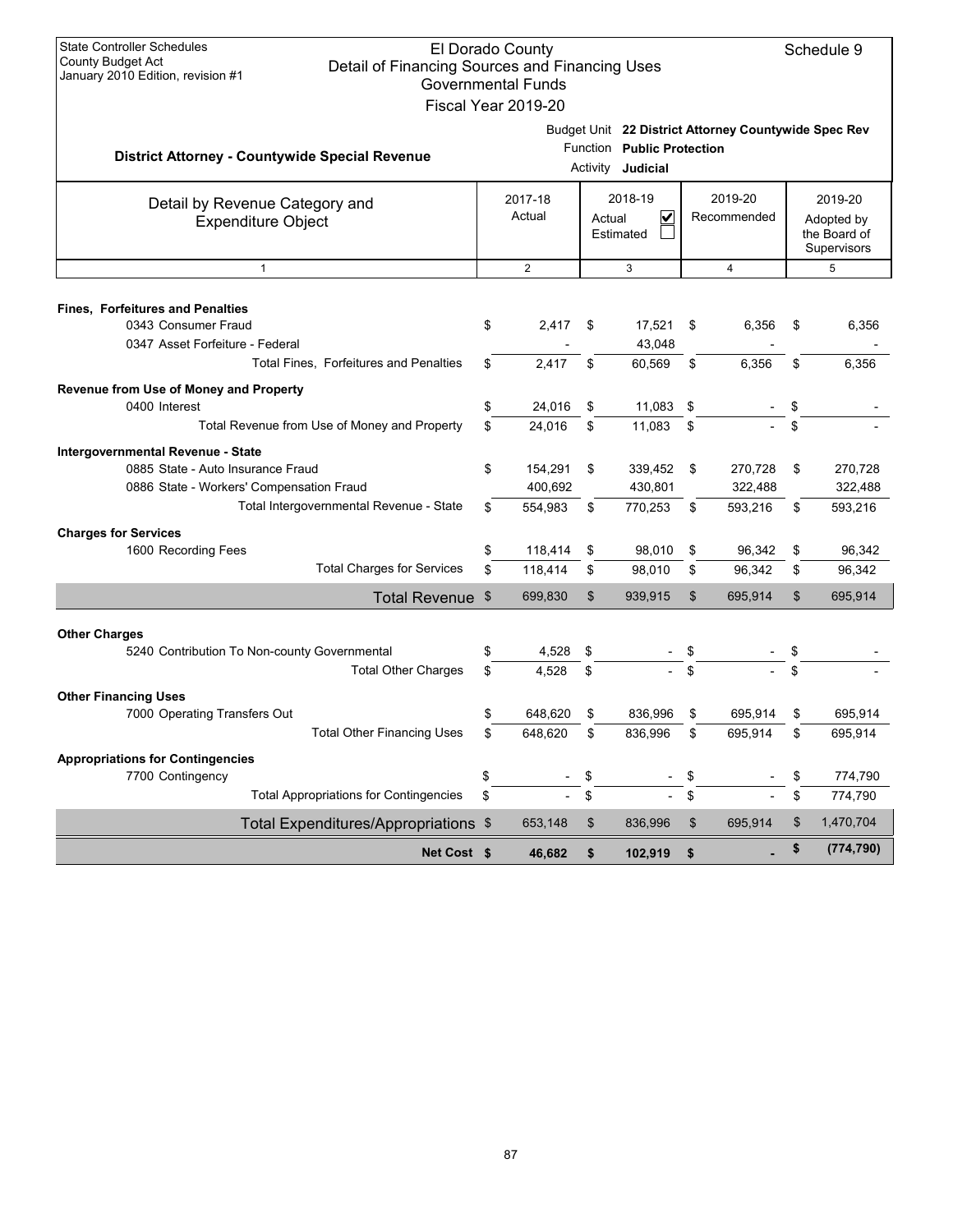| <b>State Controller Schedules</b><br>El Dorado County<br>Schedule 9<br><b>County Budget Act</b><br>Detail of Financing Sources and Financing Uses<br>January 2010 Edition, revision #1<br><b>Governmental Funds</b><br>Fiscal Year 2019-20 |                                                           |                  |                        |                       |                                                      |  |          |                    |  |  |
|--------------------------------------------------------------------------------------------------------------------------------------------------------------------------------------------------------------------------------------------|-----------------------------------------------------------|------------------|------------------------|-----------------------|------------------------------------------------------|--|----------|--------------------|--|--|
| Budget Unit 22 SLESF Countywide Spec Rev<br>Function Public Protection<br><b>SLESF - Countywide Special Revenue</b><br>Activity <b>Judicial</b>                                                                                            |                                                           |                  |                        |                       |                                                      |  |          |                    |  |  |
| Detail by Revenue Category and<br>Expenditure Object                                                                                                                                                                                       | 2018-19<br>$\overline{\mathbf{v}}$<br>Actual<br>Estimated |                  | 2019-20<br>Recommended |                       | 2019-20<br>Adopted by<br>the Board of<br>Supervisors |  |          |                    |  |  |
| $\mathbf{1}$                                                                                                                                                                                                                               | $\overline{2}$<br>3<br>$\overline{4}$                     |                  |                        |                       |                                                      |  |          |                    |  |  |
| Revenue from Use of Money and Property<br>0400 Interest<br>Total Revenue from Use of Money and Property                                                                                                                                    | \$<br>\$                                                  | 2,558<br>2,558   | \$<br>\$               | 5,713<br>5.713        | \$<br>\$                                             |  | \$<br>\$ |                    |  |  |
| Intergovernmental Revenue - State<br>0884 State - Suppl Law Enforce Serv (SLESF)<br>Total Intergovernmental Revenue - State                                                                                                                | \$<br>\$                                                  | 60,519<br>60,519 | \$<br>\$               | 89,478<br>89,478      | \$<br>\$                                             |  | \$<br>\$ |                    |  |  |
| Total Revenue \$                                                                                                                                                                                                                           |                                                           | 63,077           | $\mathfrak{S}$         | 95,191                | \$                                                   |  | \$       |                    |  |  |
| <b>Other Financing Uses</b><br>7000 Operating Transfers Out<br><b>Total Other Financing Uses</b>                                                                                                                                           | \$<br>\$                                                  | 22,012<br>22,012 | \$<br>\$               | 133,876 \$<br>133,876 | \$                                                   |  | \$<br>\$ |                    |  |  |
| <b>Appropriations for Contingencies</b><br>7700 Contingency<br><b>Total Appropriations for Contingencies</b>                                                                                                                               | \$<br>\$                                                  |                  | \$<br>\$               |                       | \$<br>\$                                             |  | \$<br>\$ | 187,071<br>187,071 |  |  |
| Total Expenditures/Appropriations \$                                                                                                                                                                                                       |                                                           | 22,012           | \$                     | 133,876               | $\mathfrak{S}$                                       |  | \$       | 187,071            |  |  |
| Net Cost \$                                                                                                                                                                                                                                |                                                           | 41,066           | \$                     | (38, 685)             | \$                                                   |  | \$       | (187, 071)         |  |  |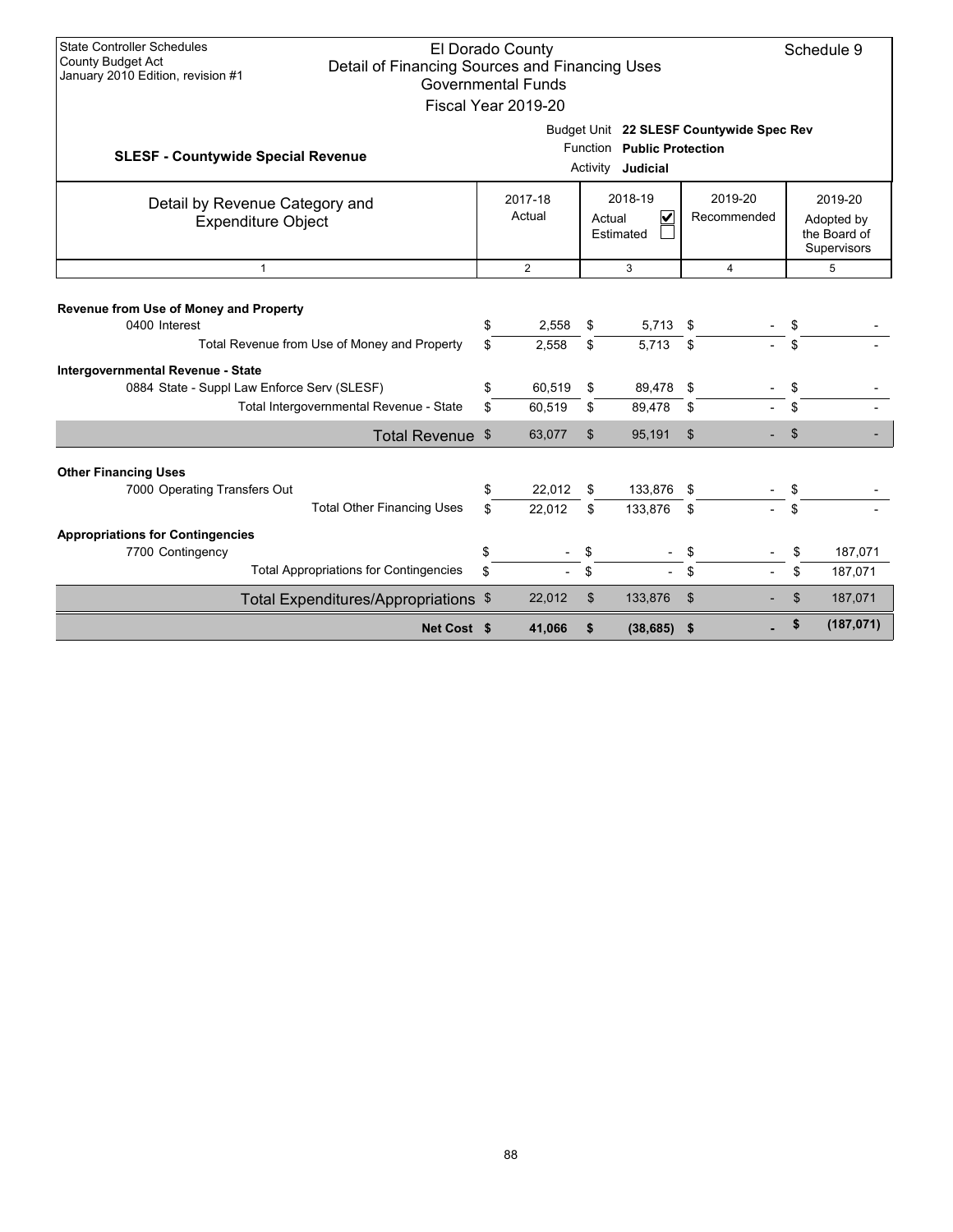| <b>State Controller Schedules</b><br><b>County Budget Act</b>                       | El Dorado County          |          |                                |                 | Schedule 9      |
|-------------------------------------------------------------------------------------|---------------------------|----------|--------------------------------|-----------------|-----------------|
| Detail of Financing Sources and Financing Uses<br>January 2010 Edition, revision #1 | <b>Governmental Funds</b> |          |                                |                 |                 |
|                                                                                     | Fiscal Year 2019-20       |          |                                |                 |                 |
|                                                                                     |                           |          |                                |                 |                 |
|                                                                                     |                           |          | Budget Unit 23 Public Defender |                 |                 |
| <b>General Fund</b>                                                                 |                           | Function | <b>Public Protection</b>       |                 |                 |
|                                                                                     |                           | Activity | Judicial                       |                 |                 |
| Detail by Revenue Category and                                                      | 2017-18                   |          | 2018-19                        | 2019-20         | 2019-20         |
| <b>Expenditure Object</b>                                                           | Actual                    | Actual   | $\overline{\mathbf{v}}$        | Recommended     | Adopted by      |
|                                                                                     |                           |          | Estimated                      |                 | the Board of    |
|                                                                                     |                           |          |                                |                 | Supervisors     |
| $\mathbf{1}$                                                                        | $\overline{2}$            |          | 3                              | 4               | 5               |
| Intergovernmental Revenue - State                                                   |                           |          |                                |                 |                 |
| 0860 State - Public Safety Sales Tax                                                | \$<br>323,030             | \$       | 328,094                        | \$<br>356,196   | \$<br>356,196   |
| 0880 State - Other                                                                  | 14,707                    |          |                                |                 |                 |
| Total Intergovernmental Revenue - State                                             | \$<br>337,737             | \$       | 328,094                        | \$<br>356,196   | \$<br>356,196   |
|                                                                                     |                           |          |                                |                 |                 |
| <b>Other Financing Sources</b><br>2020 Operating Transfers In                       | \$<br>28,530              | \$       | 23,250                         | \$<br>88,000    | \$<br>88,000    |
| <b>Total Other Financing Sources</b>                                                | \$<br>28,530              | \$       | 23,250                         | \$<br>88,000    | \$<br>88,000    |
|                                                                                     |                           |          |                                |                 |                 |
| <b>Total Revenue</b>                                                                | \$<br>366,267             | \$       | 351,344                        | \$<br>444,196   | \$<br>444,196   |
| <b>Salaries and Employee Benefits</b>                                               |                           |          |                                |                 |                 |
| 3000 Permanent Employees / Elected Officials                                        | \$<br>2,047,059           | \$       | 1,936,163                      | \$<br>2,491,301 | \$<br>2,491,301 |
| 3001 Temporary Employees                                                            | 6,004                     |          | 200                            |                 |                 |
| 3002 Overtime                                                                       | 7,241                     |          | 1,228                          | 5,000           | 5,000           |
| 3004 Other Compensation                                                             | 195,498                   |          | 56,681                         | 25,000          | 25,000          |
| 3005 Tahoe Differential                                                             | 10,153                    |          | 8,076                          | 10,800          | 10,800          |
| 3006 Bilingual Pay                                                                  | 4,167                     |          | 1,513                          | 1,040           | 1,040           |
| 3020 Employer Share - Employee Retirement                                           | 415,009                   |          | 460,658                        | 606,921         | 606,921         |
| 3022 Employer Share - Medi Care                                                     | 32,812                    |          | 28,561                         | 36,310          | 36,310          |
| 3040 Employer Share - Health Insurance                                              | 247,960                   |          | 239,222                        | 290,912         | 290,912         |
| 3042 Employer Share - Long Term Disab Insurance                                     | 3,519                     |          | 3,284                          | 6,228           | 6,228           |
| 3043 Employer Share - Deferred Compensation                                         | 20,682                    |          | 7,988                          | 10,149          | 10,149          |
| 3046 Retiree Health - Defined Contributions                                         | 26,340                    |          | 27,532                         | 29,204          | 29,204          |
| 3060 Employer Share - Workers' Compensation                                         | 50,420                    |          | 47,362                         | 43,301          | 43,301          |
| 3080 Flexible Benefits                                                              | 41,463                    |          | 63,359                         | 99,840          | 99,840          |
| <b>Total Salaries and Employee Benefits</b>                                         | \$<br>3,108,327           | \$       | 2,881,827                      | \$<br>3,656,006 | \$<br>3,656,006 |
| <b>Services and Supplies</b>                                                        |                           |          |                                |                 |                 |
| 4020 Clothing and Personal Supplies                                                 | \$<br>176                 | \$       | 177                            | \$<br>350       | \$<br>350       |
| 4040 Telephone Company Vendor Payments                                              | 2,001                     |          | 2,534                          | 1,800           | 1,800           |
| 4041 Cnty Pass thru Telephone Chrges to Depts                                       | 4,799                     |          | 5,627                          | 5,630           | 5,630           |
| 4080 Household Expense                                                              | 363                       |          | 450                            | 300             | 300             |
| 4083 Household Expense - Laundry                                                    | 195                       |          | 318                            |                 |                 |
| 4100 Insurance - Premium                                                            | 11,776                    |          | 14,839                         | 64,027          | 64,027          |
| 4180 Maintenance - Building and Improvements                                        |                           |          | 330                            |                 |                 |
| 4197 Maintenance - Building Supplies                                                |                           |          | 670                            |                 |                 |
| 4220 Memberships                                                                    | 7,887                     |          | 6,834                          | 9,520           | 9,520           |
| 4221 Memberships - Legislative Advocacy                                             |                           |          |                                | 780             | 780             |
| 4260 Office Expense                                                                 | 8,786                     |          | 9,950                          | 11,000          | 11,000          |
| 4261 Postage                                                                        | 563<br>913                |          | 604                            | 600             | 600             |
| 4263 Subscription / Newspaper / Journals<br>4264 Books / Manuals                    | 280                       |          | 1,900                          | 1,000           | 1,000           |
| 4265 Law Books                                                                      | 1,680                     |          | 2,717                          | 2,500           | 2,500           |
| 4266 Printing / Duplicating                                                         | 530                       |          | 499                            | 500             | 500             |
| 4267 On-Line Subscriptions                                                          | 20,936                    |          | 15,080                         | 23,000          | 23,000          |
| 4300 Professional and Specialized Services                                          | 17,039                    |          | 43,879                         | 37,500          | 37,500          |
|                                                                                     |                           |          |                                |                 |                 |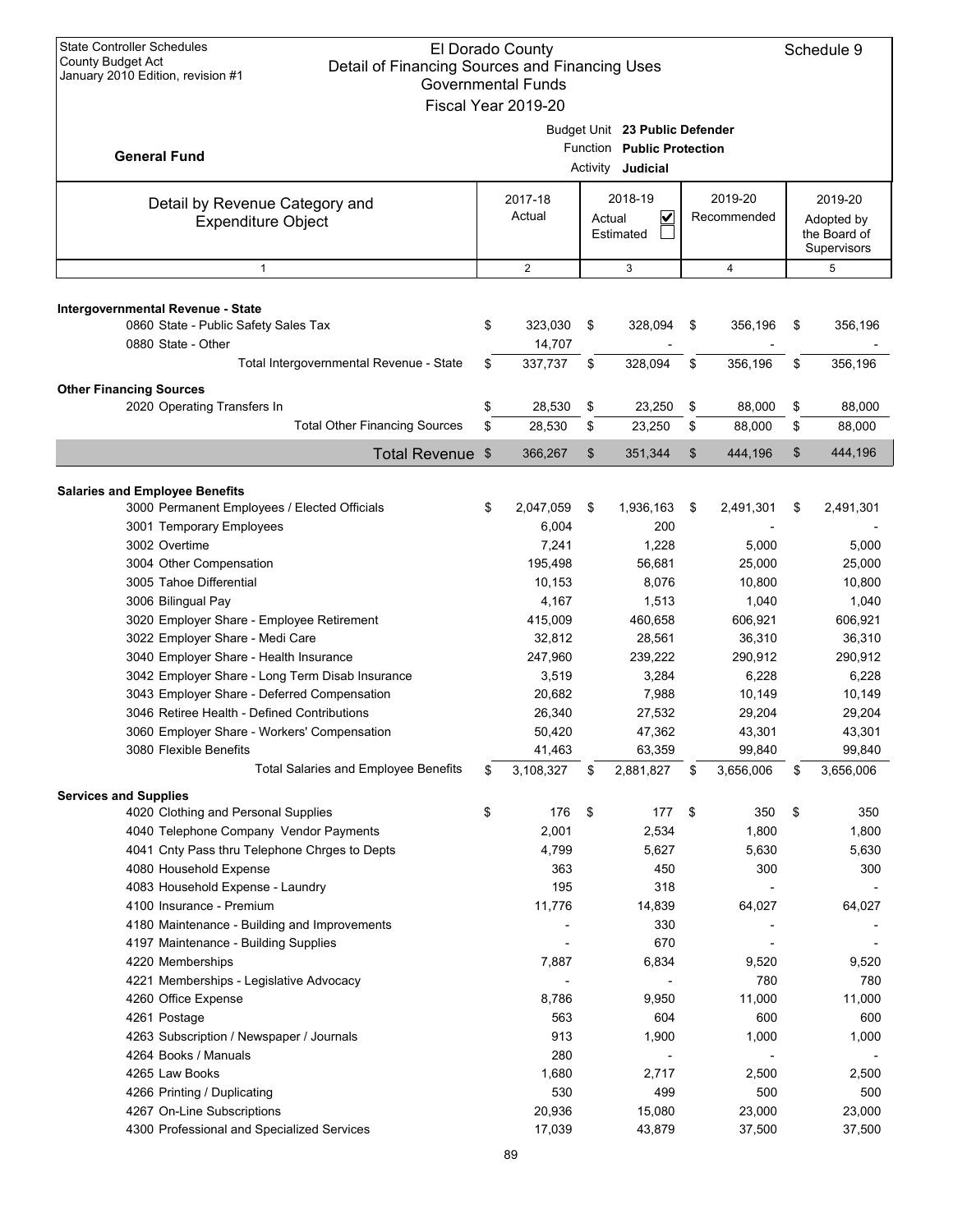|                                               | Governmental Funds<br>Fiscal Year 2019-20 |                                   |      |                |                             |
|-----------------------------------------------|-------------------------------------------|-----------------------------------|------|----------------|-----------------------------|
|                                               |                                           | Budget Unit 23 Public Defender    |      |                |                             |
|                                               |                                           | Function Public Protection        |      |                |                             |
| <b>General Fund</b>                           |                                           | Activity Judicial                 |      |                |                             |
|                                               | 2017-18                                   | 2018-19                           |      | 2019-20        | 2019-20                     |
| Detail by Revenue Category and                | Actual                                    | $\overline{\mathbf{v}}$<br>Actual |      | Recommended    | Adopted by                  |
| <b>Expenditure Object</b>                     |                                           | Estimated                         |      |                | the Board of<br>Supervisors |
| $\mathbf{1}$                                  | $\overline{2}$                            | 3                                 |      | $\overline{4}$ | 5                           |
| 4313 Legal Services                           | 12,051                                    | 2,953                             |      | 15,000         | 15,000                      |
| 4318 Interpreter                              | 1,026                                     | 3,300                             |      | 5,000          | 5,000                       |
| 4320 Verbatim Report - Transcription          | 3,929                                     | 9,262                             |      | 7,500          | 7,500                       |
| 4323 Psychiatric Medical Services             | 13,600                                    | 27,340                            |      | 25,000         | 25,000                      |
| 4324 Medical, Dental and Lab Services         | 8,490                                     | 5,427                             |      | 10,000         | 10,000                      |
| 4400 Publication and Legal Notices            |                                           | 30                                |      |                |                             |
| 4420 Rents and Leases - Equipment             | 9,893                                     | 8,997                             |      | 10,000         | 10,000                      |
| 4421 Security System                          | 1,992                                     | 1,992                             |      | 2,000          | 2,000                       |
| 4440 Rent & Lease - Building/Improvements     | 104,697                                   | 106,647                           |      | 110,000        | 110,000                     |
| 4461 Minor Equipment                          | 1,342                                     | 16,155                            |      | 2,000          | 2,000                       |
| 4462 Minor Computer Equipment                 | 13,575                                    | 11,270                            |      | 5,000          | 5,000                       |
| 4463 Minor Telephone and Radio Equipment      | 1,213                                     | 163                               |      | 6,000          | 6,000                       |
| 4500 Special Departmental Expense             | 88                                        | 95                                |      | 210            | 210                         |
| 4502 Educational Materials                    |                                           |                                   |      | 500            | 500                         |
| 4539 Software License                         | 3,312                                     | 245                               |      |                |                             |
| 4600 Transportation and Travel                | 6,493                                     | 1,971                             |      | 4,200          | 4,200                       |
| 4602 Employee - Private Auto Mileage          | 14,876                                    | 14,377                            |      | 24,800         | 24,800                      |
| 4603 Court Interpreter - Private Auto Mileage | 263                                       | 114                               |      | 500            | 500                         |
| 4605 Vehicle - Rent or Lease                  | 10,760                                    | 8,811                             |      | 11,900         | 11,900                      |
| 4606 Fuel Purchases                           | 2,930                                     | 614                               |      | 4,900          | 4,900                       |
| 4607 Rent & Lease: Mileage Rate Rebate        |                                           | 2,189                             |      |                |                             |
| 4608 Hotel Accommodations                     | 10,819                                    | 1,009                             |      |                |                             |
| 4609 Staff Development                        | 8,306                                     | 1,937                             |      | 6,000          | 6,000                       |
| 4610 Jury Fees/Per Diems                      |                                           |                                   |      | 2,000          | 2,000                       |
| 4613 Witness Fee/Per Diems                    |                                           |                                   |      | 500            | 500                         |
| 4614 Witness Mileage Reimb                    |                                           |                                   |      | 100            | 100                         |
| 4620 Utilities                                | 11.968                                    | 3,370                             |      |                |                             |
| 4650 Overnight Travel: Registration           |                                           | 445                               |      | 6,000          | 6,000                       |
| 4651 Overnight Travel: Meal/Per Diem          |                                           | 920                               |      | 2,200          | 2,200                       |
| 4652 Overnight Travel: Mileage/Fuel           |                                           | 541                               |      | 4,000          | 4,000                       |
| 4653 Overnight Travel: Auto Rental            |                                           | 129                               |      | 2,000          | 2,000                       |
| 4654 Overnight Travel: Airfare Costs          |                                           | 237                               |      | 2,200          | 2,200                       |
| 4655 Overnight Travel: Other Costs            |                                           | 260                               |      | 2,200          | 2,200                       |
| 4656 Overnight Travel: Hotel                  |                                           | 2,528                             |      | 18,000         | 18,000                      |
| 4700 Utilities                                |                                           | 8,709                             |      | 15,000         | 15,000                      |
| <b>Total Services and Supplies</b>            | \$<br>319,549                             | \$<br>348,445                     | \$   | 463,217        | \$<br>463,217               |
| <b>Fixed Assets</b>                           |                                           |                                   |      |                |                             |
| 6042 Fixed Assets - Computer Sys Equipment    | \$<br>9,767                               | \$<br>17,250                      | - \$ |                | \$                          |
| <b>Total Fixed Assets</b>                     | \$<br>9,767                               | \$<br>17,250                      | \$   |                | \$                          |
| <b>Other Financing Uses</b>                   |                                           |                                   |      |                |                             |
| 7000 Operating Transfers Out                  | \$                                        | \$<br>16,190                      | \$   | 65,000         | \$<br>65,000                |
| <b>Total Other Financing Uses</b>             | \$                                        | \$<br>16,190                      | \$   | 65,000         | \$<br>65,000                |
| <b>Intrafund Transfers</b>                    |                                           |                                   |      |                |                             |
| 7200 Intrafund Transfers                      | \$                                        | \$<br>25                          | \$   | 41,633         | \$<br>41,633                |
| 7223 Intrafnd: Mail Service                   | 2,772                                     | 2,734                             |      | 1,813          | 1,813                       |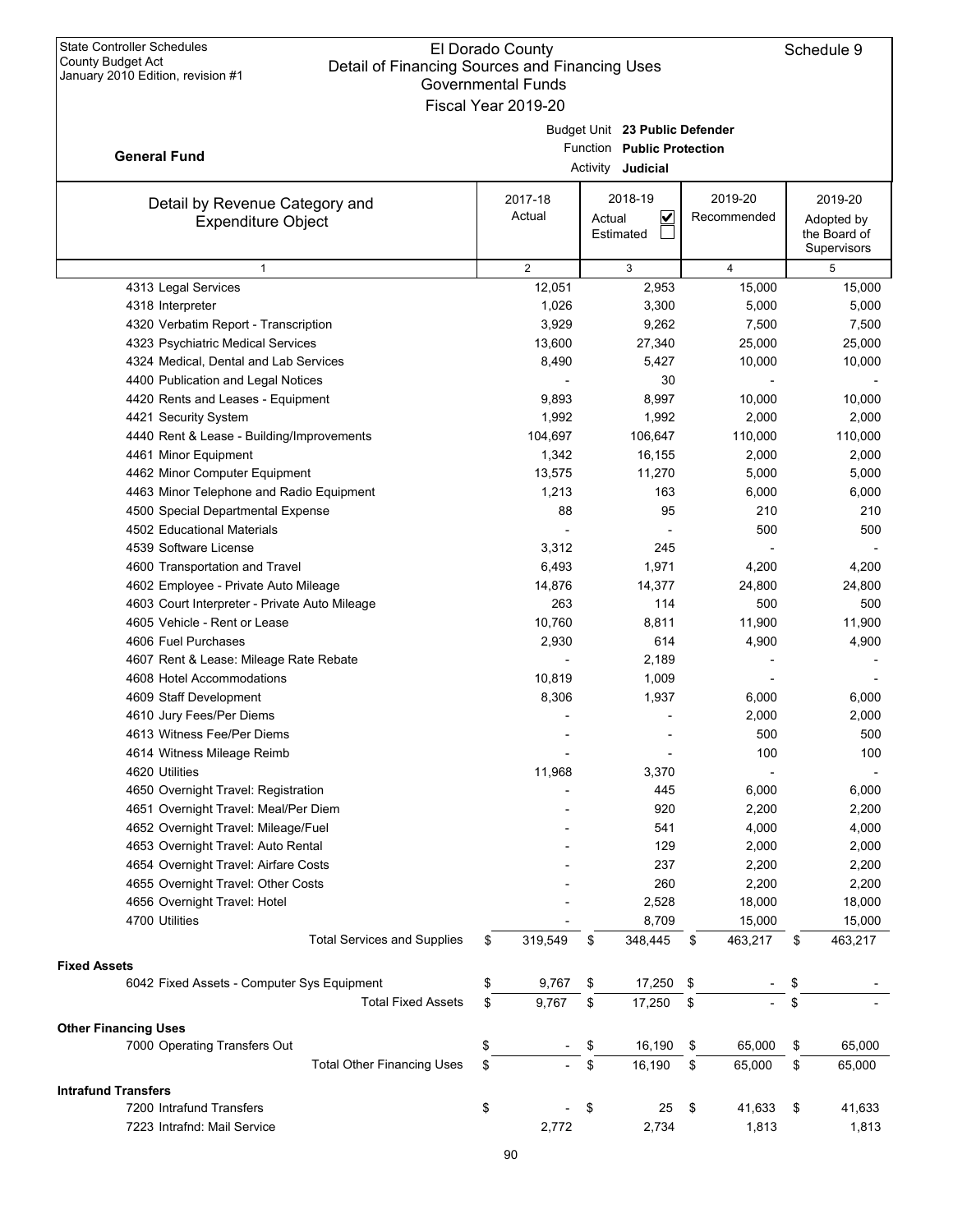| <b>State Controller Schedules</b><br><b>County Budget Act</b><br>January 2010 Edition, revision #1 | El Dorado County<br>Detail of Financing Sources and Financing Uses<br><b>Governmental Funds</b><br>Fiscal Year 2019-20 |    |               |    |             |     |             |                                                      |             |
|----------------------------------------------------------------------------------------------------|------------------------------------------------------------------------------------------------------------------------|----|---------------|----|-------------|-----|-------------|------------------------------------------------------|-------------|
| <b>General Fund</b>                                                                                | Budget Unit 23 Public Defender<br>Function Public Protection<br>Judicial<br>Activity                                   |    |               |    |             |     |             |                                                      |             |
| Detail by Revenue Category and<br><b>Expenditure Object</b>                                        | 2018-19<br>2019-20<br>2017-18<br>Actual<br>V<br>Recommended<br>Actual<br>Estimated                                     |    |               |    |             |     |             | 2019-20<br>Adopted by<br>the Board of<br>Supervisors |             |
|                                                                                                    |                                                                                                                        |    | 2             |    | 3           |     | 4           |                                                      | 5           |
| 7224 Intrafnd: Stores Support                                                                      |                                                                                                                        |    | 768           |    | 839         |     | 930         |                                                      | 930         |
| 7231 Intrafnd: IS Programming Support                                                              |                                                                                                                        |    | 39,312        |    | 8,991       |     | 42,460      |                                                      | 42,460      |
| 7232 Intrafnd: Maint Bldg & Improvmnts                                                             |                                                                                                                        |    | 15,193        |    | 10,988      |     | 3,500       |                                                      | 3,500       |
|                                                                                                    | <b>Total Intrafund Transfers</b>                                                                                       | \$ | 58.045        | \$ | 23,577      | \$  | 90,336      | \$                                                   | 90,336      |
|                                                                                                    | Total Expenditures/Appropriations \$                                                                                   |    | 3,495,688     | \$ | 3,287,289   | \$. | 4,274,559   | \$                                                   | 4,274,559   |
|                                                                                                    | Net Cost \$                                                                                                            |    | (3, 129, 422) |    | (2,935,945) | S   | (3,830,363) | S                                                    | (3,830,363) |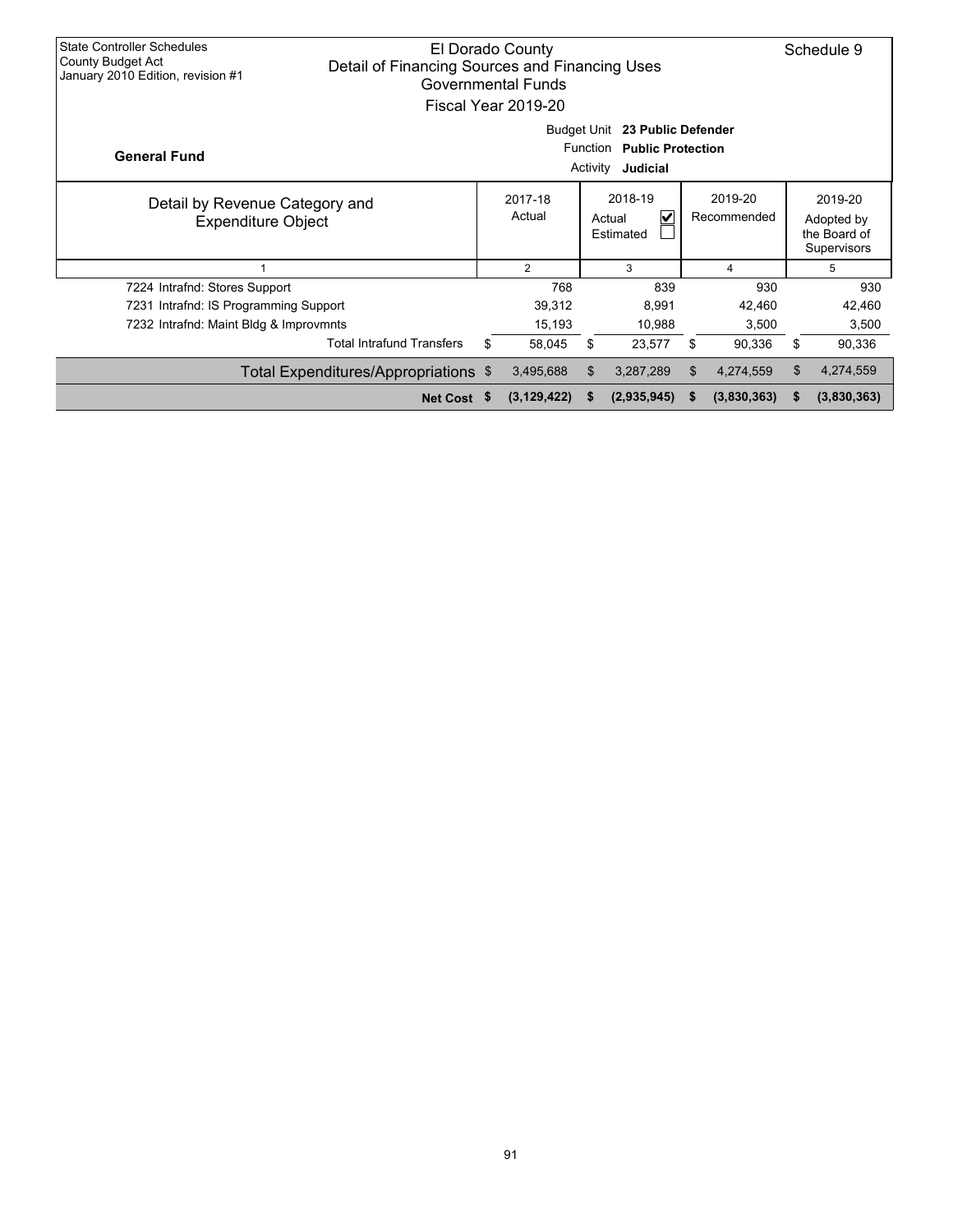| <b>State Controller Schedules</b><br>El Dorado County<br>Schedule 9<br><b>County Budget Act</b><br>Detail of Financing Sources and Financing Uses<br>January 2010 Edition, revision #1<br><b>Governmental Funds</b><br>Fiscal Year 2019-20 |          |                                      |                                                                 |                                       |          |                                       |          |                                                      |  |
|--------------------------------------------------------------------------------------------------------------------------------------------------------------------------------------------------------------------------------------------|----------|--------------------------------------|-----------------------------------------------------------------|---------------------------------------|----------|---------------------------------------|----------|------------------------------------------------------|--|
| <b>General Fund</b>                                                                                                                                                                                                                        |          | Budget Unit 24 Sheriff               | Function Public Protection<br><b>Activity Police Protection</b> |                                       |          |                                       |          |                                                      |  |
| Detail by Revenue Category and<br><b>Expenditure Object</b>                                                                                                                                                                                |          | 2017-18<br>Actual                    | Actual                                                          | 2018-19<br>V<br>Estimated             |          | 2019-20<br>Recommended                |          | 2019-20<br>Adopted by<br>the Board of<br>Supervisors |  |
| $\mathbf{1}$                                                                                                                                                                                                                               |          | 2                                    |                                                                 | 3                                     |          | 4                                     |          | 5                                                    |  |
| <b>Taxes</b><br>0110 Property Taxes - Current Unsecured                                                                                                                                                                                    | \$       | 123,208                              | \$                                                              | 126,841                               | \$       | 126,841                               | \$       | 126,841                                              |  |
| <b>Total Taxes</b>                                                                                                                                                                                                                         | \$       | 123,208                              | \$                                                              | 126,841                               | \$       | 126,841                               | \$       | 126,841                                              |  |
| <b>Licenses, Permits and Franchises</b><br>0260 Other License and Permits<br>0274 Alarm Permit<br>0275 Carry Consealed Weapon Permit<br>Total Licenses, Permits and Franchises                                                             | \$<br>\$ | 1,449<br>97,700<br>40,257<br>139,406 | \$<br>\$                                                        | 2,256<br>161,015<br>57,537<br>220,808 | \$<br>\$ | 1,700<br>177,000<br>97,000<br>275,700 | \$<br>\$ | 1,700<br>177,000<br>97,000<br>275,700                |  |
| <b>Fines, Forfeitures and Penalties</b>                                                                                                                                                                                                    |          |                                      |                                                                 |                                       |          |                                       |          |                                                      |  |
| 0300 Vehicle Code Fines                                                                                                                                                                                                                    | \$       | 36,513                               | \$                                                              | 58,451                                | \$       | 40,000                                | \$       | 40,000                                               |  |
| Total Fines, Forfeitures and Penalties                                                                                                                                                                                                     | \$       | 36,513                               | \$                                                              | 58,451                                | \$       | 40,000                                | \$       | 40,000                                               |  |
| Revenue from Use of Money and Property                                                                                                                                                                                                     |          |                                      |                                                                 |                                       |          |                                       |          |                                                      |  |
| 0422 Rent - Miscellaneous<br>Total Revenue from Use of Money and Property                                                                                                                                                                  | \$       | 6,900                                | \$                                                              | 5,100                                 | \$       | 9,600                                 | \$       | 9,600                                                |  |
|                                                                                                                                                                                                                                            | \$       | 6,900                                | \$                                                              | 5,100                                 | \$       | 9,600                                 | \$       | 9,600                                                |  |
| Intergovernmental Revenue - State<br>0542 State - Vehicle Abatement Surcharge<br>0780 State - Disaster Relief                                                                                                                              | \$       | 73,673<br>2,466                      | \$                                                              | 2,387<br>191,043                      | \$       |                                       | \$       |                                                      |  |
| 0860 State - Public Safety Sales Tax<br>0880 State - Other<br>0883 State - Peace Officers Training Program                                                                                                                                 |          | 8,026,943<br>145,507<br>41,809       |                                                                 | 8,819,305<br>277,409<br>47,278        |          | 8,904,895<br>571,449<br>30,000        |          | 8,904,895<br>571,449<br>30,000                       |  |
| 0900 State - Boating and Waterways                                                                                                                                                                                                         |          | 344,497                              |                                                                 | 253,834                               |          | 399,846                               |          | 399,846                                              |  |
| Total Intergovernmental Revenue - State                                                                                                                                                                                                    |          | 8,634,895                            |                                                                 | 9,591,256                             |          | 9,906,190                             |          | 9,906,190                                            |  |
| Intergovernmental Revenue - Federal<br>1060 Federal - Emerg Mngt Agency (FEMA)<br>1100 Federal - Other                                                                                                                                     | \$       | 28,792 \$<br>459,349                 |                                                                 | $\overline{\phantom{0}}$<br>341,948   | \$       | 891,789                               | \$       | 891,789                                              |  |
| Total Intergovernmental Revenue - Federal                                                                                                                                                                                                  | \$       | 488,141                              | \$                                                              | 341,948                               | \$       | 891,789                               | \$       | 891,789                                              |  |
| <b>Revenue Other Governmental Agencies</b><br>1200 Other - Governmental Agencies                                                                                                                                                           | \$       | 28,044                               | \$                                                              | 81,688                                | -\$      |                                       | \$       |                                                      |  |
| 1207 Shingle Springs Rancheria                                                                                                                                                                                                             |          | 500,000                              |                                                                 | 500,000                               |          | 500,000                               |          | 500,000                                              |  |
| <b>Total Revenue Other Governmental Agencies</b>                                                                                                                                                                                           | \$       | 528,044                              | \$                                                              | 581,688                               | \$       | 500,000                               | \$       | 500,000                                              |  |
| <b>Charges for Services</b>                                                                                                                                                                                                                |          |                                      |                                                                 |                                       |          |                                       |          |                                                      |  |
| 1340 Communication Services                                                                                                                                                                                                                | \$       | 3,614                                | \$                                                              | 18,368                                | \$       | 7,000                                 | \$       | 7,000                                                |  |
| 1490 Civil Process Services                                                                                                                                                                                                                |          | 60,480                               |                                                                 | 46,146                                |          | 55,000                                |          | 55,000                                               |  |
| 1540 Estate Fees<br>1580 Law Enforcement Services                                                                                                                                                                                          |          | 1,099<br>116,877                     |                                                                 | 66,640<br>145,762                     |          | 20,000<br>75,000                      |          | 20,000<br>75,000                                     |  |
| 1581 United States Forest Service (USFS)                                                                                                                                                                                                   |          | 5,350                                |                                                                 | 6,368                                 |          | 37,000                                |          | 37,000                                               |  |
| 1582 Law Enforcement: Fingerprinting Services                                                                                                                                                                                              |          | 26,245                               |                                                                 | 36,208                                |          | 35,000                                |          | 35,000                                               |  |
| 1740 Charges for Services                                                                                                                                                                                                                  |          | 6,736                                |                                                                 | 13,712                                |          | 8,000                                 |          | 8,000                                                |  |
| 1742 Miscellaneous Copy Fees                                                                                                                                                                                                               |          | 7,511                                |                                                                 | 1,505                                 |          | 1,200                                 |          | 1,200                                                |  |
| 1800 Interfund Revenue                                                                                                                                                                                                                     |          | 876                                  |                                                                 | 181,970                               |          | 181,000                               |          | 181,000                                              |  |
| 1802 Intrfnd Rev: Radio Equip & Support                                                                                                                                                                                                    |          | 8,423                                |                                                                 | 2,556                                 |          | 2,000                                 |          | 2,000                                                |  |
| <b>Total Charges for Services</b>                                                                                                                                                                                                          | \$       | 237,211                              | \$                                                              | 519,235                               | \$       | 421,200                               | \$       | 421,200                                              |  |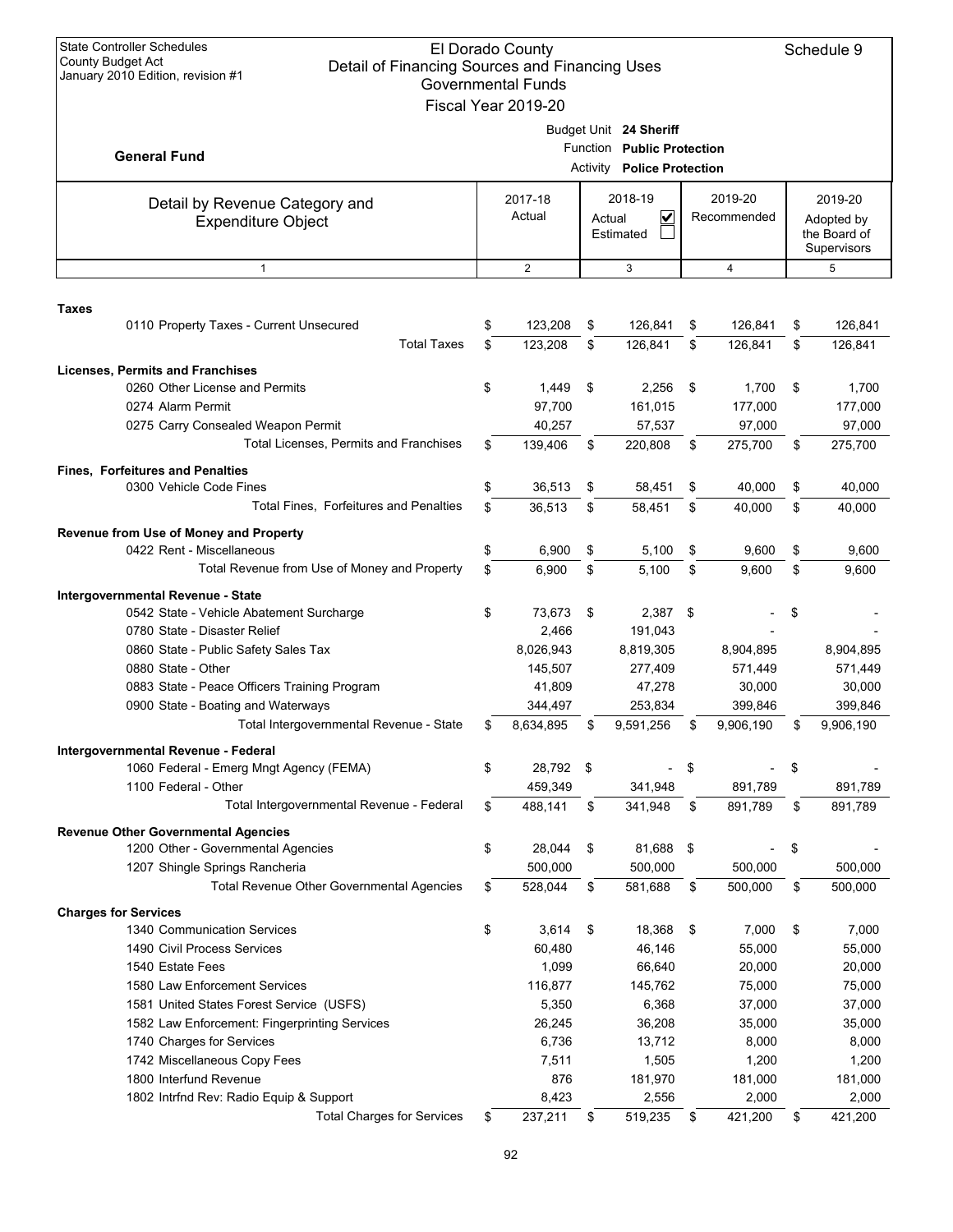| <b>State Controller Schedules</b><br><b>County Budget Act</b><br>Detail of Financing Sources and Financing Uses<br>January 2010 Edition, revision #1 |     | El Dorado County<br><b>Governmental Funds</b><br>Fiscal Year 2019-20 |                                                                                           |                        | Schedule 9                                           |
|------------------------------------------------------------------------------------------------------------------------------------------------------|-----|----------------------------------------------------------------------|-------------------------------------------------------------------------------------------|------------------------|------------------------------------------------------|
| <b>General Fund</b>                                                                                                                                  |     |                                                                      | Budget Unit 24 Sheriff<br>Function Public Protection<br><b>Activity Police Protection</b> |                        |                                                      |
| Detail by Revenue Category and<br><b>Expenditure Object</b>                                                                                          |     | 2017-18<br>Actual                                                    | 2018-19<br>V<br>Actual<br>Estimated                                                       | 2019-20<br>Recommended | 2019-20<br>Adopted by<br>the Board of<br>Supervisors |
| $\mathbf{1}$                                                                                                                                         |     | $\overline{2}$                                                       | 3                                                                                         | $\overline{4}$         | 5                                                    |
| <b>Miscellaneous Revenues</b>                                                                                                                        |     |                                                                      |                                                                                           |                        |                                                      |
| 1920 Other Sales                                                                                                                                     | \$  | 14,942                                                               | \$<br>14,855                                                                              | \$<br>5,000            | \$<br>5,000                                          |
| 1940 Miscellaneous Revenue                                                                                                                           |     | 3,387                                                                | 18,151                                                                                    | 4,500                  | 4,500                                                |
| 1943 Miscellaneous Donation                                                                                                                          |     | 4,607                                                                | 4,393                                                                                     | 5,000                  | 5,000                                                |
| 1947 Insurance Refund                                                                                                                                |     | 3,949                                                                |                                                                                           |                        |                                                      |
| 1952 Unclaimed Cash                                                                                                                                  |     | 943                                                                  | 198                                                                                       |                        |                                                      |
| <b>Total Miscellaneous Revenues</b>                                                                                                                  | \$  | 27,828                                                               | \$<br>37,597                                                                              | \$<br>14,500           | \$<br>14,500                                         |
| <b>Other Financing Sources</b>                                                                                                                       |     |                                                                      |                                                                                           |                        |                                                      |
| 2000 Sale of Fixed Assets                                                                                                                            | \$  | 3,250                                                                | \$<br>$2,454$ \$                                                                          |                        | \$                                                   |
| 2020 Operating Transfers In                                                                                                                          |     | 3,649,167                                                            | 3,835,119                                                                                 | 5,374,848              | 5,233,848                                            |
| <b>Total Other Financing Sources</b>                                                                                                                 | \$  | 3,652,417                                                            | \$<br>3,837,573                                                                           | \$<br>5,374,848        | \$<br>5,233,848                                      |
| <b>Total Revenue</b>                                                                                                                                 | -\$ | 13,874,564                                                           | \$<br>15,320,497                                                                          | \$<br>17,560,668       | \$<br>17,419,668                                     |
|                                                                                                                                                      |     |                                                                      |                                                                                           |                        |                                                      |
| <b>Salaries and Employee Benefits</b><br>3000 Permanent Employees / Elected Officials                                                                | \$  | 21,378,426                                                           | \$<br>20,892,460                                                                          | \$<br>24,118,782       | \$<br>24,101,782                                     |
| 3001 Temporary Employees                                                                                                                             |     | 183,287                                                              | 220,787                                                                                   | 165,737                | 165,737                                              |
| 3002 Overtime                                                                                                                                        |     | 1,953,817                                                            | 2,468,689                                                                                 | 1,787,920              | 1,787,920                                            |
| 3003 Standby Pay                                                                                                                                     |     | 58,788                                                               | 64,619                                                                                    | 59,525                 | 59,525                                               |
| 3004 Other Compensation                                                                                                                              |     | 770,592                                                              | 801,367                                                                                   | 420,707                | 420,707                                              |
| 3005 Tahoe Differential                                                                                                                              |     | 76,010                                                               | 64,410                                                                                    | 105,600                | 105,600                                              |
| 3006 Bilingual Pay                                                                                                                                   |     | 16,890                                                               | 14,693                                                                                    | 28,080                 | 28,080                                               |
| 3007 Hazard Pay                                                                                                                                      |     | 2,660                                                                | 2,613                                                                                     | 6,000                  | 6,000                                                |
| 3020 Employer Share - Employee Retirement                                                                                                            |     | 7,118,615                                                            | 8,071,055                                                                                 | 9,736,224              | 9,736,224                                            |
| 3022 Employer Share - Medi Care                                                                                                                      |     | 337,889                                                              | 342,755                                                                                   | 360,426                | 360,426                                              |
| 3040 Employer Share - Health Insurance                                                                                                               |     | 3,644,871                                                            | 3,684,721                                                                                 | 4,828,222              | 4,828,222                                            |
| 3042 Employer Share - Long Term Disab Insurance                                                                                                      |     | 14,454                                                               | 12,036                                                                                    |                        |                                                      |
| 3043 Employer Share - Deferred Compensation                                                                                                          |     | 50,988                                                               | 49,644                                                                                    | 44,971                 | 44,971                                               |
| 3046 Retiree Health - Defined Contributions                                                                                                          |     | 429,464                                                              | 450,091                                                                                   | 469,701                | 469,701                                              |
| 3060 Employer Share - Workers' Compensation                                                                                                          |     | 4,283,172                                                            | 4,404,637                                                                                 | 4,181,419              | 4,181,419                                            |
| 3080 Flexible Benefits                                                                                                                               |     | 131,547                                                              | 170,413                                                                                   | 245,264                | 245,264                                              |
| <b>Total Salaries and Employee Benefits</b>                                                                                                          | S   | 40,451,471                                                           | \$<br>41,714,991                                                                          | \$<br>46,558,578       | \$<br>46,541,578                                     |
| <b>Services and Supplies</b>                                                                                                                         |     |                                                                      |                                                                                           |                        |                                                      |
| 4020 Clothing and Personal Supplies                                                                                                                  | \$  | 47,937                                                               | \$<br>82,577                                                                              | \$<br>83,280           | \$<br>83,280                                         |
| 4023 Non-cnty Employee Uniform Allowance                                                                                                             |     | 1,050                                                                | 900                                                                                       | 2,700                  | 2,700                                                |
| 4040 Telephone Company Vendor Payments                                                                                                               |     | 139,801                                                              | 156,049                                                                                   | 181,090                | 181,090                                              |
| 4041 Cnty Pass thru Telephone Chrges to Depts                                                                                                        |     | 29,708                                                               | 68,015                                                                                    | 47,995                 | 47,995                                               |
| 4044 Cable/Internet Service                                                                                                                          |     | 17,551                                                               | 15,465                                                                                    | 25,050                 | 25,050                                               |
| 4060 Food and Food Products                                                                                                                          |     | 1,648                                                                | 6,020                                                                                     | 6,450                  | 6,450                                                |
| 4080 Household Expense                                                                                                                               |     | 4,093                                                                | 4,146                                                                                     | 4,875                  | 4,875                                                |
| 4081 Household Expense - Paper Goods                                                                                                                 |     |                                                                      | 134                                                                                       |                        |                                                      |
| 4083 Household Expense - Laundry                                                                                                                     |     |                                                                      |                                                                                           | 5,200                  | 5,200                                                |
| 4085 Household Expense - Refuse Disposal                                                                                                             |     | 12,115                                                               | 11,883                                                                                    | 10,750                 | 10,750                                               |
| 4086 Household Expense - Janitorial/Custodial<br>4100 Insurance - Premium                                                                            |     | 19,720                                                               | 20,800                                                                                    | 27,010                 | 27,010                                               |
| 4101 Insurance - Additional Liability                                                                                                                |     | 725,346<br>3,366                                                     | 627,060<br>2,975                                                                          | 549,134                | 549,134                                              |
|                                                                                                                                                      |     |                                                                      |                                                                                           |                        |                                                      |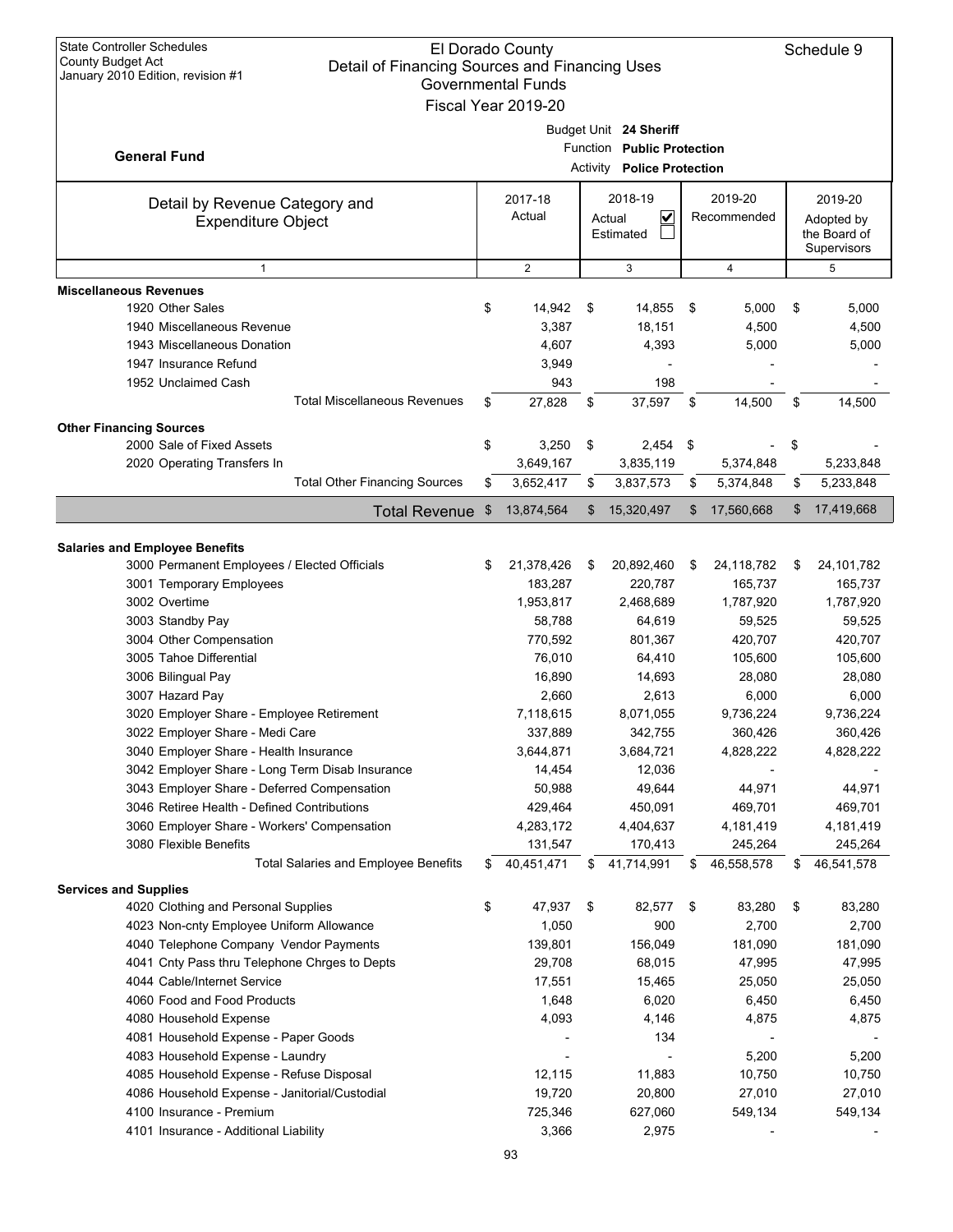|                                                                      | Governmental Funds<br>Fiscal Year 2019-20 |                                                                 |                    |                             |
|----------------------------------------------------------------------|-------------------------------------------|-----------------------------------------------------------------|--------------------|-----------------------------|
|                                                                      |                                           |                                                                 |                    |                             |
|                                                                      |                                           | Budget Unit 24 Sheriff                                          |                    |                             |
| <b>General Fund</b>                                                  |                                           | Function Public Protection<br><b>Activity Police Protection</b> |                    |                             |
|                                                                      |                                           |                                                                 |                    |                             |
| Detail by Revenue Category and                                       | 2017-18                                   | 2018-19                                                         | 2019-20            | 2019-20                     |
| <b>Expenditure Object</b>                                            | Actual                                    | V<br>Actual                                                     | Recommended        | Adopted by                  |
|                                                                      |                                           | Estimated                                                       |                    | the Board of<br>Supervisors |
| $\mathbf{1}$                                                         | $\overline{2}$                            | 3                                                               | 4                  | 5                           |
| 4140 Maintenance - Equipment                                         | 105,400                                   | 124,002                                                         | 96,460             | 96,460                      |
| 4141 Maintenance - Office Equipment                                  | 168                                       |                                                                 | 300                | 300                         |
| 4142 Maintenance - Telephone / Radio                                 |                                           |                                                                 | 5,000              | 5,000                       |
| 4143 Maintenance - Service Contracts                                 | (6,932)                                   | 26,932                                                          | 36,250             | 36,250                      |
| 4144 Maintenance - Computer System Supplies                          | 348,639                                   | 519,212                                                         | 770,397            | 770,397                     |
| 4145 Maintenance - Equipment Parts                                   | 4,362                                     | 971                                                             | 7,950              | 7,950                       |
| 4161 Maintenance Vehicles - Parts/Direct Chrg                        | 2,179                                     |                                                                 | 5,950              | 5,950                       |
| 4162 Maintenance Vehicles - Supplies                                 | 729                                       | 75                                                              | 5,300              | 5,300                       |
| 4164 Maintenance Vehicles - Tires and Tubes                          | 611                                       | 461                                                             | 9,000              | 9,000                       |
| 4165 Maintenance Vehicles - Oil and Grease                           | 119                                       |                                                                 | 950                | 950                         |
| 4180 Maintenance - Building and Improvements                         | 294                                       |                                                                 | 6,350              | 6,350                       |
| 4197 Maintenance - Building Supplies                                 | 7,779                                     | 2,717                                                           | 200                | 200                         |
| 4200 Medical, Dental and Laboratory Supplies                         | 92                                        | 13,905                                                          | 13,050             | 13,050                      |
| 4201 Medical Supplies - Field                                        | 1,063                                     | 3,942                                                           | 1,400              | 1,400                       |
| 4220 Memberships                                                     | 8,635                                     | 8,250                                                           | 12,012             | 12,012                      |
| 4221 Memberships - Legislative Advocacy                              | 7,340                                     | 7,340                                                           | 7,500              | 7,500                       |
| 4240 Miscellaneous Expense                                           |                                           | 701                                                             |                    |                             |
| 4260 Office Expense                                                  | 42,175                                    | 59,604                                                          | 50,000             | 50,000                      |
| 4261 Postage                                                         | 17,248                                    | 18,488                                                          | 17,335             | 17,335                      |
| 4263 Subscription / Newspaper / Journals                             | 4,323                                     | 5,428                                                           | 3,427              | 3,427                       |
| 4264 Books / Manuals                                                 | 414                                       | 971                                                             | 760                | 760                         |
| 4265 Law Books                                                       | 543                                       | 327                                                             | 1,145              | 1,145                       |
| 4266 Printing / Duplicating                                          | 9,017                                     | 9,699                                                           | 15,355             | 15,355                      |
| 4267 On-Line Subscriptions                                           | 788                                       | 938                                                             | 4,200              | 4,200                       |
| 4300 Professional and Specialized Services                           | 465,703                                   | 388,918                                                         | 649,422            | 525,422                     |
| 4308 External Data Processing Services                               | 74,088                                    | 74,088                                                          | 60,000             | 60,000                      |
| 4312 Arbitrator                                                      | 6,489                                     |                                                                 |                    |                             |
| 4318 Interpreter                                                     | 332                                       | 35                                                              | 100                | 100                         |
| 4320 Verbatim Report - Transcription                                 | 3,015                                     | 1,263                                                           | 2,950              | 2,950                       |
| 4323 Psychiatric Medical Services                                    | 18,000                                    | 19,200                                                          | 22,000             | 22,000                      |
| 4324 Medical, Dental and Lab Services                                | 320,892                                   | 354,152                                                         | 499,250            | 499,250                     |
| 4333 Burial Services                                                 | 750                                       | 3,125                                                           |                    |                             |
| 4334 Fire Prevention and Inspection                                  |                                           |                                                                 | 1,200              | 1,200                       |
| 4400 Publication and Legal Notices                                   | 513                                       | 11,110                                                          | 5,000              | 5,000                       |
| 4420 Rents and Leases - Equipment                                    | 58,046                                    | 56,533                                                          | 67,150             | 67,150                      |
| 4421 Security System                                                 | 15,096                                    | 17,026                                                          | 17,445             | 17,445                      |
| 4440 Rent & Lease - Building/Improvements                            | 348,167                                   | 346,470                                                         | 188,947            | 188,947                     |
| 4460 Small Tools and Instruments                                     | 72,563                                    | 53,071                                                          | 71,843             | 71,843                      |
| 4461 Minor Equipment                                                 | 42,185                                    | 52,001                                                          | 102,415<br>280,000 | 102,415                     |
| 4462 Minor Computer Equipment                                        | 168,459                                   | 248,934                                                         |                    | 280,000                     |
| 4463 Minor Telephone and Radio Equipment                             | 138,645                                   | 173,727                                                         | 159,995            | 159,995                     |
| 4464 Minor Law Enforcement Equipment<br>4465 Minor Vehicle Equipment | 220,574<br>328,369                        | 144,819<br>35,340                                               | 209,930<br>462,250 | 209,930<br>462,250          |
| 4500 Special Departmental Expense                                    | 57,271                                    | 34,085                                                          | 321,000            | 321,000                     |
| 4501 Special Projects                                                | 1,207                                     | 1,187                                                           |                    |                             |
| 4507 Fire and Safety Supplies                                        |                                           | 12,107                                                          | 750                | 750                         |
|                                                                      |                                           |                                                                 |                    |                             |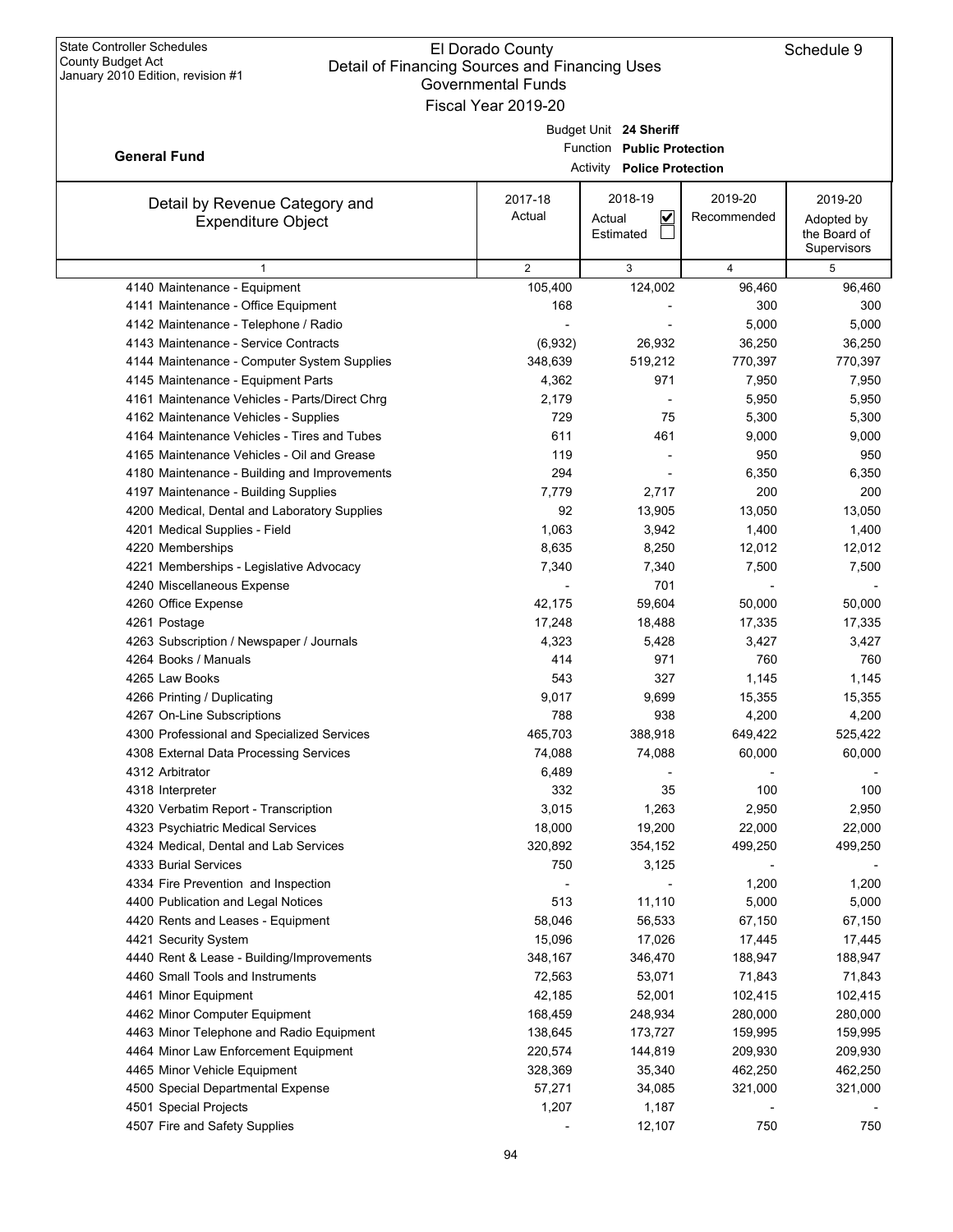| <b>State Controller Schedules</b><br><b>County Budget Act</b><br>Detail of Financing Sources and Financing Uses<br>January 2010 Edition, revision #1 | El Dorado County<br><b>Governmental Funds</b><br>Fiscal Year 2019-20 |        |                                                                                           |                        |    | Schedule 9                                           |
|------------------------------------------------------------------------------------------------------------------------------------------------------|----------------------------------------------------------------------|--------|-------------------------------------------------------------------------------------------|------------------------|----|------------------------------------------------------|
| <b>General Fund</b>                                                                                                                                  |                                                                      |        | Budget Unit 24 Sheriff<br>Function Public Protection<br><b>Activity Police Protection</b> |                        |    |                                                      |
| Detail by Revenue Category and<br><b>Expenditure Object</b>                                                                                          | 2017-18<br>Actual                                                    | Actual | 2018-19<br>V<br>Estimated                                                                 | 2019-20<br>Recommended |    | 2019-20<br>Adopted by<br>the Board of<br>Supervisors |
| $\mathbf{1}$                                                                                                                                         | 2                                                                    |        | 3                                                                                         | 4                      |    | 5                                                    |
| 4534 Ammunition                                                                                                                                      | 151,612                                                              |        | 253,596                                                                                   | 354,000                |    | 354,000                                              |
| 4538 Software                                                                                                                                        | 18,841                                                               |        | 12,643                                                                                    |                        |    |                                                      |
| 4539 Software License                                                                                                                                | 2,757                                                                |        | 1,375                                                                                     | 775                    |    | 775                                                  |
| 4600 Transportation and Travel                                                                                                                       | 89,149                                                               |        | 23,736                                                                                    | 28,427                 |    | 28,427                                               |
| 4601 Volunteer - Transportation and Travel                                                                                                           | 6,583                                                                |        | 1,685                                                                                     |                        |    |                                                      |
| 4602 Employee - Private Auto Mileage                                                                                                                 | 12,087                                                               |        | 6,295                                                                                     | 11,688                 |    | 11,688                                               |
| 4604 Volunteer - Private Auto Mileage                                                                                                                |                                                                      |        |                                                                                           | 2,550                  |    | 2,550                                                |
| 4605 Vehicle - Rent or Lease                                                                                                                         | 911,012                                                              |        | 868.138                                                                                   | 1,062,698              |    | 1,062,698                                            |
| 4606 Fuel Purchases                                                                                                                                  | 496,055                                                              |        | 545,458                                                                                   | 714,850                |    | 714,850                                              |
| 4608 Hotel Accommodations                                                                                                                            | 120,805                                                              |        | 15,658                                                                                    |                        |    |                                                      |
| 4609 Staff Development                                                                                                                               | 127,436                                                              |        | 73,307                                                                                    | 106,457                |    | 106,457                                              |
| 4617 Staff Development Non 1099                                                                                                                      | 15,413                                                               |        | 14,265                                                                                    | 20,000                 |    | 20,000                                               |
| 4620 Utilities                                                                                                                                       | 125,740                                                              |        | 28,977                                                                                    |                        |    |                                                      |
| 4650 Overnight Travel: Registration                                                                                                                  |                                                                      |        | 57,821                                                                                    | 106,814                |    | 106,814                                              |
| 4651 Overnight Travel: Meal/Per Diem                                                                                                                 |                                                                      |        | 46,721                                                                                    | 54,086                 |    | 54,086                                               |
| 4652 Overnight Travel: Mileage/Fuel                                                                                                                  |                                                                      |        | 11,190                                                                                    | 23,300                 |    | 23,300                                               |
| 4653 Overnight Travel: Auto Rental                                                                                                                   |                                                                      |        | 4,353                                                                                     |                        |    |                                                      |
| 4654 Overnight Travel: Airfare Costs                                                                                                                 |                                                                      |        | 21,808                                                                                    | 31,990                 |    | 31,990                                               |
| 4655 Overnight Travel: Other Costs                                                                                                                   |                                                                      |        | 3,411                                                                                     | 1,040                  |    | 1,040                                                |
| 4656 Overnight Travel: Hotel                                                                                                                         |                                                                      |        | 112,740                                                                                   | 155,914                |    | 155,914                                              |
| 4700 Utilities                                                                                                                                       |                                                                      |        | 85,268                                                                                    | 145,200                |    | 145,200                                              |
| <b>Total Services and Supplies</b>                                                                                                                   | \$<br>5,975,171                                                      | \$     | 6,015,622                                                                                 | \$<br>7,955,261        | S  | 7,831,261                                            |
| <b>Other Charges</b>                                                                                                                                 |                                                                      |        |                                                                                           |                        |    |                                                      |
| 5009 Housing                                                                                                                                         | \$                                                                   | \$     | 270                                                                                       | \$                     | \$ |                                                      |
| 5240 Contribution To Non-county Governmental                                                                                                         | 110,307                                                              |        |                                                                                           | 219,430                |    | 219,430                                              |
| 5300 Interfund Expenditures                                                                                                                          | 8,856                                                                |        | 29,308                                                                                    | 20,100                 |    | 20,100                                               |
| <b>Total Other Charges</b>                                                                                                                           | \$<br>119,164                                                        | \$     | 29,578                                                                                    | \$<br>239,530          | \$ | 239,530                                              |
| <b>Fixed Assets</b>                                                                                                                                  |                                                                      |        |                                                                                           |                        |    |                                                      |
| 6040 Fixed Assets - Equipment                                                                                                                        | \$<br>438,063                                                        | \$     | 316,056                                                                                   | \$<br>1,181,800        | \$ | 1,181,800                                            |
| 6042 Fixed Assets - Computer Sys Equipment                                                                                                           | 341,676                                                              |        | 348,677                                                                                   | 395,000                |    | 395,000                                              |
| 6044 Fixed Assets - Ground Equip GrgtwnDivide                                                                                                        | 703                                                                  |        |                                                                                           |                        |    |                                                      |
| 6045 Fixed Assets - Vehicles                                                                                                                         | 48,601                                                               |        | 87,878                                                                                    | 1,226,100              |    | 1,226,100                                            |
| <b>Total Fixed Assets</b>                                                                                                                            | \$<br>829,044                                                        | \$     | 752,610                                                                                   | \$<br>2,802,900        | \$ | 2,802,900                                            |
| <b>Other Financing Uses</b>                                                                                                                          |                                                                      |        |                                                                                           |                        |    |                                                      |
| 7000 Operating Transfers Out                                                                                                                         | \$                                                                   | \$     |                                                                                           | \$<br>62,864           | \$ | 62,864                                               |
| 7001 Operating Transfers Out: Fleet                                                                                                                  |                                                                      |        | 83,215                                                                                    | 94,000                 |    | 94,000                                               |
| <b>Total Other Financing Uses</b>                                                                                                                    | \$                                                                   | \$     | 83,215                                                                                    | \$<br>156,864          | \$ | 156,864                                              |
|                                                                                                                                                      |                                                                      |        |                                                                                           |                        |    |                                                      |
| <b>Intrafund Transfers</b>                                                                                                                           |                                                                      |        |                                                                                           |                        |    |                                                      |
| 7200 Intrafund Transfers                                                                                                                             | \$<br>3,426                                                          | \$     | 3,754                                                                                     | \$<br>9,500            | \$ | 9,500                                                |
| 7210 Intrafnd: Collections                                                                                                                           | 95                                                                   |        |                                                                                           |                        |    |                                                      |
| 7223 Intrafnd: Mail Service                                                                                                                          | 13,901                                                               |        | 13,374                                                                                    | 8,987                  |    | 8,987                                                |
| 7224 Intrafnd: Stores Support                                                                                                                        | 17,383                                                               |        | 13,315                                                                                    | 24,086                 |    | 24,086                                               |
| 7231 Intrafnd: IS Programming Support                                                                                                                |                                                                      |        | 384                                                                                       |                        |    |                                                      |
| 7232 Intrafnd: Maint Bldg & Improvmnts                                                                                                               | 9,722                                                                |        | 5,800                                                                                     | 6,400                  |    | 6,400                                                |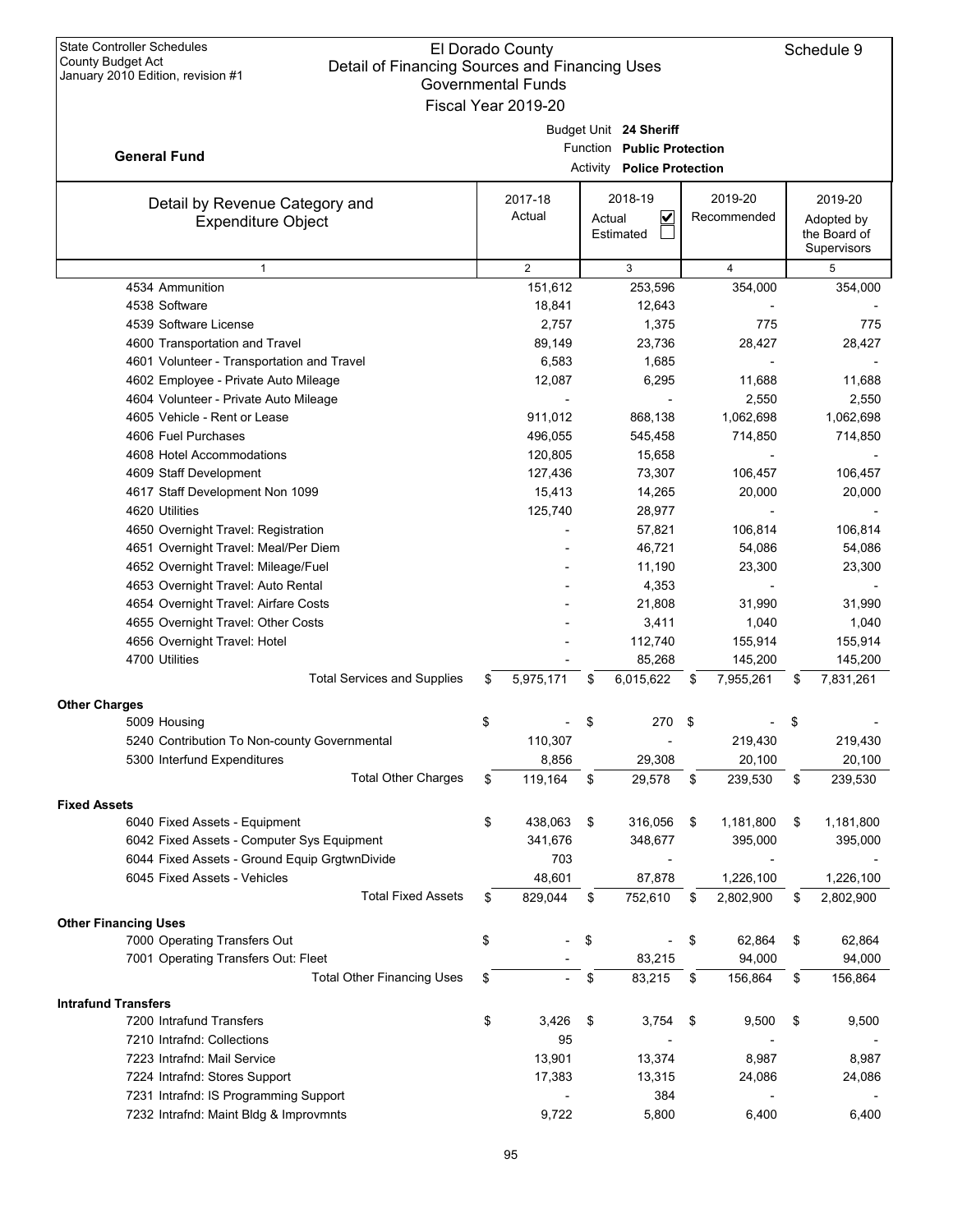| <b>State Controller Schedules</b><br>County Budget Act<br>January 2010 Edition, revision #1 | Detail of Financing Sources and Financing Uses | El Dorado County<br><b>Governmental Funds</b><br>Fiscal Year 2019-20 |                             |                                                                                |                        | Schedule 9                                           |
|---------------------------------------------------------------------------------------------|------------------------------------------------|----------------------------------------------------------------------|-----------------------------|--------------------------------------------------------------------------------|------------------------|------------------------------------------------------|
| <b>General Fund</b>                                                                         |                                                |                                                                      | <b>Function</b><br>Activity | Budget Unit 24 Sheriff<br><b>Public Protection</b><br><b>Police Protection</b> |                        |                                                      |
| Detail by Revenue Category and<br><b>Expenditure Object</b>                                 |                                                | 2017-18<br>Actual                                                    |                             | 2018-19<br>V<br>Actual<br>Estimated                                            | 2019-20<br>Recommended | 2019-20<br>Adopted by<br>the Board of<br>Supervisors |
|                                                                                             |                                                | $\overline{2}$                                                       |                             | 3                                                                              | 4                      | 5                                                    |
|                                                                                             | <b>Total Intrafund Transfers</b>               | \$<br>44,527                                                         | \$                          | 36,628                                                                         | \$<br>48,973           | \$<br>48,973                                         |
| <b>Intrafund Abatement</b>                                                                  |                                                |                                                                      |                             |                                                                                |                        |                                                      |
| 7350 Intrfnd Abatemnt: Only General Fund                                                    |                                                | \$<br>$(27, 160)$ \$                                                 |                             | $(14,591)$ \$                                                                  | $(35,200)$ \$          | (35, 200)                                            |
| 7355 Intrind Abatemnt: Radio Equipment and Support                                          |                                                | (2,593)                                                              |                             | (2,343)                                                                        | (3,000)                | (3,000)                                              |
|                                                                                             | <b>Total Intrafund Abatement</b>               | \$<br>(29, 754)                                                      | \$                          | (16, 934)                                                                      | \$<br>(38, 200)        | \$<br>(38, 200)                                      |
|                                                                                             | Total Expenditures/Appropriations              | \$<br>47,389,622                                                     | \$                          | 48,615,711                                                                     | \$<br>57,723,907       | \$<br>57,582,907                                     |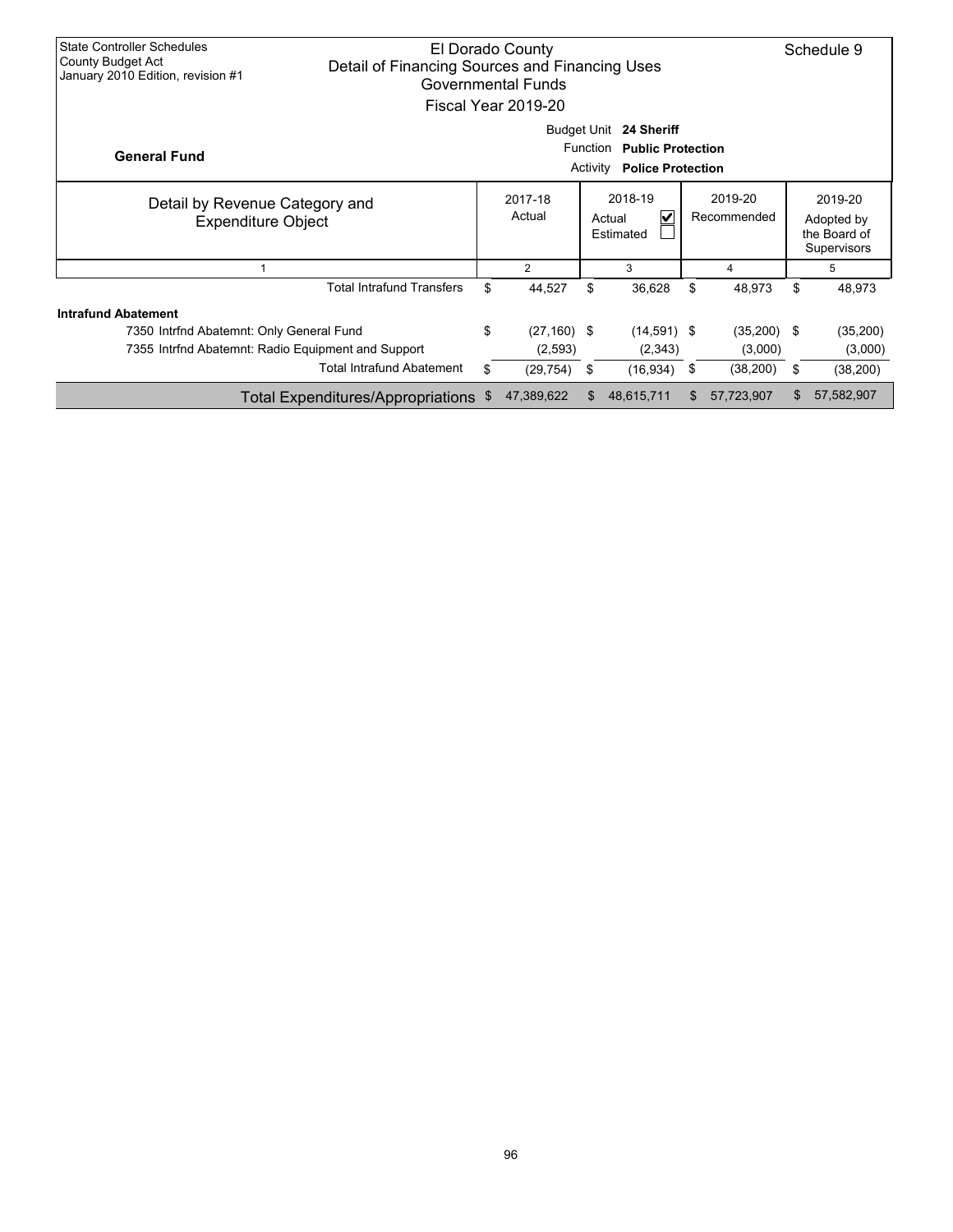| <b>State Controller Schedules</b><br><b>County Budget Act</b><br>Detail of Financing Sources and Financing Uses<br>January 2010 Edition, revision #1 |    | <b>El Dorado County</b><br><b>Governmental Funds</b><br>Fiscal Year 2019-20 |    |                                          |     |                     |    | Schedule 9        |  |                                           |
|------------------------------------------------------------------------------------------------------------------------------------------------------|----|-----------------------------------------------------------------------------|----|------------------------------------------|-----|---------------------|----|-------------------|--|-------------------------------------------|
|                                                                                                                                                      |    |                                                                             |    | Budget Unit 24 Sheriff                   |     |                     |    |                   |  |                                           |
| <b>General Fund</b>                                                                                                                                  |    |                                                                             |    | Function Public Protection               |     |                     |    |                   |  |                                           |
|                                                                                                                                                      |    |                                                                             |    | <b>Activity Detention and Correction</b> |     |                     |    |                   |  |                                           |
| Detail by Revenue Category and                                                                                                                       |    | 2017-18                                                                     |    | 2018-19                                  |     | 2019-20             |    | 2019-20           |  |                                           |
| <b>Expenditure Object</b>                                                                                                                            |    | Actual                                                                      |    | $\checkmark$<br>Recommended              |     | Actual<br>Estimated |    |                   |  | Adopted by<br>the Board of<br>Supervisors |
| $\mathbf{1}$                                                                                                                                         |    | 2                                                                           |    | 3                                        |     | 4                   |    | 5                 |  |                                           |
|                                                                                                                                                      |    |                                                                             |    |                                          |     |                     |    |                   |  |                                           |
| Intergovernmental Revenue - State                                                                                                                    |    |                                                                             |    |                                          |     |                     |    |                   |  |                                           |
| 0760 State - Corrections                                                                                                                             | \$ | 52,841 \$                                                                   |    |                                          | \$  | 45,000              | \$ | 45,000            |  |                                           |
| 0880 State - Other<br>Total Intergovernmental Revenue - State                                                                                        |    |                                                                             |    |                                          |     | 18,667,635          |    | 18,667,635        |  |                                           |
|                                                                                                                                                      | \$ | 52,841                                                                      | \$ |                                          | \$  | 18,712,635          | \$ | 18,712,635        |  |                                           |
| Intergovernmental Revenue - Federal                                                                                                                  |    |                                                                             |    |                                          |     |                     |    |                   |  |                                           |
| 1100 Federal - Other<br>1121 Federal - SCAAP - ST Criminal Alien Asst P                                                                              | \$ | 24,385                                                                      | \$ | 18,010<br>35,276                         | \$  | 35,000<br>14,189    | \$ | 35,000<br>14,189  |  |                                           |
| Total Intergovernmental Revenue - Federal                                                                                                            | \$ | 24,385                                                                      | \$ | 53,286                                   | \$  | 49,189              | \$ | 49,189            |  |                                           |
|                                                                                                                                                      |    |                                                                             |    |                                          |     |                     |    |                   |  |                                           |
| <b>Charges for Services</b><br>1500 Court Fees and Costs                                                                                             | \$ | 34                                                                          | \$ | 94                                       | -\$ |                     |    |                   |  |                                           |
| 1508 Booking Fee                                                                                                                                     |    | 90,682                                                                      |    | 93,464                                   |     | 90,000              | \$ | 90,000            |  |                                           |
| 1740 Charges for Services                                                                                                                            |    | 19,558                                                                      |    | 20,347                                   |     | 38,000              |    | 38,000            |  |                                           |
| 1748 In Custody Weekender Work Program                                                                                                               |    | 37,813                                                                      |    | 55,396                                   |     | 22,000              |    | 22,000            |  |                                           |
| 1749 Weekender Work Program                                                                                                                          |    | 75,398                                                                      |    | 68,810                                   |     | 72,000              |    | 72,000            |  |                                           |
| <b>Total Charges for Services</b>                                                                                                                    | \$ | 223,485                                                                     | \$ | 238,111                                  | \$  | 222,000             | \$ | 222,000           |  |                                           |
| <b>Miscellaneous Revenues</b>                                                                                                                        |    |                                                                             |    |                                          |     |                     |    |                   |  |                                           |
| 1940 Miscellaneous Revenue                                                                                                                           | \$ | 3,227                                                                       | \$ | 1,659                                    | \$  | 10,500              | \$ | 10,500            |  |                                           |
| 1951 Advertising                                                                                                                                     |    | 78,750                                                                      |    | 82,800                                   |     | 15,000              |    | 15,000            |  |                                           |
| <b>Total Miscellaneous Revenues</b>                                                                                                                  | \$ | 81,977                                                                      | \$ | 84,459                                   | \$  | 25,500              | \$ | 25,500            |  |                                           |
| <b>Other Financing Sources</b>                                                                                                                       |    |                                                                             |    |                                          |     |                     |    |                   |  |                                           |
| 2020 Operating Transfers In                                                                                                                          | \$ | 1,414,943                                                                   | \$ | 1,476,229                                | \$  | 1,449,883           | \$ | 1,449,883         |  |                                           |
| <b>Total Other Financing Sources</b>                                                                                                                 | ድ  | 1,414,943                                                                   | \$ | 1,476,229                                | \$  | 1,449,883           | ድ  | 1,449,883         |  |                                           |
| Total Revenue \$                                                                                                                                     |    | 1,797,631                                                                   | \$ | 1,852,085                                | \$  | 20,459,207          | \$ | 20,459,207        |  |                                           |
|                                                                                                                                                      |    |                                                                             |    |                                          |     |                     |    |                   |  |                                           |
| <b>Salaries and Employee Benefits</b>                                                                                                                |    |                                                                             |    |                                          |     |                     |    |                   |  |                                           |
| 3000 Permanent Employees / Elected Officials                                                                                                         | \$ | 7,387,710                                                                   | \$ | 7,430,946                                | \$  | 7,765,965           | \$ | 7,765,965         |  |                                           |
| 3001 Temporary Employees<br>3002 Overtime                                                                                                            |    | 14,193<br>474,781                                                           |    | 20,155<br>396,835                        |     | 25,000<br>475,000   |    | 25,000<br>475,000 |  |                                           |
| 3003 Standby Pay                                                                                                                                     |    | 105                                                                         |    | 854                                      |     | 300                 |    | 300               |  |                                           |
| 3004 Other Compensation                                                                                                                              |    | 470,289                                                                     |    | 248,662                                  |     | 340,632             |    | 340,632           |  |                                           |
| 3005 Tahoe Differential                                                                                                                              |    | 98,505                                                                      |    | 98,130                                   |     | 108,000             |    | 108,000           |  |                                           |
| 3006 Bilingual Pay                                                                                                                                   |    | 17,413                                                                      |    | 14,013                                   |     | 12,245              |    | 12,245            |  |                                           |
|                                                                                                                                                      |    |                                                                             |    |                                          |     |                     |    |                   |  |                                           |
|                                                                                                                                                      |    |                                                                             |    |                                          |     |                     |    |                   |  |                                           |
| 3007 Hazard Pay                                                                                                                                      |    |                                                                             |    | 12                                       |     |                     |    |                   |  |                                           |
| 3020 Employer Share - Employee Retirement                                                                                                            |    | 2,693,022                                                                   |    | 2,944,939                                |     | 3,483,155           |    | 3,483,155         |  |                                           |
| 3022 Employer Share - Medi Care                                                                                                                      |    | 117,765                                                                     |    | 116,433                                  |     | 122,913             |    | 122,913           |  |                                           |
| 3040 Employer Share - Health Insurance                                                                                                               |    | 2,072,961                                                                   |    | 1,888,597                                |     | 2,211,620           |    | 2,211,620         |  |                                           |
| 3042 Employer Share - Long Term Disab Insurance                                                                                                      |    | 14,878                                                                      |    | 12,341<br>12,371                         |     | 9,728               |    | 9,728             |  |                                           |
| 3043 Employer Share - Deferred Compensation                                                                                                          |    | 8,322<br>85,656                                                             |    |                                          |     | 92,057              |    |                   |  |                                           |
| 3060 Employer Share - Workers' Compensation<br>3080 Flexible Benefits                                                                                |    | 10,013                                                                      |    | 78,673<br>20,423                         |     | 13,394              |    | 92,057<br>13,394  |  |                                           |
| <b>Total Salaries and Employee Benefits</b>                                                                                                          | \$ | 13,465,613                                                                  | \$ | 13,283,384                               | \$  | 14,660,009          | \$ | 14,660,009        |  |                                           |
|                                                                                                                                                      |    |                                                                             |    |                                          |     |                     |    |                   |  |                                           |
| <b>Services and Supplies</b><br>4020 Clothing and Personal Supplies                                                                                  | \$ | 52,784                                                                      | \$ | 40,047                                   | \$  | 54,000              | \$ | 54,000            |  |                                           |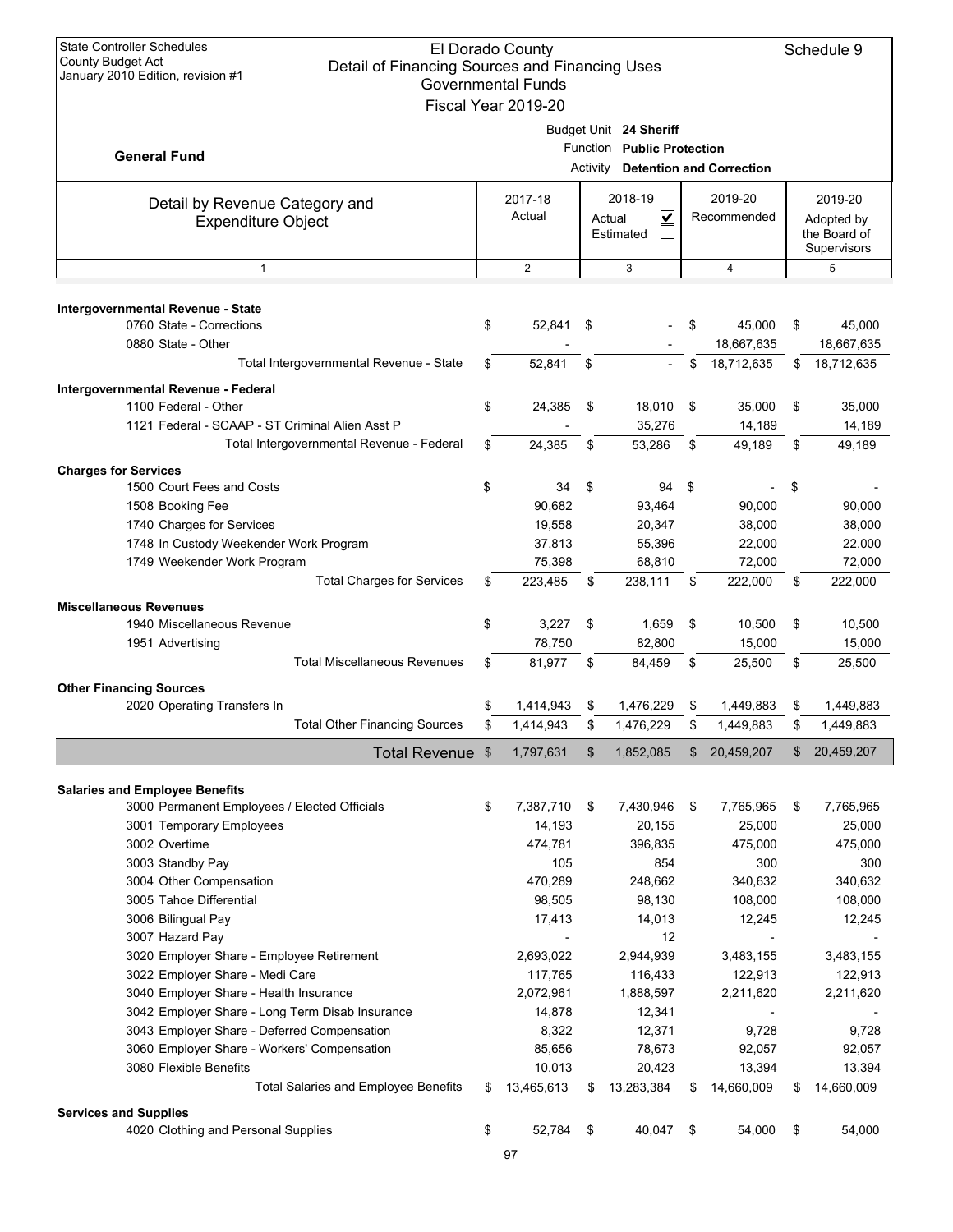|                                               | OUVUIIIIIUUIII FUIIUS<br>Fiscal Year 2019-20 |                                          |                |              |
|-----------------------------------------------|----------------------------------------------|------------------------------------------|----------------|--------------|
|                                               |                                              |                                          |                |              |
|                                               |                                              | Budget Unit 24 Sheriff                   |                |              |
| <b>General Fund</b>                           |                                              | Function Public Protection               |                |              |
|                                               |                                              | <b>Activity Detention and Correction</b> |                |              |
| Detail by Revenue Category and                | 2017-18                                      | 2018-19                                  | 2019-20        | 2019-20      |
| <b>Expenditure Object</b>                     | Actual                                       | $\checkmark$<br>Actual                   | Recommended    | Adopted by   |
|                                               |                                              | Estimated                                |                | the Board of |
|                                               |                                              |                                          |                | Supervisors  |
| $\mathbf{1}$                                  | 2                                            | 3                                        | $\overline{4}$ | 5            |
| 4040 Telephone Company Vendor Payments        | 319                                          | 485                                      | 575            | 575          |
| 4041 Cnty Pass thru Telephone Chrges to Depts | 8,458                                        | 8,370                                    | 9,750          | 9,750        |
| 4060 Food and Food Products                   | 576,895                                      | 580,620                                  | 601,026        | 601,026      |
| 4080 Household Expense                        | 168,887                                      | 152,594                                  | 140,000        | 140,000      |
| 4081 Household Expense - Paper Goods          | 877                                          | 541                                      |                |              |
| 4082 Household Expense - Other                | 31,473                                       | 28,887                                   | 32,000         | 32,000       |
| 4085 Household Expense - Refuse Disposal      | 27,068                                       | 29,393                                   | 29,000         | 29,000       |
| 4100 Insurance - Premium                      | 124,825                                      | 93,555                                   | 59,004         | 59,004       |
| 4140 Maintenance - Equipment                  | 18,354                                       | 16,243                                   | 21,000         | 21,000       |
| 4145 Maintenance - Equipment Parts            | 855                                          |                                          | 2,000          | 2,000        |
| 4162 Maintenance Vehicles - Supplies          | 11                                           |                                          |                |              |
| 4180 Maintenance - Building and Improvements  | 8,932                                        | 6,065                                    | 177,200        | 177,200      |
| 4197 Maintenance - Building Supplies          | 334                                          | 8                                        | 1,100          | 1,100        |
| 4200 Medical, Dental and Laboratory Supplies  | 342                                          | 3,881                                    | 5,000          | 5,000        |
| 4220 Memberships                              |                                              | 25                                       |                |              |
| 4260 Office Expense                           | 15,549                                       | 17,196                                   | 20,000         | 20,000       |
| 4261 Postage                                  | 588                                          | 1,289                                    | 600            | 600          |
| 4263 Subscription / Newspaper / Journals      | 10,112                                       | 3,513                                    | 1,000          | 1,000        |
| 4264 Books / Manuals                          | 1,080                                        | 767                                      | 2,500          | 2,500        |
| 4266 Printing / Duplicating                   | 2,557                                        | 1,406                                    | 2,500          | 2,500        |
| 4267 On-Line Subscriptions                    |                                              | 362                                      | 400            | 400          |
| 4300 Professional and Specialized Services    | 21,826                                       | 36,024                                   | 75,000         | 75,000       |
| 4318 Interpreter                              | 82                                           |                                          |                |              |
| 4334 Fire Prevention and Inspection           |                                              |                                          | 5,300          | 5,300        |
| 4420 Rents and Leases - Equipment             | 15,339                                       | 16,305                                   | 19,000         | 19,000       |
| 4440 Rent & Lease - Building/Improvements     | 428                                          |                                          |                |              |
| 4460 Small Tools and Instruments              | 27,817                                       | 34,982                                   | 37,280         | 37,280       |
| 4461 Minor Equipment                          | 15,357                                       | 21,191                                   | 20,500         | 20,500       |
| 4462 Minor Computer Equipment                 | 6,837                                        | 10,515                                   | 15,000         | 15,000       |
| 4463 Minor Telephone and Radio Equipment      | 6,617                                        | 1,011                                    | 57,920         | 57,920       |
| 4464 Minor Law Enforcement Equipment          | 25,291                                       | 5,849                                    | 19,500         | 19,500       |
| 4465 Minor Vehicle Equipment                  | 6,131                                        |                                          | 5,000          | 5,000        |
| 4500 Special Departmental Expense             | 10,354                                       | 11,718                                   | 15,000         | 15,000       |
| 4534 Ammunition                               |                                              | 4,781                                    | 7,500          | 7,500        |
| 4600 Transportation and Travel                | 55,822                                       | 6,856                                    | 42,068         | 42,068       |
| 4602 Employee - Private Auto Mileage          | 1,986                                        | 180                                      | 800            | 800          |
| 4605 Vehicle - Rent or Lease                  | 80,021                                       | 66,289                                   | 63,544         | 63,544       |
| 4606 Fuel Purchases                           | 26,554                                       | 31,291                                   | 41,515         | 41,515       |
| 4608 Hotel Accommodations                     | 83,734                                       | 3,770                                    |                |              |
| 4609 Staff Development                        | 24,596                                       | 8,334                                    | 15,445         | 15,445       |
| 4620 Utilities                                | 732,250                                      | 244,174                                  |                |              |
| 4650 Overnight Travel: Registration           |                                              | 8,202                                    | 26,970         | 26,970       |
| 4651 Overnight Travel: Meal/Per Diem          |                                              | 19,985                                   | 40,712         | 40,712       |
| 4652 Overnight Travel: Mileage/Fuel           |                                              | 2,667                                    |                |              |
| 4653 Overnight Travel: Auto Rental            |                                              | 1,409                                    |                |              |
| 4654 Overnight Travel: Airfare Costs          |                                              | 19,499                                   |                |              |
|                                               |                                              |                                          |                |              |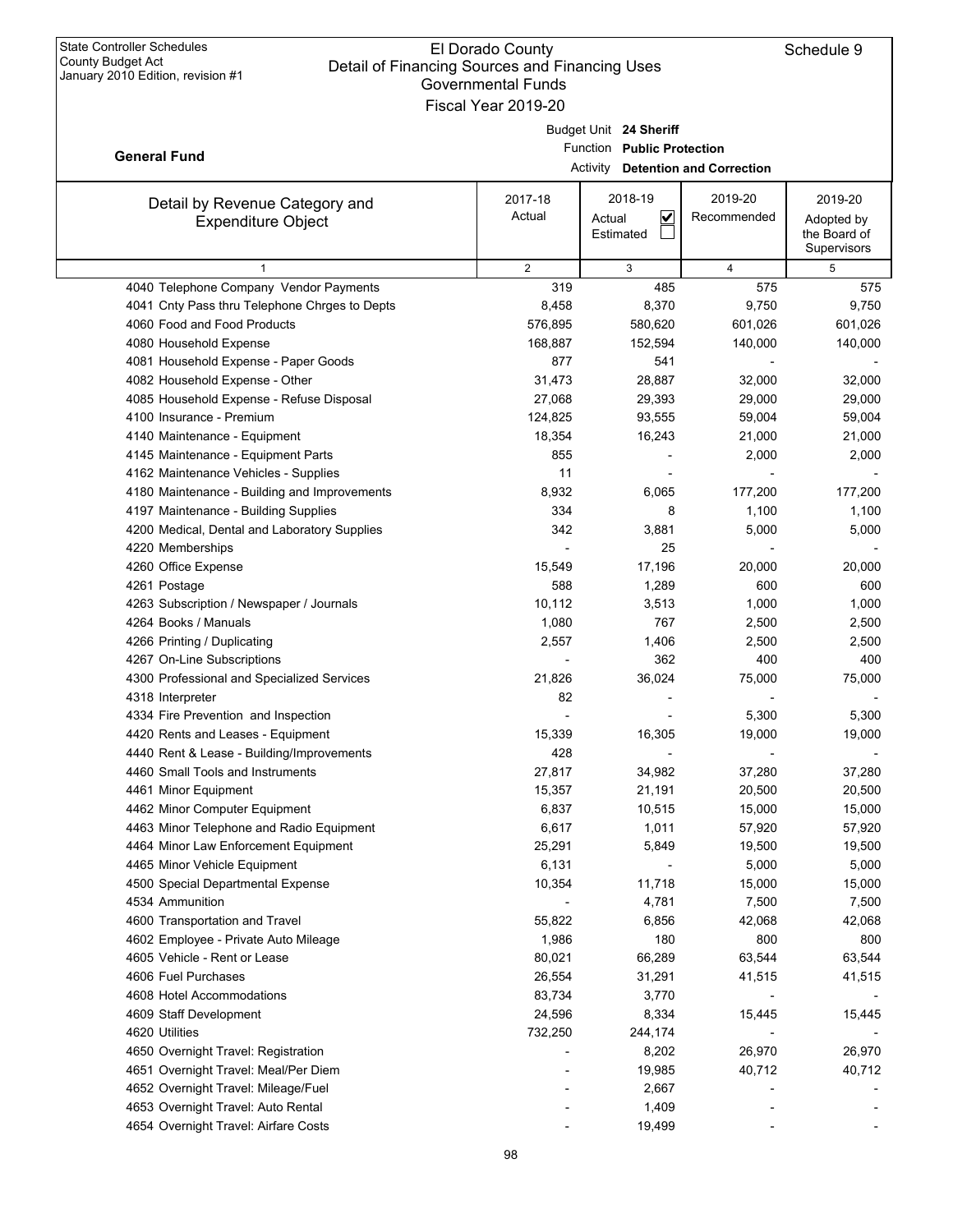| <b>State Controller Schedules</b><br>El Dorado County<br>Schedule 9<br>County Budget Act<br>Detail of Financing Sources and Financing Uses<br>January 2010 Edition, revision #1<br><b>Governmental Funds</b><br>Fiscal Year 2019-20 |          |                    |          |                                                           |          |                                 |          |                                                      |
|-------------------------------------------------------------------------------------------------------------------------------------------------------------------------------------------------------------------------------------|----------|--------------------|----------|-----------------------------------------------------------|----------|---------------------------------|----------|------------------------------------------------------|
| <b>General Fund</b>                                                                                                                                                                                                                 |          |                    | Activity | Budget Unit 24 Sheriff<br>Function Public Protection      |          | <b>Detention and Correction</b> |          |                                                      |
| Detail by Revenue Category and<br><b>Expenditure Object</b>                                                                                                                                                                         |          | 2017-18<br>Actual  |          | 2018-19<br>$\overline{\mathbf{v}}$<br>Actual<br>Estimated |          | 2019-20<br>Recommended          |          | 2019-20<br>Adopted by<br>the Board of<br>Supervisors |
| $\mathbf{1}$                                                                                                                                                                                                                        |          | $\overline{2}$     |          | 3                                                         |          | 4                               |          | 5                                                    |
| 4655 Overnight Travel: Other Costs<br>4656 Overnight Travel: Hotel<br>4700 Utilities<br><b>Total Services and Supplies</b>                                                                                                          | \$       | 2,191,341          | \$       | 780<br>42,789<br>462,340<br>2,046,187                     | \$       | 108,176<br>760,000<br>2,534,885 | \$       | 108,176<br>760,000<br>2,534,885                      |
|                                                                                                                                                                                                                                     |          |                    |          |                                                           |          |                                 |          |                                                      |
| <b>Other Charges</b><br>5300 Interfund Expenditures<br><b>Total Other Charges</b>                                                                                                                                                   | \$<br>\$ | 365<br>365         | \$<br>\$ | 909<br>909                                                | \$<br>\$ | 1,700<br>1.700                  | \$<br>\$ | 1,700<br>1.700                                       |
| <b>Fixed Assets</b>                                                                                                                                                                                                                 |          |                    |          |                                                           |          |                                 |          |                                                      |
| 6040 Fixed Assets - Equipment                                                                                                                                                                                                       | \$       | 21,669             | \$       | 57,346                                                    | \$       | 319,000                         | \$       | 319,000                                              |
| <b>Total Fixed Assets</b>                                                                                                                                                                                                           | \$.      | 21.669             | \$       | 57,346                                                    | \$       | 319.000                         | \$       | 319,000                                              |
| <b>Other Financing Uses</b><br>7000 Operating Transfers Out<br><b>Total Other Financing Uses</b>                                                                                                                                    | \$<br>\$ | 277,438<br>277,438 | \$<br>\$ |                                                           | \$<br>\$ | 18,667,635<br>18,667,635        | \$<br>\$ | 18,667,635<br>18,667,635                             |
| <b>Intrafund Transfers</b>                                                                                                                                                                                                          |          |                    |          |                                                           |          |                                 |          |                                                      |
| 7200 Intrafund Transfers<br>7232 Intrafnd: Maint Bldg & Improvmnts                                                                                                                                                                  | \$       | 175<br>136,252     | -\$      | 111,468                                                   | \$       | 142,490                         | \$       | 142,490                                              |
| <b>Total Intrafund Transfers</b>                                                                                                                                                                                                    | \$       | 136,427            | \$       | 111,468                                                   | \$       | 142,490                         | \$       | 142,490                                              |
| Total Expenditures/Appropriations \$                                                                                                                                                                                                |          | 16,092,853         | \$       | 15,499,295                                                | \$       | 36,325,719                      | \$       | 36,325,719                                           |
| Net Cost \$                                                                                                                                                                                                                         |          | (47, 810, 280)     | \$       | (46, 942, 423)                                            | \$       | (56,029,751)                    | \$       | (56,029,751)                                         |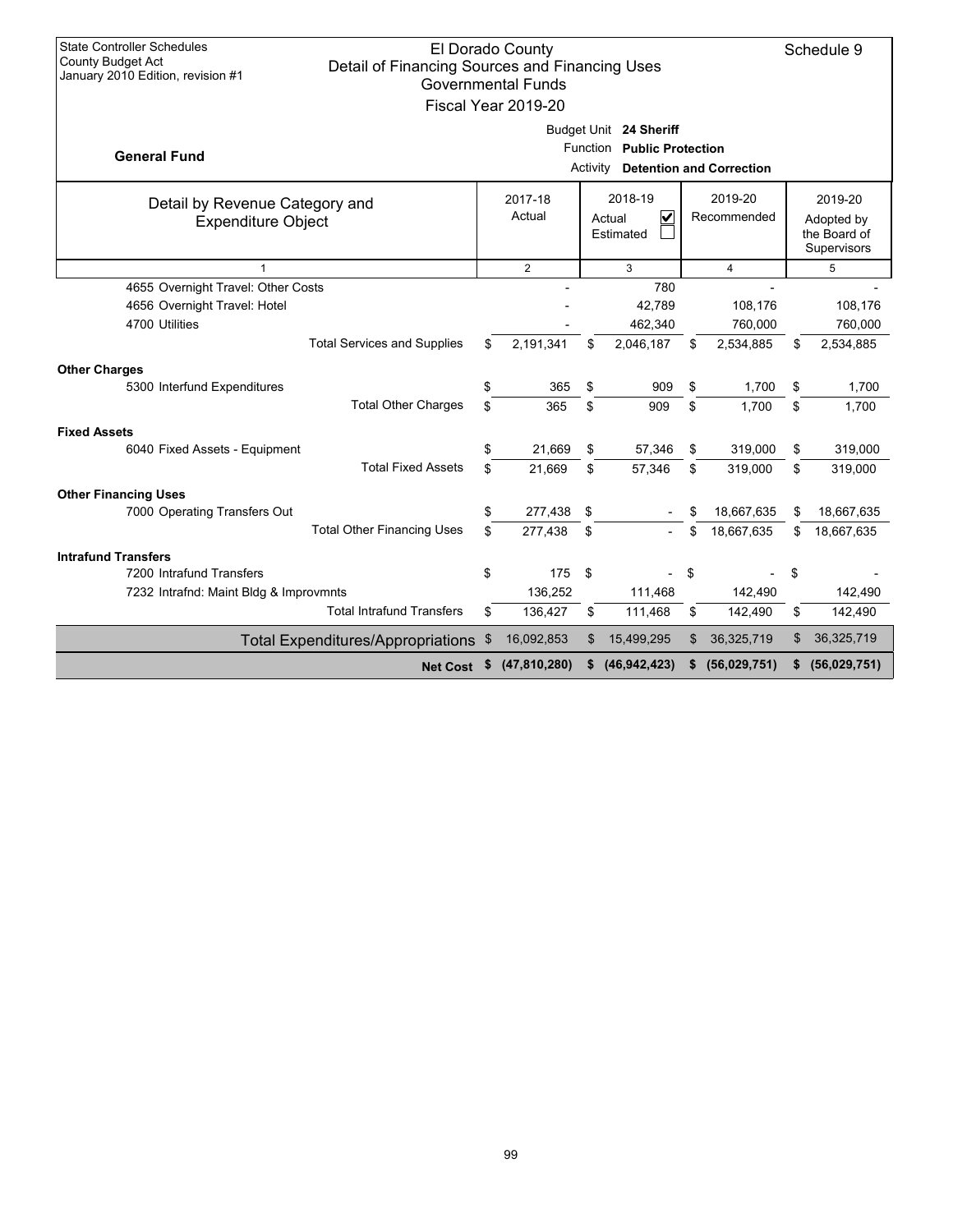| <b>State Controller Schedules</b><br><b>El Dorado County</b><br><b>County Budget Act</b><br>Detail of Financing Sources and Financing Uses<br>January 2010 Edition, revision #1                                                                                                                                                                                                                                                                                                                                                                                                  |                | <b>Governmental Funds</b><br>Fiscal Year 2019-20                                                                               |                |                                                                                                                   |                |                                                                                                                                |                | Schedule 9                                                                                                                     |  |
|----------------------------------------------------------------------------------------------------------------------------------------------------------------------------------------------------------------------------------------------------------------------------------------------------------------------------------------------------------------------------------------------------------------------------------------------------------------------------------------------------------------------------------------------------------------------------------|----------------|--------------------------------------------------------------------------------------------------------------------------------|----------------|-------------------------------------------------------------------------------------------------------------------|----------------|--------------------------------------------------------------------------------------------------------------------------------|----------------|--------------------------------------------------------------------------------------------------------------------------------|--|
| <b>Jail Commissary</b>                                                                                                                                                                                                                                                                                                                                                                                                                                                                                                                                                           |                |                                                                                                                                | Activity       | Function Public Protection                                                                                        |                | Budget Unit 24 Sheriff - Jail Commissary<br><b>Detention and Correction</b>                                                    |                |                                                                                                                                |  |
| Detail by Revenue Category and<br><b>Expenditure Object</b>                                                                                                                                                                                                                                                                                                                                                                                                                                                                                                                      |                | 2017-18<br>Actual                                                                                                              | Actual         | 2018-19<br>V<br>Estimated                                                                                         |                | 2019-20<br>Recommended                                                                                                         |                | 2019-20<br>Adopted by<br>the Board of<br>Supervisors                                                                           |  |
| $\mathbf{1}$                                                                                                                                                                                                                                                                                                                                                                                                                                                                                                                                                                     |                | 2                                                                                                                              |                | 3                                                                                                                 |                | 4                                                                                                                              |                | 5                                                                                                                              |  |
| Revenue from Use of Money and Property<br>0400 Interest<br>Total Revenue from Use of Money and Property                                                                                                                                                                                                                                                                                                                                                                                                                                                                          | \$<br>\$       | 16,287<br>16,287                                                                                                               | \$<br>\$       | 34,857<br>34,857                                                                                                  | \$<br>\$       | 7,000<br>7.000                                                                                                                 | \$<br>\$       | 7,000<br>7,000                                                                                                                 |  |
| <b>Miscellaneous Revenues</b><br>1944 Inmate Welfare Trust<br><b>Total Miscellaneous Revenues</b>                                                                                                                                                                                                                                                                                                                                                                                                                                                                                | \$<br>\$       | 487,401<br>487,401                                                                                                             | \$<br>\$       | 560,482<br>560,482                                                                                                | \$<br>\$       |                                                                                                                                | \$<br>\$       |                                                                                                                                |  |
| Total Revenue \$                                                                                                                                                                                                                                                                                                                                                                                                                                                                                                                                                                 |                | 503,688                                                                                                                        | \$             | 595,340                                                                                                           | \$             | 7,000                                                                                                                          | \$             | 7,000                                                                                                                          |  |
| <b>Services and Supplies</b>                                                                                                                                                                                                                                                                                                                                                                                                                                                                                                                                                     |                |                                                                                                                                |                |                                                                                                                   |                |                                                                                                                                |                |                                                                                                                                |  |
| 4020 Clothing and Personal Supplies<br>4040 Telephone Company Vendor Payments<br>4044 Cable/Internet Service<br>4060 Food and Food Products<br>4080 Household Expense<br>4260 Office Expense<br>4261 Postage<br>4264 Books / Manuals<br>4266 Printing / Duplicating<br>4300 Professional and Specialized Services<br>4302 Construction and Engineering Contracts<br>4323 Psychiatric Medical Services<br>4324 Medical, Dental and Lab Services<br>4420 Rents and Leases - Equipment<br>4460 Small Tools and Instruments<br>4461 Minor Equipment<br>4462 Minor Computer Equipment | \$             | 5,148<br>38,353<br>4,320<br>119<br>180<br>1,686<br>4,564<br>74<br>183<br>15,182<br>1,536<br>20,814<br>29,017<br>1,805<br>4,093 | \$             | 7,707 \$<br>140,471<br>5,531<br>301<br>3,890<br>5,172<br>6<br>373<br>26,248<br>20,608<br>15,217<br>1,504<br>1,935 |                | 6,000<br>65,000<br>5,500<br>1,000<br>5,500<br>5,000<br>1,500<br>4,000<br>46,000<br>50,000<br>20,000<br>4,000<br>7,500<br>5,000 | \$             | 6,000<br>65,000<br>5,500<br>1,000<br>5,500<br>5,000<br>1,500<br>4,000<br>46,000<br>50,000<br>20,000<br>4,000<br>7,500<br>5,000 |  |
| 4500 Special Departmental Expense<br>4539 Software License                                                                                                                                                                                                                                                                                                                                                                                                                                                                                                                       |                | 214,592                                                                                                                        |                | 185,209<br>757                                                                                                    |                | 400,000                                                                                                                        |                | 400,000                                                                                                                        |  |
| <b>Total Services and Supplies</b><br><b>Appropriations for Contingencies</b><br>7700 Contingency<br><b>Total Appropriations for Contingencies</b>                                                                                                                                                                                                                                                                                                                                                                                                                               | \$<br>\$<br>\$ | 341,665                                                                                                                        | \$<br>\$<br>\$ | 414,930                                                                                                           | \$<br>\$<br>\$ | 626,000<br>962,309<br>962,309                                                                                                  | \$<br>\$<br>\$ | 626,000<br>1,101,718<br>1,101,718                                                                                              |  |
| Total Expenditures/Appropriations \$                                                                                                                                                                                                                                                                                                                                                                                                                                                                                                                                             |                | 341,665                                                                                                                        | \$             | 414,930                                                                                                           | \$             | 1,588,309                                                                                                                      | \$             | 1,727,718                                                                                                                      |  |
| Net Cost \$                                                                                                                                                                                                                                                                                                                                                                                                                                                                                                                                                                      |                | 162,023                                                                                                                        | \$             | 180,410                                                                                                           | \$             | (1,581,309)                                                                                                                    | \$             | (1,720,718)                                                                                                                    |  |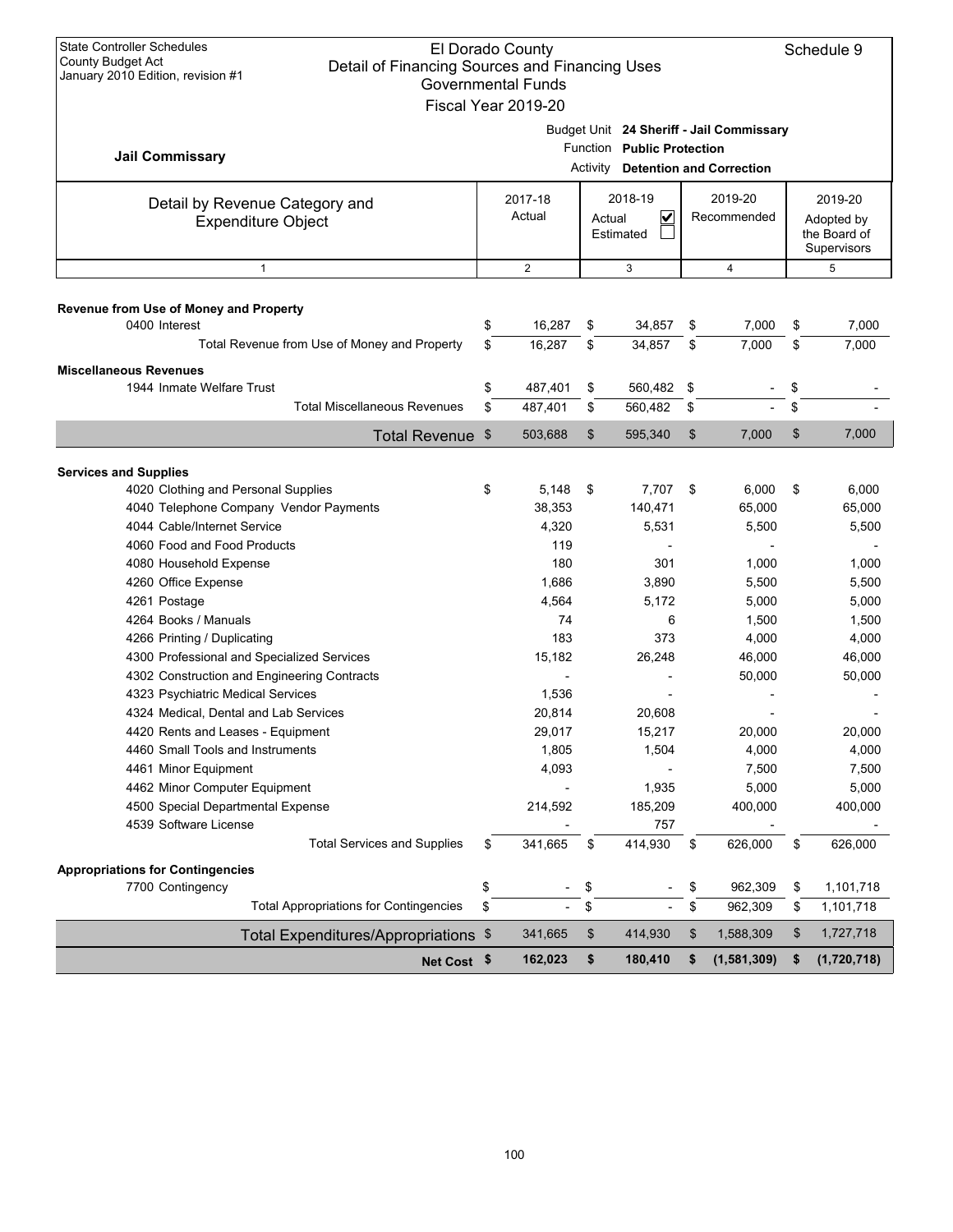| <b>State Controller Schedules</b><br>County Budget Act<br>Detail of Financing Sources and Financing Uses<br>January 2010 Edition, revision #1 |          | El Dorado County<br><b>Governmental Funds</b><br>Fiscal Year 2019-20               |                |                                                          |          |                                            |    | Schedule 9                                           |
|-----------------------------------------------------------------------------------------------------------------------------------------------|----------|------------------------------------------------------------------------------------|----------------|----------------------------------------------------------|----------|--------------------------------------------|----|------------------------------------------------------|
| <b>Sheriff - Countywide Special Revenue</b>                                                                                                   |          |                                                                                    |                | Function Public Protection<br>Activity Police Protection |          | Budget Unit 24 Sheriff Countywide Spec Rev |    |                                                      |
| Detail by Revenue Category and<br><b>Expenditure Object</b>                                                                                   |          | 2017-18<br>2018-19<br>2019-20<br>Actual<br>V<br>Recommended<br>Actual<br>Estimated |                |                                                          |          |                                            |    | 2019-20<br>Adopted by<br>the Board of<br>Supervisors |
| $\mathbf{1}$                                                                                                                                  |          | $\overline{2}$                                                                     |                | 3                                                        |          | $\overline{4}$                             |    | 5                                                    |
| <b>Fines, Forfeitures and Penalties</b><br>0320 Other Court Fines<br>0346 Asset Forfeiture - State<br>0347 Asset Forfeiture - Federal         | \$       | 58,439<br>171,943<br>25,920                                                        | \$             | 50,502<br>178,238<br>25,260                              | -\$      | 16,000                                     | \$ | 34,000                                               |
| Total Fines, Forfeitures and Penalties                                                                                                        | \$       | 256,302                                                                            | \$             | 254,000                                                  | \$       | 16.000                                     | \$ | 34.000                                               |
| Revenue from Use of Money and Property<br>0400 Interest<br>Total Revenue from Use of Money and Property                                       | \$<br>\$ | 72,385<br>72.385                                                                   | \$<br>\$       | 150,022<br>150.022                                       | \$<br>\$ |                                            | \$ |                                                      |
| Intergovernmental Revenue - State<br>0880 State - Other                                                                                       | \$       | 944,416                                                                            | \$             | 975,279                                                  | \$       | 154,000                                    | \$ | 154,000                                              |
| Total Intergovernmental Revenue - State                                                                                                       | \$       | 944.416                                                                            | \$             | 975.279                                                  | \$       | 154.000                                    | \$ | 154,000                                              |
| <b>Charges for Services</b><br>1490 Civil Process Services<br>1680 Institutional Care and Services                                            | \$       | 28,095<br>26,544                                                                   | \$             | 24,030<br>90,958                                         | \$       | 20,000                                     | \$ | 20,000                                               |
| <b>Total Charges for Services</b>                                                                                                             | \$       | 54,639                                                                             | \$             | 114,988                                                  | \$       | 20,000                                     | \$ | 20,000                                               |
| Total Revenue \$                                                                                                                              |          | 1,327,743                                                                          | $\mathfrak{S}$ | 1,494,290                                                | \$       | 190,000                                    | \$ | 208,000                                              |
| <b>Other Financing Uses</b>                                                                                                                   |          |                                                                                    |                |                                                          |          |                                            |    |                                                      |
| 7000 Operating Transfers Out                                                                                                                  | \$       | 518,282                                                                            | \$             | 467,164                                                  | \$       | 2,133,904                                  | \$ | 1,992,904                                            |
| <b>Total Other Financing Uses</b>                                                                                                             | \$       | 518,282                                                                            | \$             | 467,164                                                  | \$       | 2,133,904                                  | \$ | 1,992,904                                            |
| <b>Appropriations for Contingencies</b><br>7700 Contingency                                                                                   | \$       |                                                                                    | \$             |                                                          | \$       | 3,367,699                                  | \$ | 5,610,965                                            |
| <b>Total Appropriations for Contingencies</b>                                                                                                 | \$       |                                                                                    | \$             |                                                          | \$       | 3,367,699                                  | \$ | 5,610,965                                            |
| Total Expenditures/Appropriations \$                                                                                                          |          | 518,282                                                                            | \$             | 467,164                                                  | \$       | 5,501,603                                  | \$ | 7,603,869                                            |
| Net Cost \$                                                                                                                                   |          | 809,461                                                                            | \$             | 1,027,125                                                |          | (5,311,603)                                | \$ | (7, 395, 869)                                        |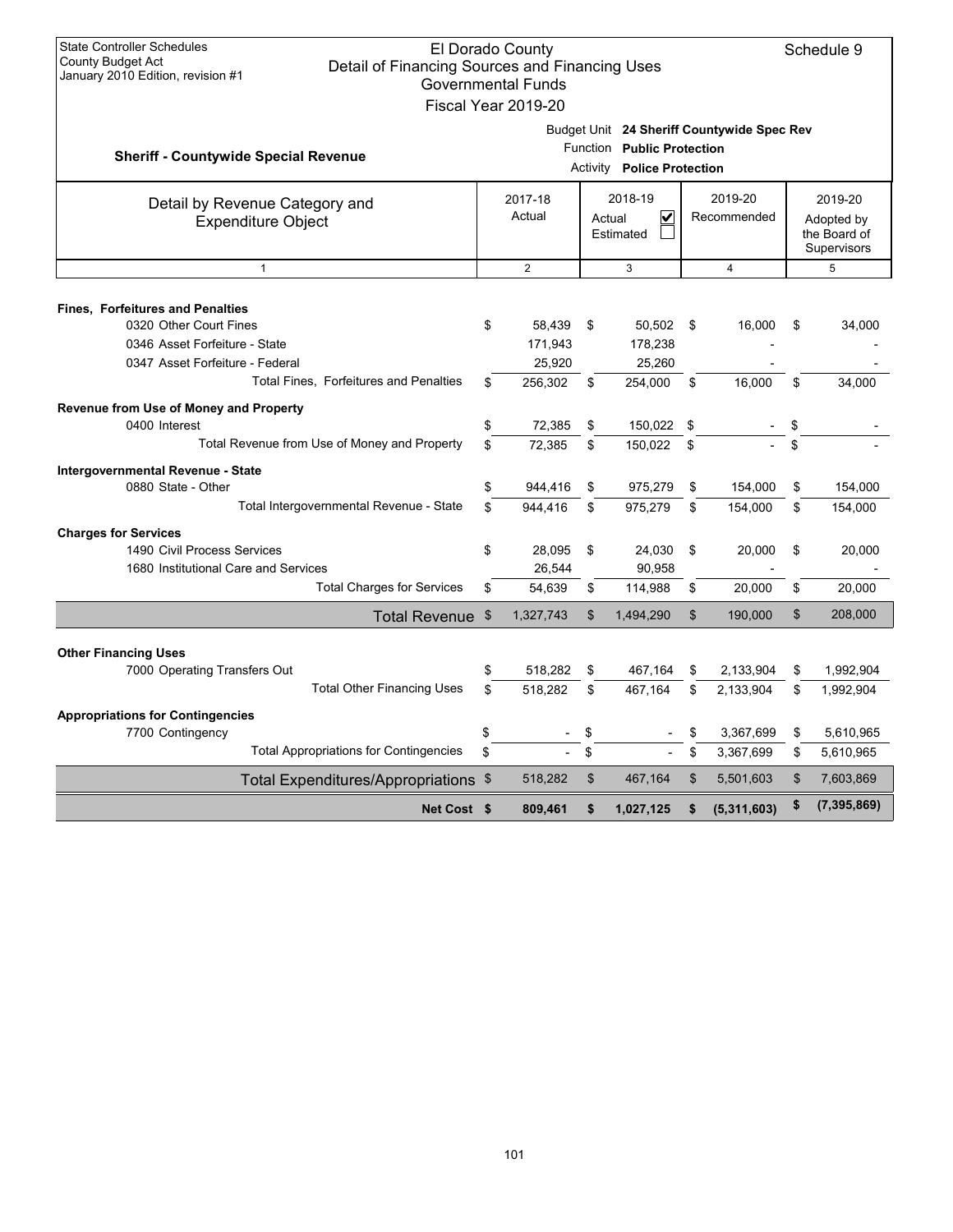| <b>State Controller Schedules</b><br><b>County Budget Act</b><br>January 2010 Edition, revision #1                                                       | Detail of Financing Sources and Financing Uses |           | El Dorado County<br><b>Governmental Funds</b><br>Fiscal Year 2019-20                                     |                |                    |           |                    |          | Schedule 9                                           |
|----------------------------------------------------------------------------------------------------------------------------------------------------------|------------------------------------------------|-----------|----------------------------------------------------------------------------------------------------------|----------------|--------------------|-----------|--------------------|----------|------------------------------------------------------|
| Budget Unit 24 SLESF Countywide Spec Rev<br>Function Public Protection<br><b>SLESF - Countywide Special Revenue</b><br><b>Activity Police Protection</b> |                                                |           |                                                                                                          |                |                    |           |                    |          |                                                      |
| Detail by Revenue Category and<br><b>Expenditure Object</b>                                                                                              |                                                |           | 2018-19<br>2019-20<br>2017-18<br>$\overline{\mathsf{v}}$<br>Actual<br>Recommended<br>Actual<br>Estimated |                |                    |           |                    |          | 2019-20<br>Adopted by<br>the Board of<br>Supervisors |
| $\mathbf{1}$                                                                                                                                             | 2<br>3<br>$\overline{4}$                       |           |                                                                                                          |                |                    |           |                    |          | 5                                                    |
| Revenue from Use of Money and Property<br>0400 Interest                                                                                                  |                                                | \$        | 10,227                                                                                                   | \$             | 23,615             | \$        |                    | \$       |                                                      |
| Total Revenue from Use of Money and Property                                                                                                             |                                                | \$        | 10.227                                                                                                   | \$             | 23.615             | \$        |                    | \$       |                                                      |
| Intergovernmental Revenue - State<br>0884 State - Suppl Law Enforce Serv (SLESF)<br>Total Intergovernmental Revenue - State                              |                                                | \$<br>\$. | 284,188<br>284,188                                                                                       | \$<br>\$       | 499,569<br>499,569 | -\$<br>\$ |                    | \$<br>\$ |                                                      |
|                                                                                                                                                          | Total Revenue \$                               |           | 294,416                                                                                                  | $\mathfrak{S}$ | 523,184            | \$        |                    | \$       |                                                      |
| <b>Other Financing Uses</b><br>7000 Operating Transfers Out                                                                                              |                                                | \$        | 125.396                                                                                                  | \$             | 376,840            | \$        | 62.750             | \$       | 62,750                                               |
|                                                                                                                                                          | <b>Total Other Financing Uses</b>              | \$.       | 125,396                                                                                                  | \$             | 376,840            | \$        | 62,750             | \$       | 62,750                                               |
| <b>Appropriations for Contingencies</b><br>7700 Contingency<br><b>Total Appropriations for Contingencies</b>                                             |                                                | \$<br>\$  |                                                                                                          | \$<br>\$       |                    | \$        | 618,572<br>618,572 | \$<br>\$ | 961,822<br>961,822                                   |
| Total Expenditures/Appropriations \$                                                                                                                     |                                                |           | 125,396                                                                                                  | \$             | 376,840            | \$        | 681,322            | \$       | 1,024,572                                            |
|                                                                                                                                                          | Net Cost \$                                    |           | 169,020                                                                                                  | \$             | 146,343            | \$        | (681, 322)         | \$       | (1,024,572)                                          |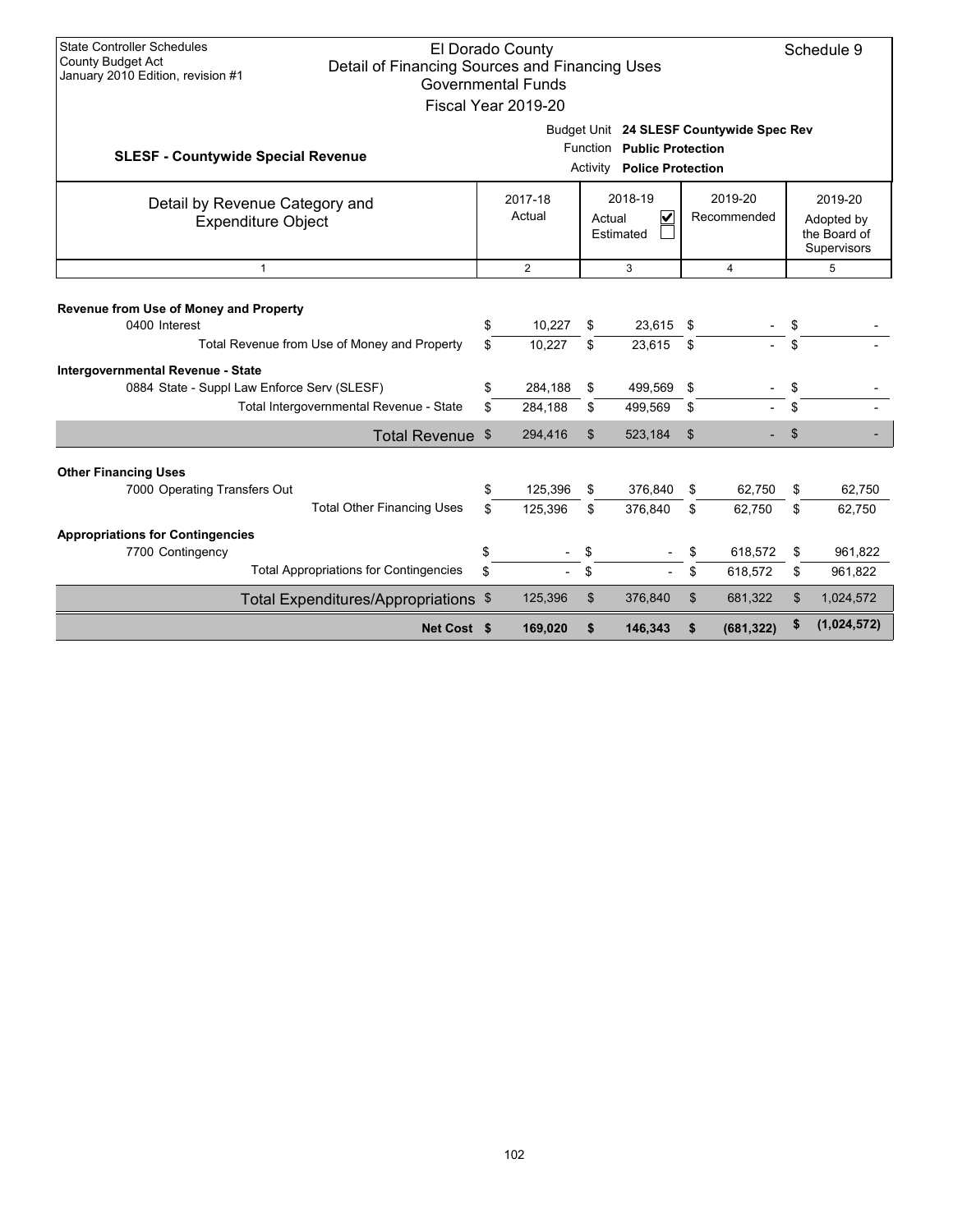| <b>State Controller Schedules</b><br><b>County Budget Act</b><br>Detail of Financing Sources and Financing Uses | El Dorado County                                 |                                          |                   | Schedule 9        |
|-----------------------------------------------------------------------------------------------------------------|--------------------------------------------------|------------------------------------------|-------------------|-------------------|
| January 2010 Edition, revision #1                                                                               | <b>Governmental Funds</b><br>Fiscal Year 2019-20 |                                          |                   |                   |
|                                                                                                                 |                                                  | Budget Unit 25 Probation                 |                   |                   |
| <b>General Fund</b>                                                                                             |                                                  | Function Public Protection               |                   |                   |
|                                                                                                                 |                                                  | <b>Activity Detention and Correction</b> |                   |                   |
| Detail by Revenue Category and                                                                                  | 2017-18                                          | 2018-19                                  | 2019-20           | 2019-20           |
| <b>Expenditure Object</b>                                                                                       | Actual                                           | V<br>Actual                              | Recommended       | Adopted by        |
|                                                                                                                 |                                                  | Estimated                                |                   | the Board of      |
|                                                                                                                 |                                                  |                                          |                   | Supervisors       |
| $\mathbf{1}$                                                                                                    | $\overline{2}$                                   | 3                                        | 4                 | 5                 |
| <b>Fines, Forfeitures and Penalties</b>                                                                         |                                                  |                                          |                   |                   |
| 0341 Restitution Fee                                                                                            | \$<br>131                                        | \$                                       |                   | \$                |
| Total Fines, Forfeitures and Penalties                                                                          | \$<br>131                                        | \$                                       | \$                | \$                |
| Intergovernmental Revenue - State                                                                               |                                                  |                                          |                   |                   |
| 0760 State - Corrections                                                                                        | \$<br>54,486                                     | \$<br>43,470                             | \$<br>44,520      | \$<br>44,520      |
| 0860 State - Public Safety Sales Tax                                                                            | 1,379,363                                        | 1,426,559                                | 1,424,783         | 1,424,783         |
| 0880 State - Other                                                                                              | 854,666                                          | 801,502                                  | 605,449           | 605,449           |
| Total Intergovernmental Revenue - State                                                                         | \$<br>2,288,515                                  | \$<br>2,271,531                          | \$<br>2,074,752   | \$<br>2,074,752   |
| Intergovernmental Revenue - Federal                                                                             |                                                  |                                          |                   |                   |
| 1000 Federal - Public Assistance Admin.                                                                         | \$<br>112,605                                    | \$<br>119,136                            | \$<br>100,000     | \$<br>100,000     |
| 1100 Federal - Other                                                                                            |                                                  |                                          | 282,144           | 282,144           |
| 1101 Federal - Block Grant Revenues                                                                             | 55,615                                           | 47,799                                   | 33,207            | 33,207            |
| Total Intergovernmental Revenue - Federal                                                                       | \$<br>168,220                                    | \$<br>166,935                            | \$<br>415,351     | \$<br>415,351     |
| <b>Revenue Other Governmental Agencies</b>                                                                      |                                                  |                                          |                   |                   |
| 1202 Community Action- Responsive Educ                                                                          | \$<br>59,386                                     | \$<br>31,980                             | \$<br>25,000      | \$<br>25,000      |
| Total Revenue Other Governmental Agencies                                                                       | \$<br>59,386                                     | \$<br>31,980                             | \$<br>25,000      | \$<br>25,000      |
| <b>Charges for Services</b>                                                                                     |                                                  |                                          |                   |                   |
| 1680 Institutional Care and Services                                                                            | \$<br>265,400                                    | \$<br>257,130                            | \$<br>225,000     | \$<br>225,000     |
| 1683 Probation - Adult Defendant                                                                                | 46,337                                           | 65,991                                   | 45,000            | 45,000            |
| 1684 Care In Juvenile Hall                                                                                      | 49,760                                           | 18,450                                   |                   |                   |
| 1685 Urinalysis Testing                                                                                         | 2,674                                            | 2,093                                    | 2,500             | 2,500             |
| 1688 Probation: Juvenile Supervision                                                                            | 225                                              |                                          |                   |                   |
| 1747 Home Electronic Monitoring Prog (HEMP)                                                                     | 15,120                                           | 11,451                                   | 5,000             | 5,000             |
| 1751 Probation - Present Report Fee                                                                             | 2,278                                            | 6,757                                    | 2,000             | 2,000             |
| <b>Total Charges for Services</b>                                                                               | \$<br>381,794                                    | \$<br>361,873                            | \$<br>279,500     | \$<br>279,500     |
| <b>Miscellaneous Revenues</b>                                                                                   |                                                  |                                          |                   |                   |
| 1940 Miscellaneous Revenue                                                                                      | \$<br>4,590                                      | \$<br>3,833                              | \$<br>4,800       | \$<br>4,800       |
| <b>Total Miscellaneous Revenues</b>                                                                             | \$<br>4,590                                      | \$<br>3,833                              | \$<br>4,800       | \$<br>4,800       |
| <b>Other Financing Sources</b>                                                                                  |                                                  |                                          |                   |                   |
| 2020 Operating Transfers In                                                                                     | \$<br>2,896,940                                  | \$<br>3,357,439                          | \$<br>4,655,200   | \$<br>4,655,200   |
| 2027 Operating Transfers In: Sales Tax Realingment                                                              | 83,350                                           |                                          | 156,756           | 156,756           |
| <b>Total Other Financing Sources</b>                                                                            | \$<br>2,980,290                                  | \$<br>3,357,439                          | \$<br>4,811,956   | \$<br>4,811,956   |
| <b>Total Revenue</b>                                                                                            | \$<br>5,882,926                                  | \$<br>6,193,591                          | \$<br>7,611,359   | \$<br>7,611,359   |
|                                                                                                                 |                                                  |                                          |                   |                   |
| <b>Salaries and Employee Benefits</b>                                                                           |                                                  |                                          |                   |                   |
| 3000 Permanent Employees / Elected Officials                                                                    | \$<br>7,722,356                                  | \$<br>8,042,033                          | \$<br>7,987,666   | \$<br>7,987,666   |
| 3001 Temporary Employees                                                                                        | 124,753                                          | 359,107                                  | 20,000            | 20,000            |
| 3002 Overtime<br>3003 Standby Pay                                                                               | 481,949<br>20,074                                | 534,898<br>20,398                        | 151,343<br>15,351 | 151,343<br>15,351 |
| 3004 Other Compensation                                                                                         | 305,861                                          | 318,599                                  | 47,396            | 47,396            |
| 3005 Tahoe Differential                                                                                         | 100,217                                          | 93,477                                   | 116,064           | 116,064           |
| 3006 Bilingual Pay                                                                                              | 10,279                                           | 12,113                                   | 8,464             | 8,464             |
|                                                                                                                 |                                                  |                                          |                   |                   |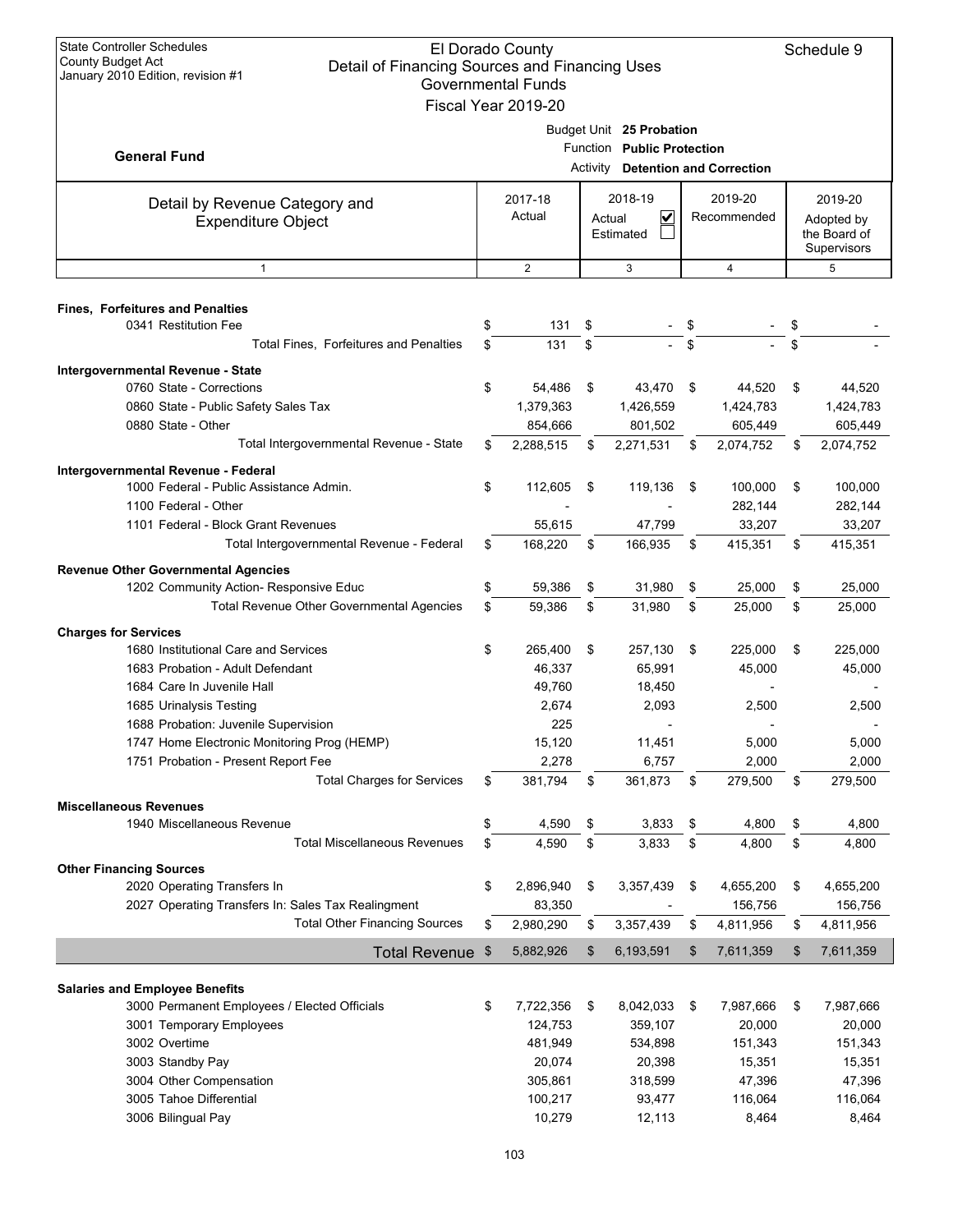| January 2010 Edition, revision #1               | <b>Governmental Funds</b> |    |                                   |                  |    |              |
|-------------------------------------------------|---------------------------|----|-----------------------------------|------------------|----|--------------|
|                                                 | Fiscal Year 2019-20       |    |                                   |                  |    |              |
|                                                 |                           |    | Budget Unit 25 Probation          |                  |    |              |
| <b>General Fund</b>                             |                           |    | Function Public Protection        |                  |    |              |
|                                                 |                           |    | Activity Detention and Correction |                  |    |              |
|                                                 | 2017-18                   |    | 2018-19                           | 2019-20          |    | 2019-20      |
| Detail by Revenue Category and                  | Actual                    |    | $\checkmark$<br>Actual            | Recommended      |    | Adopted by   |
| <b>Expenditure Object</b>                       |                           |    | Estimated                         |                  |    | the Board of |
|                                                 |                           |    |                                   |                  |    | Supervisors  |
| $\mathbf{1}$                                    | $\overline{2}$            |    | 3                                 | 4                |    | 5            |
| 3020 Employer Share - Employee Retirement       | 2,743,839                 |    | 3,074,137                         | 3,389,315        |    | 3,389,315    |
| 3022 Employer Share - Medi Care                 | 120,451                   |    | 128,312                           | 110,727          |    | 110,727      |
| 3040 Employer Share - Health Insurance          | 1,874,970                 |    | 1,873,261                         | 2,044,716        |    | 2,044,716    |
| 3042 Employer Share - Long Term Disab Insurance | 12,492                    |    | 12,719                            |                  |    |              |
| 3043 Employer Share - Deferred Compensation     | 18,438                    |    | 20,266                            | 19,485           |    | 19,485       |
| 3046 Retiree Health - Defined Contributions     | 151,171                   |    | 158,609                           | 161,840          |    | 161,840      |
| 3060 Employer Share - Workers' Compensation     | 665,901                   |    | 628,524                           | 553,758          |    | 553,758      |
| 3080 Flexible Benefits                          | 10,460                    |    | 38,355                            | 43,680           |    | 43,680       |
| Total Salaries and Employee Benefits            | \$<br>14,363,210          | S  | 15,314,806                        | \$<br>14,669,805 | S  | 14,669,805   |
| <b>Services and Supplies</b>                    |                           |    |                                   |                  |    |              |
| 4020 Clothing and Personal Supplies             | \$<br>11,813              | \$ | 17,607                            | \$<br>15,000     | \$ | 15,000       |
| 4022 Uniforms                                   | 7,177                     |    | 707                               | 4,000            |    | 4,000        |
| 4040 Telephone Company Vendor Payments          | 36,689                    |    | 39,799                            | 42,540           |    | 42,540       |
| 4041 Cnty Pass thru Telephone Chrges to Depts   | 5,088                     |    | 5,367                             | 6,000            |    | 6,000        |
| 4044 Cable/Internet Service                     | 2,556                     |    | 2,565                             | 1,500            |    | 1,500        |
| 4060 Food and Food Products                     | 129,666                   |    | 97,894                            | 90,000           |    | 90,000       |
| 4080 Household Expense                          | 37,386                    |    | 31,195                            | 29,337           |    | 29,337       |
| 4085 Household Expense - Refuse Disposal        | 20,353                    |    | 21,473                            | 38,880           |    | 38,880       |
| 4086 Household Expense - Janitorial/Custodial   | 23,369                    |    | 24,237                            | 24,316           |    | 24,316       |
| 4100 Insurance - Premium                        | 72,972                    |    | 85,951                            | 65,326           |    | 65,326       |
| 4140 Maintenance - Equipment                    | 864                       |    | 787                               | 1,500            |    | 1,500        |
| 4144 Maintenance - Computer System Supplies     | 90,400                    |    | 152,444                           | 124,972          |    | 124,972      |
| 4145 Maintenance - Equipment Parts              | 123                       |    | 15                                |                  |    |              |
| 4162 Maintenance Vehicles - Supplies            | 344                       |    | 19                                |                  |    |              |
| 4180 Maintenance - Building and Improvements    | 8,523                     |    | 9,503                             | 6,970            |    | 6,970        |
| 4197 Maintenance - Building Supplies            | 276                       |    | 75                                | 800              |    | 800          |
| 4200 Medical, Dental and Laboratory Supplies    | 33,401                    |    | 41,654                            | 54,000           |    | 54,000       |
| 4201 Medical Supplies - Field                   | 457                       |    |                                   |                  |    |              |
| 4220 Memberships                                | 897                       |    | 2,138                             | 2,969            |    | 2,969        |
| 4221 Memberships - Legislative Advocacy         | 4,398                     |    | 4,530                             | 4,666            |    | 4,666        |
| 4260 Office Expense                             | 23,605                    |    | 29,047                            | 30,000           |    | 30,000       |
| 4261 Postage                                    | 3,928                     |    | 5,222                             | 8,400            |    | 8,400        |
| 4263 Subscription / Newspaper / Journals        | 180                       |    | 386                               |                  |    |              |
| 4264 Books / Manuals                            | 6,077                     |    | 9,721                             | 31,155           |    | 31,155       |
| 4265 Law Books                                  |                           |    | 59                                |                  |    |              |
| 4266 Printing / Duplicating                     | 11,631                    |    | 13,236                            | 20,954           |    | 20,954       |
| 4300 Professional and Specialized Services      | 377,653                   |    | 626,294                           | 1,295,366        |    | 1,295,366    |
| 4308 External Data Processing Services          | 1,752                     |    | 1,752                             | 1,920            |    | 1,920        |
| 4318 Interpreter                                |                           |    |                                   | 500              |    | 500          |
| 4320 Verbatim Report - Transcription            | $\overline{\phantom{a}}$  |    | 270                               | 500              |    | 500          |
| 4323 Psychiatric Medical Services               | 238,797                   |    | 250,584                           | 252,280          |    | 252,280      |
| 4324 Medical, Dental and Lab Services           | 33,662                    |    | 13,749                            | 15,330           |    | 15,330       |
| 4329 Probation - Non Govmt Agency Assist        | 1,925                     |    | 2,275                             | 3,300            |    | 3,300        |
| 4334 Fire Prevention and Inspection             | 2,022                     |    | 2,528                             | 2,628            |    | 2,628        |
| 4400 Publication and Legal Notices              |                           |    |                                   | 100              |    | 100          |
| 4420 Rents and Leases - Equipment               | 27,208                    |    | 26,218                            | 24,720           |    | 24,720       |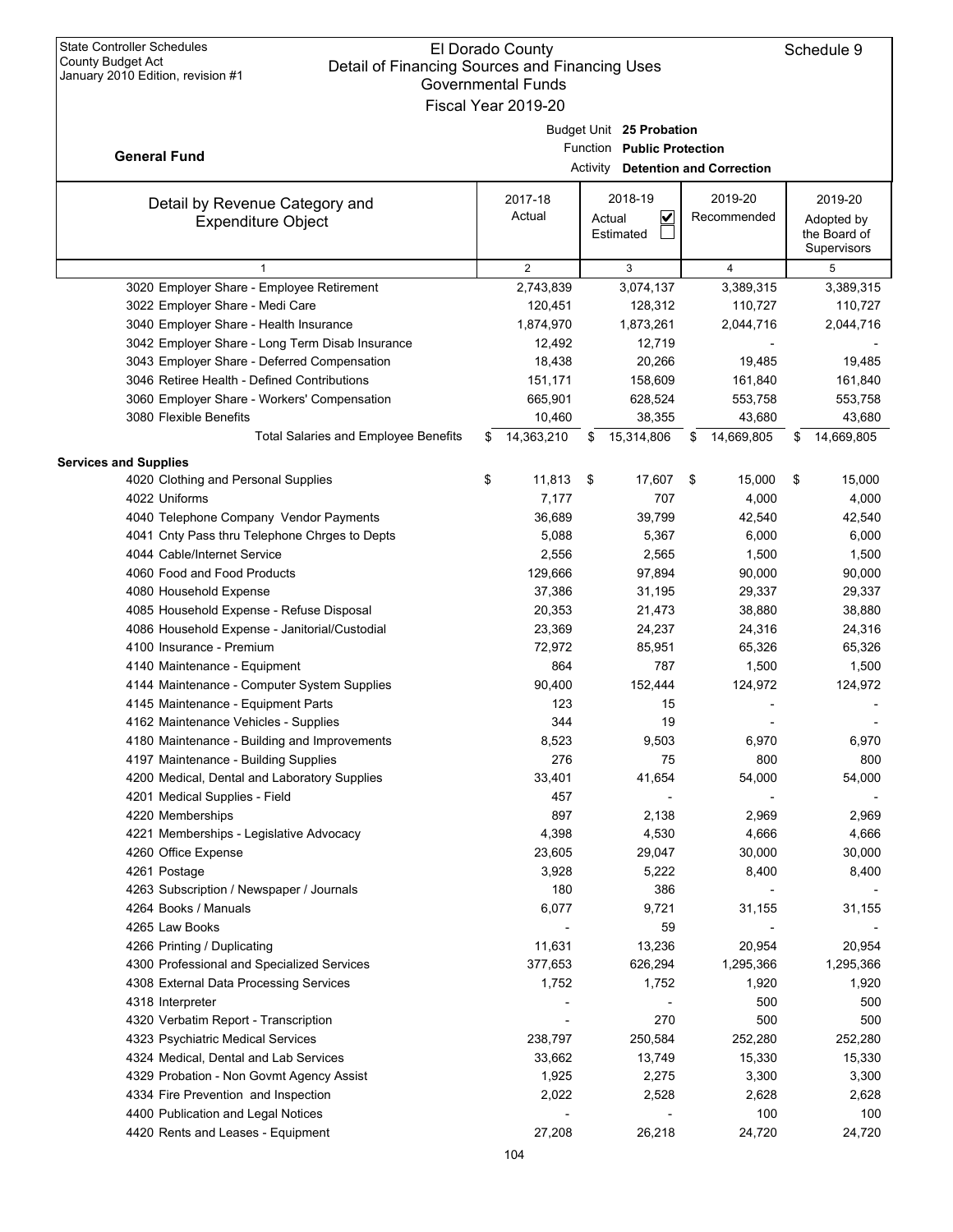|                                                                               | Governmental Funds         |                |        |                                          |      |                |                 |
|-------------------------------------------------------------------------------|----------------------------|----------------|--------|------------------------------------------|------|----------------|-----------------|
|                                                                               | Fiscal Year 2019-20        |                |        |                                          |      |                |                 |
|                                                                               |                            |                |        | Budget Unit 25 Probation                 |      |                |                 |
|                                                                               | Function Public Protection |                |        |                                          |      |                |                 |
| <b>General Fund</b>                                                           |                            |                |        | <b>Activity</b> Detention and Correction |      |                |                 |
|                                                                               |                            |                |        |                                          |      |                |                 |
| Detail by Revenue Category and                                                |                            | 2017-18        |        | 2018-19                                  |      | 2019-20        | 2019-20         |
| <b>Expenditure Object</b>                                                     |                            | Actual         | Actual | $\overline{\mathbf{v}}$                  |      | Recommended    | Adopted by      |
|                                                                               |                            |                |        | Estimated                                |      |                | the Board of    |
| $\mathbf{1}$                                                                  |                            | $\overline{2}$ |        |                                          |      |                | Supervisors     |
|                                                                               |                            |                |        | 3                                        |      | $\overline{4}$ | 5<br>266,505    |
| 4440 Rent & Lease - Building/Improvements<br>4460 Small Tools and Instruments |                            | 280,199<br>710 |        | 280,080<br>76                            |      | 266,505<br>800 |                 |
|                                                                               |                            |                |        |                                          |      |                | 800             |
| 4461 Minor Equipment                                                          |                            | 94,463         |        | 34,462                                   |      | 28,790         | 28,790          |
| 4462 Minor Computer Equipment                                                 |                            | 40,443         |        | 31,748                                   |      | 36,115         | 36,115          |
| 4463 Minor Telephone and Radio Equipment                                      |                            | 36,776         |        | 8,051                                    |      | 19,675         | 19,675          |
| 4464 Minor Law Enforcement Equipment                                          |                            | 40,982         |        | 49,295                                   |      | 34,123         | 34,123          |
| 4465 Minor Vehicle Equipment                                                  |                            | 51,307         |        | 515                                      |      | 3,600          | 3,600           |
| 4500 Special Departmental Expense                                             |                            | 34,773         |        | 30,875                                   |      | 61,563         | 61,563          |
| 4502 Educational Materials                                                    |                            | 1,531          |        | 363                                      |      |                |                 |
| 4507 Fire and Safety Supplies                                                 |                            |                |        | 77                                       |      |                |                 |
| 4508 Snow Removal                                                             |                            |                |        |                                          |      | 300            | 300             |
| 4534 Ammunition                                                               |                            | 547            |        | 4,298                                    |      | 7,800          | 7,800           |
| 4539 Software License                                                         |                            | 5,364          |        | 3,292                                    |      | 4,392          | 4,392           |
| 4600 Transportation and Travel                                                |                            | 55,514         |        | 20,863                                   |      | 99,867         | 99,867          |
| 4601 Volunteer - Transportation and Travel                                    |                            | 156            |        | 21                                       |      |                |                 |
| 4602 Employee - Private Auto Mileage                                          |                            | 18,542         |        | 12,179                                   |      | 66,721         | 66,721          |
| 4605 Vehicle - Rent or Lease                                                  |                            | 105,880        |        | 105,456                                  |      | 102,179        | 102,179         |
| 4606 Fuel Purchases                                                           |                            | 34,916         |        | 14,261                                   |      |                |                 |
| 4607 Rent & Lease: Mileage Rate Rebate                                        |                            |                |        | 27,408                                   |      | 45,265         | 45,265          |
| 4608 Hotel Accommodations                                                     |                            | 93,007         |        | 17,716                                   |      | 159,786        | 159,786         |
| 4609 Staff Development                                                        |                            | 152,724        |        | 130,697                                  |      | 79,892         | 79,892          |
| 4620 Utilities                                                                |                            | 132,435        |        | 70,542                                   |      |                |                 |
| 4650 Overnight Travel: Registration                                           |                            |                |        | 10,662                                   |      |                |                 |
| 4651 Overnight Travel: Meal/Per Diem                                          |                            |                |        | 23,113                                   |      |                |                 |
| 4652 Overnight Travel: Mileage/Fuel                                           |                            |                |        | 11,373                                   |      |                |                 |
| 4653 Overnight Travel: Auto Rental                                            |                            |                |        | 508                                      |      |                |                 |
| 4654 Overnight Travel: Airfare Costs                                          |                            |                |        | 3,932                                    |      |                |                 |
| 4655 Overnight Travel: Other Costs                                            |                            |                |        | 1,871                                    |      |                |                 |
| 4656 Overnight Travel: Hotel                                                  |                            |                |        | 65,485                                   |      |                |                 |
| 4700 Utilities                                                                |                            |                |        | 53,588                                   |      | 166,334        | 166,334         |
| <b>Total Services and Supplies</b>                                            | \$                         | 2,395,460      | \$     | 2,532,109                                | \$   | 3,383,636      | \$<br>3,383,636 |
|                                                                               |                            |                |        |                                          |      |                |                 |
| <b>Other Charges</b>                                                          |                            |                |        |                                          |      |                |                 |
| 5000 Support and Care of Persons                                              | \$                         | 36,464         | \$     | 47,342                                   | \$   | 99,625         | \$<br>99,625    |
| 5009 Housing                                                                  |                            | 550            |        | 39,745                                   |      |                |                 |
| 5300 Interfund Expenditures                                                   |                            | 80             |        |                                          |      |                |                 |
| 5302 Intrfnd Exp: Radio Equipment and Support                                 |                            | 422            |        |                                          |      | 1,000          | 1,000           |
| <b>Total Other Charges</b>                                                    | \$                         | 37,516         | \$     | 87,087                                   | \$   | 100,625        | \$<br>100,625   |
| <b>Fixed Assets</b>                                                           |                            |                |        |                                          |      |                |                 |
| 6040 Fixed Assets - Equipment                                                 | \$                         |                | \$     |                                          | \$   | 49,000         | \$<br>49,000    |
| 6042 Fixed Assets - Computer Sys Equipment                                    |                            | 46,470         |        | 14,794                                   |      | 71,700         | 71,700          |
| <b>Total Fixed Assets</b>                                                     | \$                         | 46,470         | \$     | 14,794                                   | \$   | 120,700        | \$<br>120,700   |
|                                                                               |                            |                |        |                                          |      |                |                 |
| <b>Other Financing Uses</b>                                                   |                            |                |        |                                          |      |                |                 |
| 7000 Operating Transfers Out                                                  | \$                         | 47,040         | -\$    |                                          | \$   |                | \$              |
| 7001 Operating Transfers Out: Fleet                                           |                            | 123,432        |        | 11,354                                   |      |                |                 |
| <b>Total Other Financing Uses</b>                                             | \$                         | 170,471        | \$     | 11,354                                   | - \$ |                | \$              |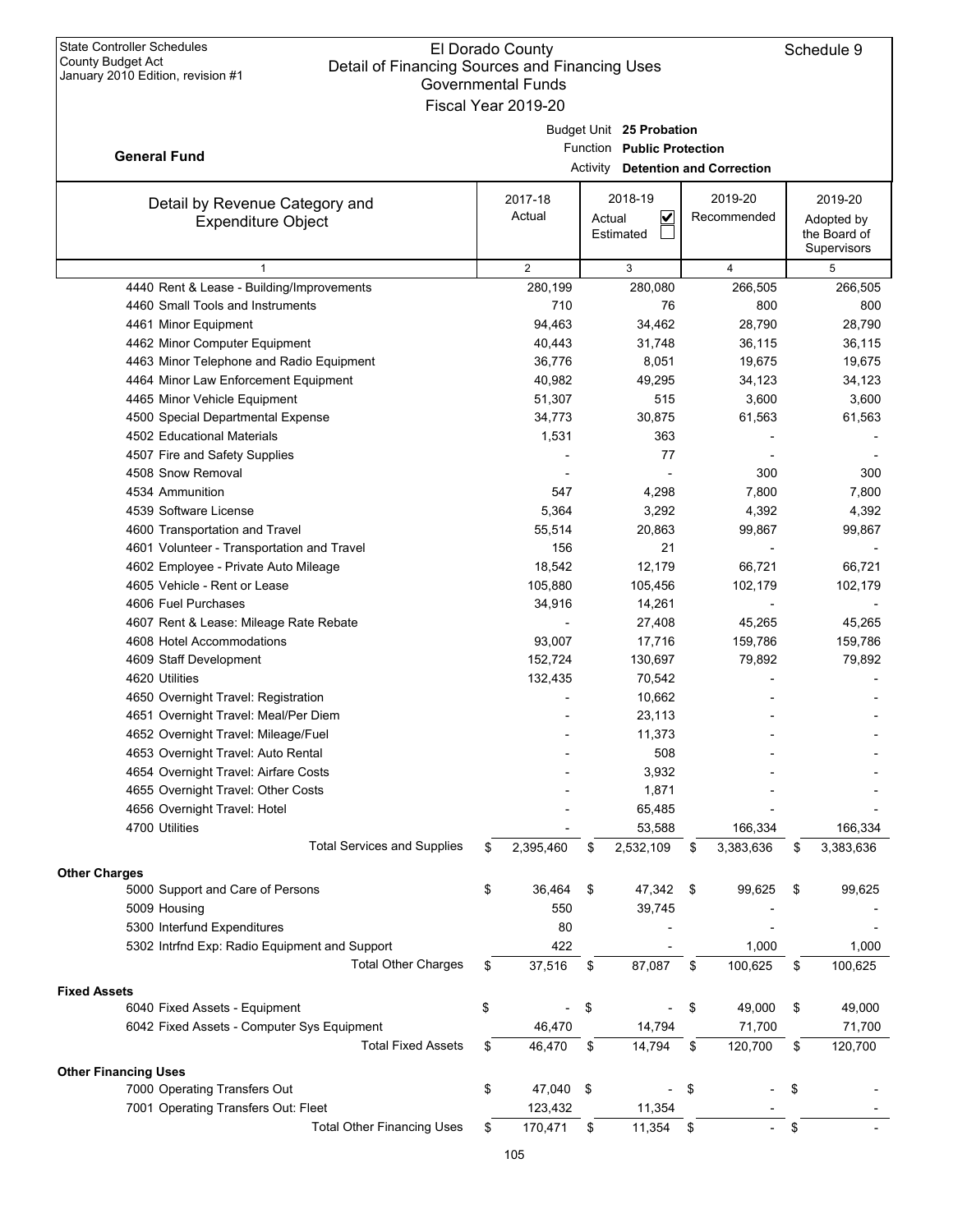| <b>State Controller Schedules</b><br>El Dorado County<br>County Budget Act<br>Detail of Financing Sources and Financing Uses<br>January 2010 Edition, revision #1<br><b>Governmental Funds</b><br>Fiscal Year 2019-20 |                 |                                                                     |                |          |                                                      |    |                                                      | Schedule 9 |              |  |
|-----------------------------------------------------------------------------------------------------------------------------------------------------------------------------------------------------------------------|-----------------|---------------------------------------------------------------------|----------------|----------|------------------------------------------------------|----|------------------------------------------------------|------------|--------------|--|
| <b>General Fund</b>                                                                                                                                                                                                   |                 |                                                                     | Budget Unit    | Activity | 25 Probation<br>Function<br><b>Public Protection</b> |    | <b>Detention and Correction</b>                      |            |              |  |
| Detail by Revenue Category and<br><b>Expenditure Object</b>                                                                                                                                                           |                 | 2018-19<br>2017-18<br>Actual<br>$\checkmark$<br>Actual<br>Estimated |                |          | 2019-20<br>Recommended                               |    | 2019-20<br>Adopted by<br>the Board of<br>Supervisors |            |              |  |
| $\mathbf{1}$                                                                                                                                                                                                          |                 | $\overline{2}$<br>3                                                 |                | 4        |                                                      | 5  |                                                      |            |              |  |
| <b>Intrafund Transfers</b>                                                                                                                                                                                            |                 |                                                                     |                |          |                                                      |    |                                                      |            |              |  |
| 7200 Intrafund Transfers                                                                                                                                                                                              |                 | \$                                                                  | 125            | \$       | 425                                                  | \$ | 1,000                                                | \$         | 1,000        |  |
| 7210 Intrafnd: Collections                                                                                                                                                                                            |                 |                                                                     | 5,514          |          | 1,914                                                |    |                                                      |            |              |  |
| 7221 Intrafnd: Radio Equipment and Support                                                                                                                                                                            |                 |                                                                     |                |          | 531                                                  |    | 2,000                                                |            | 2,000        |  |
| 7223 Intrafnd: Mail Service                                                                                                                                                                                           |                 |                                                                     | 8.770          |          | 7.584                                                |    | 8,987                                                |            | 8,987        |  |
| 7224 Intrafnd: Stores Support                                                                                                                                                                                         |                 |                                                                     | 5,096          |          | 3.617                                                |    | 5,662                                                |            | 5,662        |  |
| 7231 Intrafnd: IS Programming Support                                                                                                                                                                                 |                 |                                                                     |                |          | 1,318                                                |    | 4,500                                                |            | 4,500        |  |
| 7232 Intrafnd: Maint Bldg & Improvmnts                                                                                                                                                                                |                 |                                                                     | 73,747         |          | 34,576                                               |    | 75,220                                               |            | 75,220       |  |
| <b>Total Intrafund Transfers</b>                                                                                                                                                                                      |                 | \$                                                                  | 93,252         | \$       | 49,964                                               | \$ | 97,369                                               | \$         | 97,369       |  |
| Total Expenditures/Appropriations \$                                                                                                                                                                                  |                 |                                                                     | 17,106,380     | \$       | 18,010,115                                           | \$ | 18,372,135                                           | \$         | 18,372,135   |  |
|                                                                                                                                                                                                                       | <b>Net Cost</b> | \$                                                                  | (11, 223, 454) | S        | (11, 816, 523)                                       | S  | (10, 760, 776)                                       | S          | (10,760,776) |  |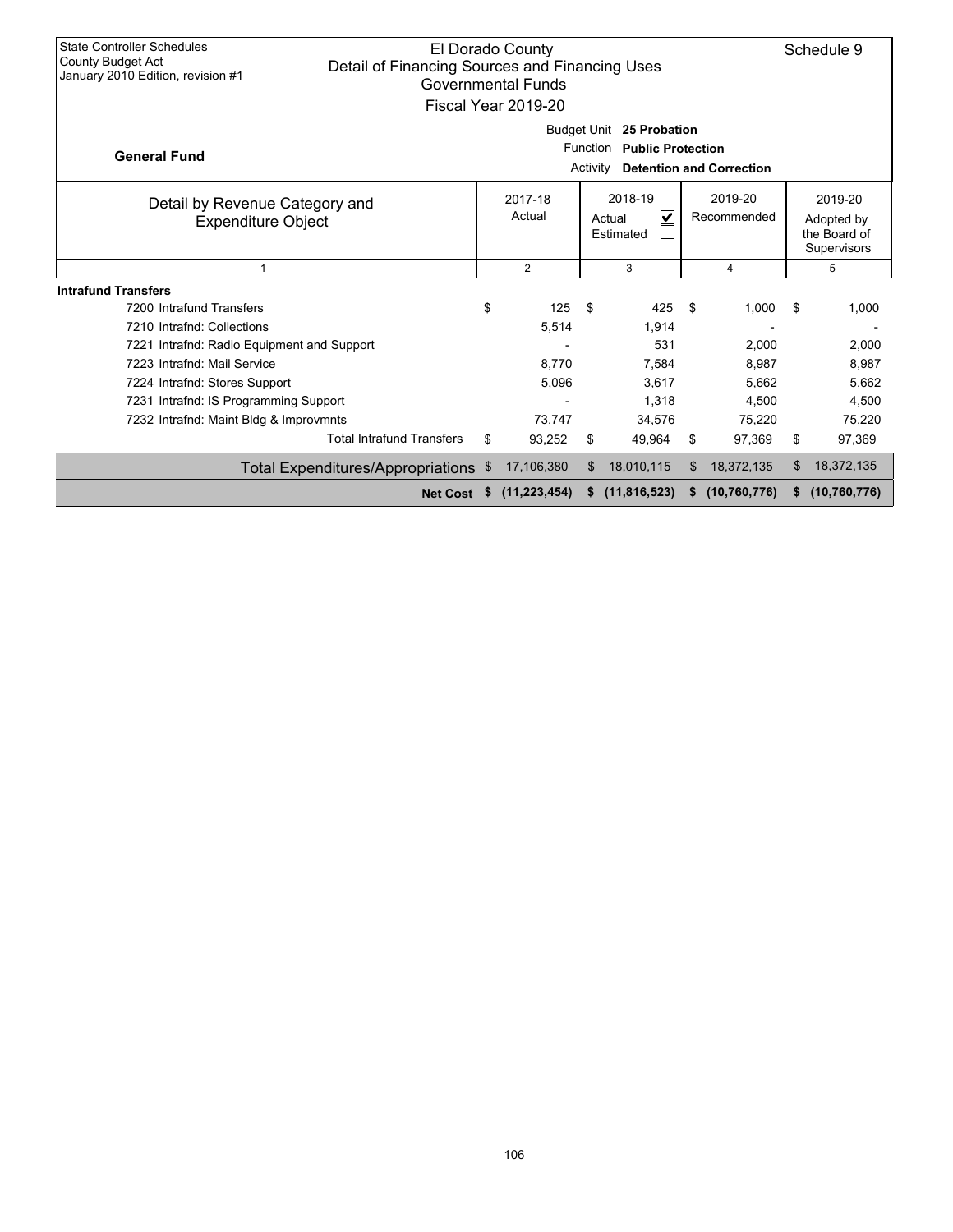| <b>State Controller Schedules</b><br>El Dorado County<br><b>County Budget Act</b><br>Detail of Financing Sources and Financing Uses<br>January 2010 Edition, revision #1<br><b>Governmental Funds</b><br>Fiscal Year 2019-20 |                                                                                                                           |                    |                |                                                           |                        |                    |                                                      | Schedule 9         |  |
|------------------------------------------------------------------------------------------------------------------------------------------------------------------------------------------------------------------------------|---------------------------------------------------------------------------------------------------------------------------|--------------------|----------------|-----------------------------------------------------------|------------------------|--------------------|------------------------------------------------------|--------------------|--|
| <b>Probation - Countywide Special Revenue</b>                                                                                                                                                                                | Budget Unit 25 Probation Countywide Spec Rev<br>Function Public Protection<br><b>Detention and Correction</b><br>Activity |                    |                |                                                           |                        |                    |                                                      |                    |  |
| 2017-18<br>Detail by Revenue Category and<br>Actual<br><b>Expenditure Object</b>                                                                                                                                             |                                                                                                                           |                    |                | 2018-19<br>$\overline{\mathbf{v}}$<br>Actual<br>Estimated | 2019-20<br>Recommended |                    | 2019-20<br>Adopted by<br>the Board of<br>Supervisors |                    |  |
| $\mathbf{1}$                                                                                                                                                                                                                 | $\overline{2}$<br>3<br>$\overline{4}$                                                                                     |                    |                |                                                           | 5                      |                    |                                                      |                    |  |
| Revenue from Use of Money and Property<br>0400 Interest<br>Total Revenue from Use of Money and Property                                                                                                                      | \$<br>\$                                                                                                                  | 2,645<br>2,645     | \$<br>\$       | 6,548<br>6,548                                            | \$<br>\$               | 1,000<br>1,000     | \$<br>\$                                             | 1,000<br>1,000     |  |
| Intergovernmental Revenue - State<br>0880 State - Other                                                                                                                                                                      | \$                                                                                                                        | 240,090            | \$             | 348,495                                                   | \$                     | 288,940            | \$                                                   | 288,940            |  |
| Total Intergovernmental Revenue - State                                                                                                                                                                                      | \$                                                                                                                        | 240,090            | \$             | 348,495                                                   | \$                     | 288,940            | \$                                                   | 288,940            |  |
| Total Revenue \$                                                                                                                                                                                                             |                                                                                                                           | 242,735            | $\mathfrak{S}$ | 355,043                                                   | \$                     | 289,940            | \$                                                   | 289,940            |  |
| <b>Other Financing Uses</b><br>7000 Operating Transfers Out<br><b>Total Other Financing Uses</b>                                                                                                                             | \$<br>\$.                                                                                                                 | 241,072<br>241,072 | \$<br>\$       | 241,000<br>241,000                                        | \$<br>\$               | 404.740<br>404.740 | \$<br>\$                                             | 404,740<br>404,740 |  |
| <b>Appropriations for Contingencies</b><br>7700 Contingency                                                                                                                                                                  | \$                                                                                                                        |                    | \$             |                                                           | \$                     |                    | \$                                                   | 133,591            |  |
| <b>Total Appropriations for Contingencies</b>                                                                                                                                                                                | \$                                                                                                                        |                    | \$             |                                                           | \$                     |                    | \$                                                   | 133,591            |  |
| Total Expenditures/Appropriations \$                                                                                                                                                                                         |                                                                                                                           | 241,072            | $\mathfrak{S}$ | 241,000                                                   | $\mathfrak{L}$         | 404,740            | $\mathfrak{S}$                                       | 538,331            |  |
| Net Cost \$                                                                                                                                                                                                                  |                                                                                                                           | 1,663              | \$             | 114,043                                                   | \$                     | (114, 800)         | \$                                                   | (248, 391)         |  |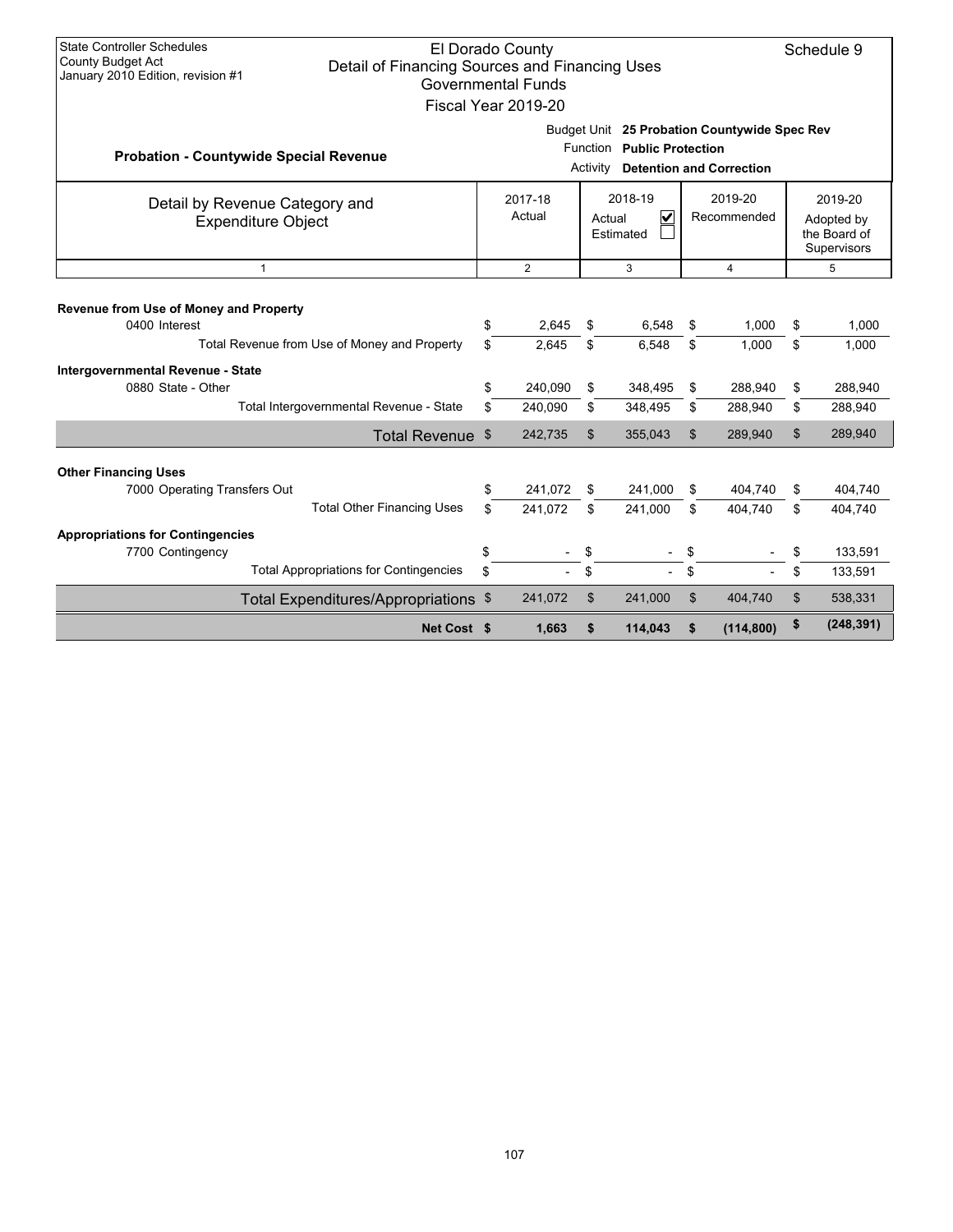| <b>State Controller Schedules</b><br>El Dorado County<br><b>County Budget Act</b><br>Detail of Financing Sources and Financing Uses<br>January 2010 Edition, revision #1<br>Governmental Funds<br>Fiscal Year 2019-20 |                                                             |                                                                                                                                 |                   |    |                                                           |                        |         |    | Schedule 9                                           |  |  |
|-----------------------------------------------------------------------------------------------------------------------------------------------------------------------------------------------------------------------|-------------------------------------------------------------|---------------------------------------------------------------------------------------------------------------------------------|-------------------|----|-----------------------------------------------------------|------------------------|---------|----|------------------------------------------------------|--|--|
| <b>County Local Revenue Fund</b>                                                                                                                                                                                      |                                                             | Budget Unit 25 County Local Revenue Fund<br>Function<br><b>Public Protection</b><br><b>Detention and Correction</b><br>Activity |                   |    |                                                           |                        |         |    |                                                      |  |  |
|                                                                                                                                                                                                                       | Detail by Revenue Category and<br><b>Expenditure Object</b> |                                                                                                                                 | 2017-18<br>Actual |    | 2018-19<br>$\overline{\mathsf{v}}$<br>Actual<br>Estimated | 2019-20<br>Recommended |         |    | 2019-20<br>Adopted by<br>the Board of<br>Supervisors |  |  |
|                                                                                                                                                                                                                       | $\mathbf{1}$                                                |                                                                                                                                 | $\overline{2}$    |    | 3                                                         |                        | 4       |    | 5                                                    |  |  |
| Intergovernmental Revenue - State<br>0880 State - Other                                                                                                                                                               |                                                             | S                                                                                                                               | 498,276           | \$ | 521,985                                                   | \$                     | 541,688 | \$ | 541,688                                              |  |  |
|                                                                                                                                                                                                                       | Total Intergovernmental Revenue - State                     | \$                                                                                                                              | 498,276           | \$ | 521,985                                                   | \$                     | 541,688 | \$ | 541,688                                              |  |  |
|                                                                                                                                                                                                                       | Total Revenue \$                                            |                                                                                                                                 | 498,276           | \$ | 521,985                                                   | $\mathfrak{L}$         | 541,688 | \$ | 541,688                                              |  |  |
| <b>Other Financing Uses</b>                                                                                                                                                                                           |                                                             |                                                                                                                                 |                   |    |                                                           |                        |         |    |                                                      |  |  |
| 7000 Operating Transfers Out                                                                                                                                                                                          |                                                             | \$                                                                                                                              | 467,467           | \$ | 460,000                                                   | \$                     | 541.688 | \$ | 541,688                                              |  |  |
|                                                                                                                                                                                                                       | <b>Total Other Financing Uses</b>                           | \$.                                                                                                                             | 467,467           | \$ | 460,000                                                   | \$                     | 541,688 | \$ | 541,688                                              |  |  |
| <b>Appropriations for Contingencies</b>                                                                                                                                                                               |                                                             |                                                                                                                                 |                   |    |                                                           |                        |         |    |                                                      |  |  |
| 7700 Contingency                                                                                                                                                                                                      |                                                             | \$                                                                                                                              | $\overline{a}$    | \$ |                                                           | \$                     |         | \$ | 143,024                                              |  |  |
|                                                                                                                                                                                                                       | <b>Total Appropriations for Contingencies</b>               | \$                                                                                                                              |                   | \$ |                                                           | \$                     |         | \$ | 143,024                                              |  |  |
|                                                                                                                                                                                                                       | Total Expenditures/Appropriations \$                        |                                                                                                                                 | 467,467           | \$ | 460,000                                                   | \$                     | 541,688 | \$ | 684,712                                              |  |  |
|                                                                                                                                                                                                                       | Net Cost \$                                                 |                                                                                                                                 | 30,809            | \$ | 61,985                                                    | \$                     |         | S  | (143, 024)                                           |  |  |